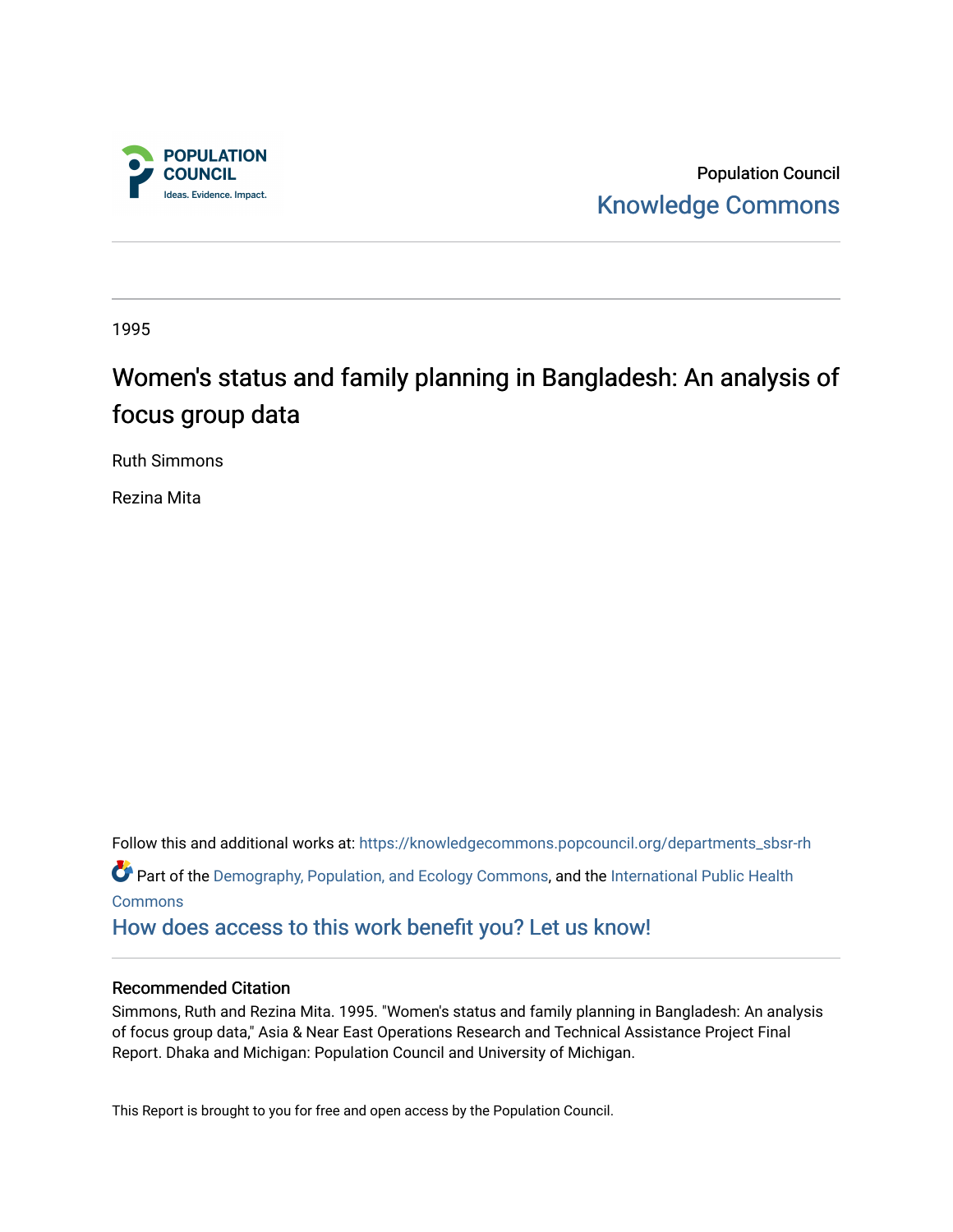# **WOMEN'S STATUS AND FAMILY PLANNING IN BANGLADESH: AN ANALYSIS OF FOCUS GROUP DATA**

**FINAL REPORT**

**Subcontract Number CI92.60A**

# **RUTH SIMMONS, PHD, AND REZINA MITA, M.S.S. DEPARTMENT OF POPULATION PLANNING AND INTERNATIONAL HEALTH UNIVERSITY OF MICHIGAN**

**THE POPULATION COUNCIL ASIA & NEAR EAST OPERATIONS RESEARCH AND TECHNICAL ASSISTANCE PROJECT**

**February 1995**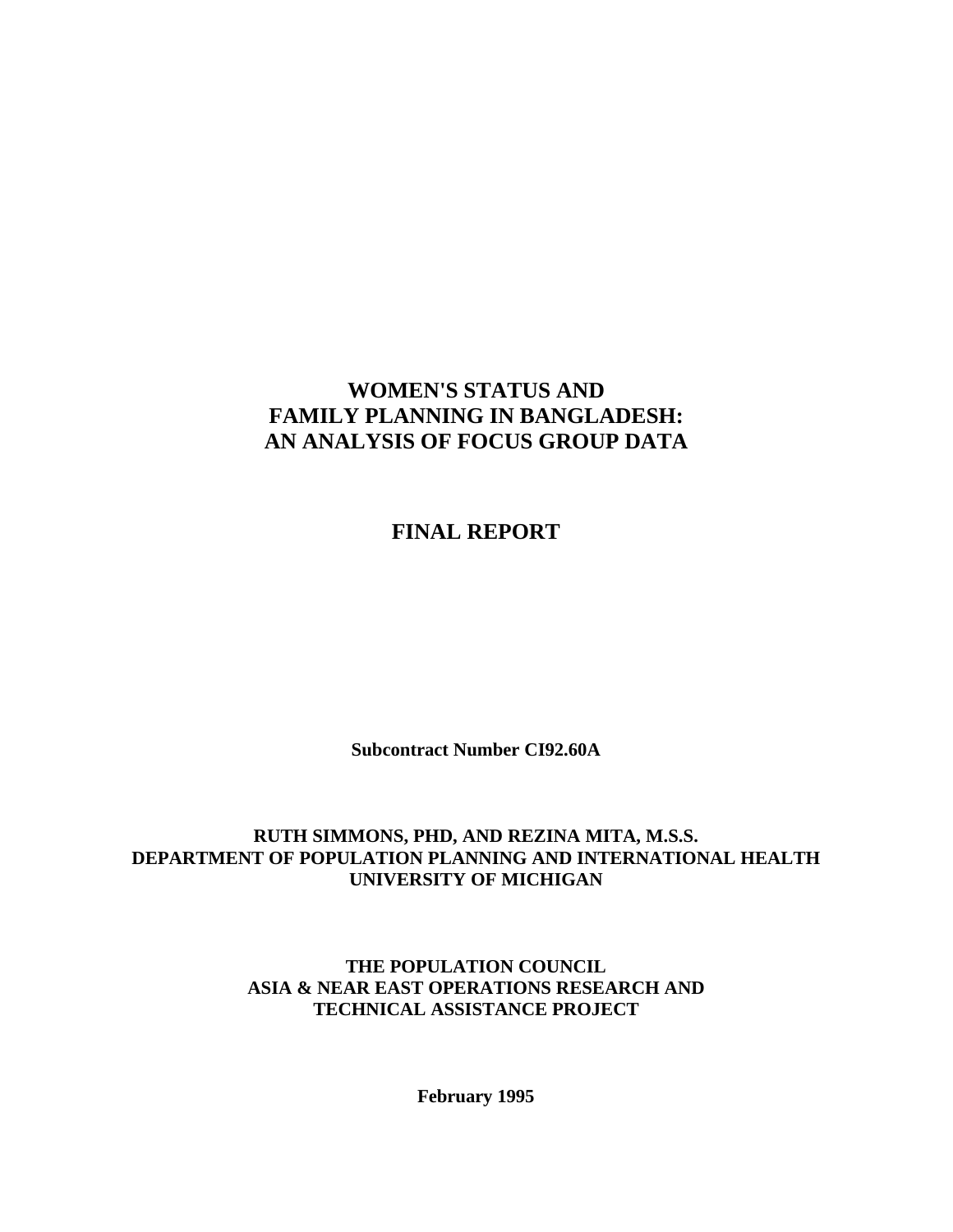# **TABLE OF CONTENTS**

| <b>Executive Summary</b>                                                                                |              |
|---------------------------------------------------------------------------------------------------------|--------------|
| <b>Overview</b>                                                                                         | $\mathbf{1}$ |
| <b>Diffusion of the Culture of Contraception: Program Effects</b><br>on Young Women in Rural Bangladesh | 3            |
| Women's Lives in Transition: A Qualitative Analysis of the Fertility<br><b>Decline in Bangladesh</b>    | 34           |
| Appendix A -- Code Sheet                                                                                | 69           |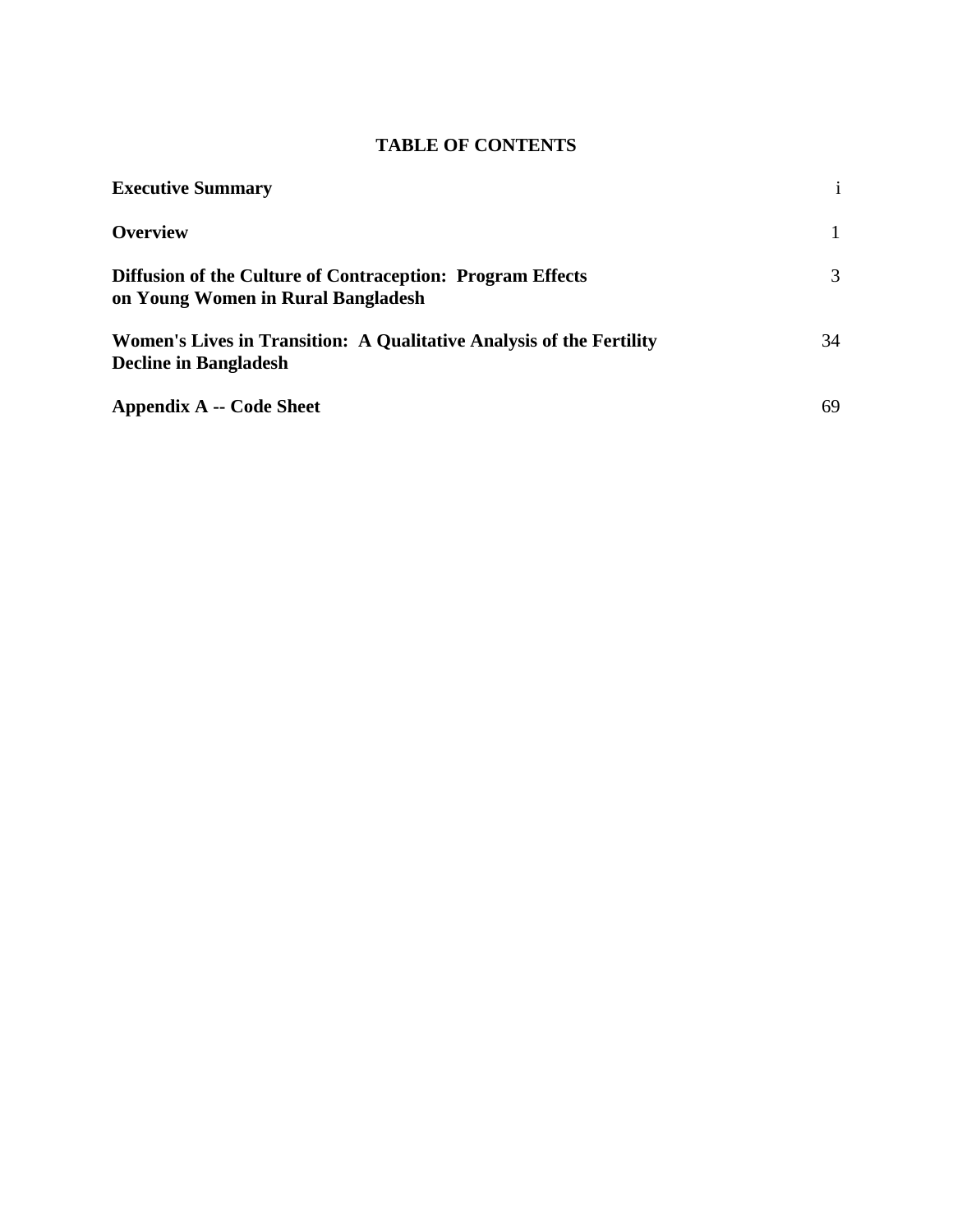#### **EXECUTIVE SUMMARY**

This study involved secondary analysis of a substantial set of focus group data from 1987-88 in Matlab Thana in Bangladesh, where the Family Planning and Health Services Project had been underway since 1977. That project was highly successful in increasing family planning acceptance, and provided a rich research base for studying the diffusion of family planning and its effects. The 1987-88 study involved 36 focus groups involving fieldworkers, community women, husbands, educated women, and community leaders. A paper from that study, "Employment in Family Planning and Women's Status in Bangladesh" was published in Studies in Family Planning (Mar/Apr 1992). The intent of the present study was to examine the effect of family planning on women's status in Bangladesh, and to prepare papers on that topic.

Following leads in the data itself, two papers were prepared under this subcontract. One dealt with the effect of the family planning fieldworkers on the knowledge and attitudes of young, unmarried women towards fertility and family planning; the other presents a qualitative analysis of the fertility transition in Bangladesh, contributing to the ongoing debate on whether fertility decline is caused by demand-side or supply-side factors.

## **1. "DIFFUSION OF THE CULTURE OF CONTRACEPTION: PROGRAM EFFECTS ON YOUNG WOMEN IN RURAL BANGLADESH**

This paper shows that family planning programs sometimes reach beyond their intended targets, namely to young, unmarried women. Qualitative information from the recollections of a rural Bangladeshi woman and focus group discussions are utilized.

Diffusion of family planning concepts among this unexpected audience in rural Matlab Bangladesh, was first described to the authors by Shamiran, a Matlab woman. Her story retold events that occurred during the initial arrival of the Matlab community-based family planning worker in the late 1970s. Shamiran and a friend, unmarried pre-teens at that time, became curious about the nature of the worker's visit and hid outside the older women's homes to hear the worker's messages. The girls inquired about the meaning of the information from an aunt; the aunt helped them understand what they overheard.

Shamiran's story indicated that contraceptive information was not widely available to young, unmarried women in the community. Yet, her words described the family planning field worker as more than a vehicle for contraceptive information. The family planning worker was a representative of modern ideas and an inspiration for a new consciousness about reproductive decision making. She set an example for female mobility, employment, and modern dress, and through her work legitimized the use of contraception and communicated new ideas about family size norms. These new concepts strongly appealed to Shamiran.

After the worker's visits, the newly acquired information was duly passed on, into a network of female peers. In the process, a group of women in their most impressionable years were reached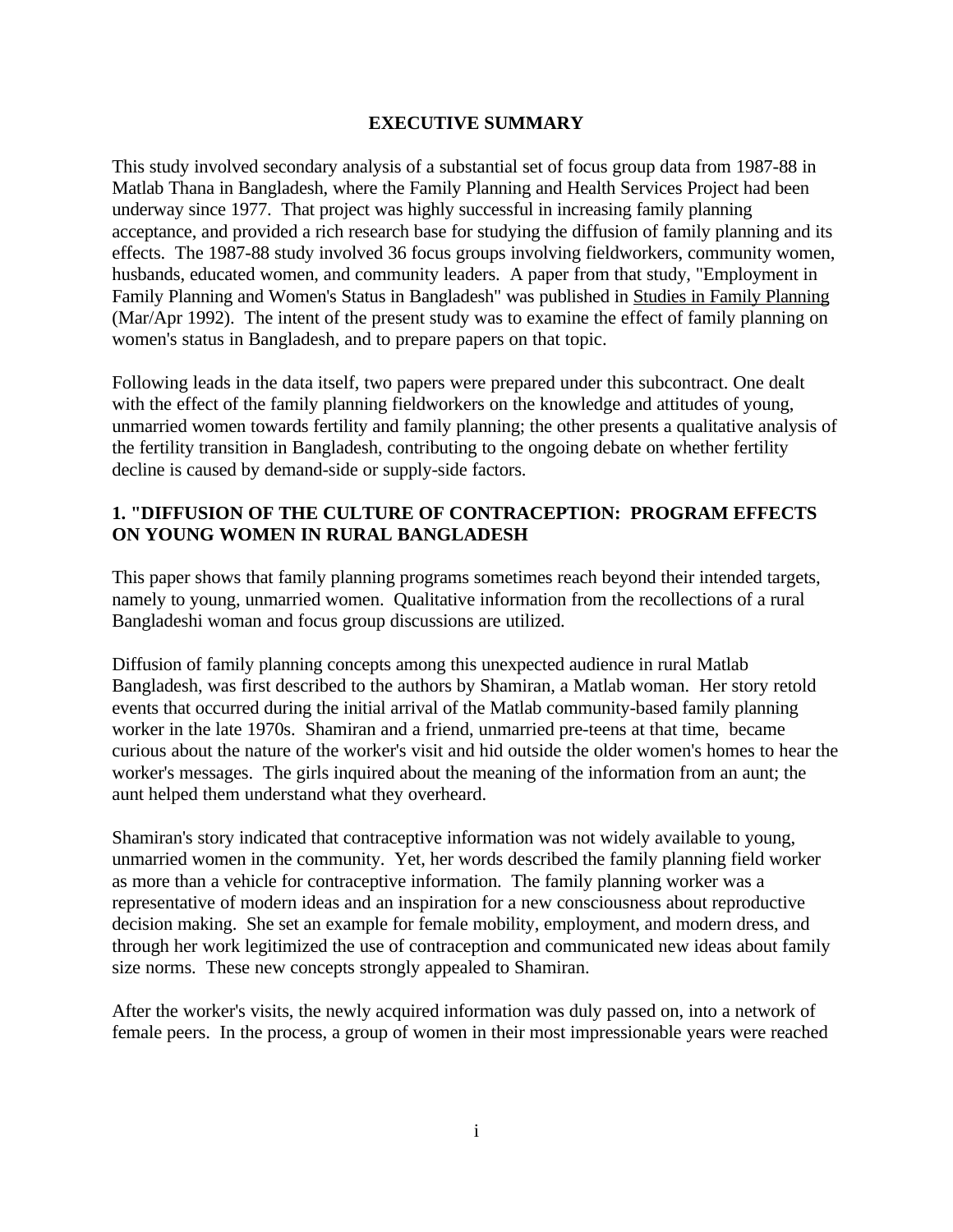with information about contraceptive methods and new ideas of reproductive behavior. Shamiran expounded upon these new ideas to her more conservative and demure companion, and made them a topic of conversation with her peers. Individuals who are knowledgeable about the Matlab community have confirmed that the patterns described in the story coincide with their own recollections.

Four focus group discussions were designed to further explore these issues; newly married, young women were asked to discuss their experiences in the late 1980s. Additionally, other community women were asked a set of questions about young women. The data were derived from a study conducted in 1987-88 in the Maternal Child Health and Family Planning Project in Matlab, Bangladesh. Findings revealed that the diffusion of new ideas about family size and contraception were anchored in perceptions of broader social change. The themes from Shamiran's recollections of events from the previous decade were both reaffirmed and broadened. All of the focus group participants were aware of the family planning worker's visit to their neighborhood and families, and most talked about a growing awareness and curiosity concerning the worker's visits.

The typical first impression of the worker was that she was a doctor who gave out pills, injections, saline solution and other medicines. It was also clear that the community-based worker had become a role model, and that her visits stimulated a pattern of gradual learning and growing consciousness about the worker's family planning tasks. Data also indicated that, for some participants, understanding of the worker's family planning functions began prior to the onset of menstruation; for others menarche was the threshold. Older women commented that the young girls were learning much from the presence of the worker. It was clear that the community worker's presence in the village set in motion a process of observation, questioning and even direct exchanges with the worker. The young, recently married women themselves credited her for their growing awareness of the concept and meaning of family planning. In contrast, the older women acknowledged that they had not had such opportunities to learn about this topic.

Precisely what is being learned or diffused could not be fully answered with the data from this study. The discussions suggest that not only information and knowledge about contraceptive techniques and how to gain access to them is communicated; the very "thinkability" that women can control their reproductive live was also being established.

The receptivity of older women to the idea of fertility control, and their discussion of these topics were also important factors in the diffusion process. Contraceptive prevalence and family planning discussions were increasing among adult women; these increases contributed significantly to the diffusion of new ideas to young, unmarried women. Almost all of the young, recently married focus group participants knew a contraceptive user within their family or bari prior to their marriage. Data also showed that the diffusion of family planning information and ideas occurred within a context where the underlying assumptions and values of reproductive change were encountering increasing approval and where their implications for the status of women were beginning to be perceived. Diffusion proceeded despite prevalent norms that unmarried, young women should be excluded from family planning discussions, and despite the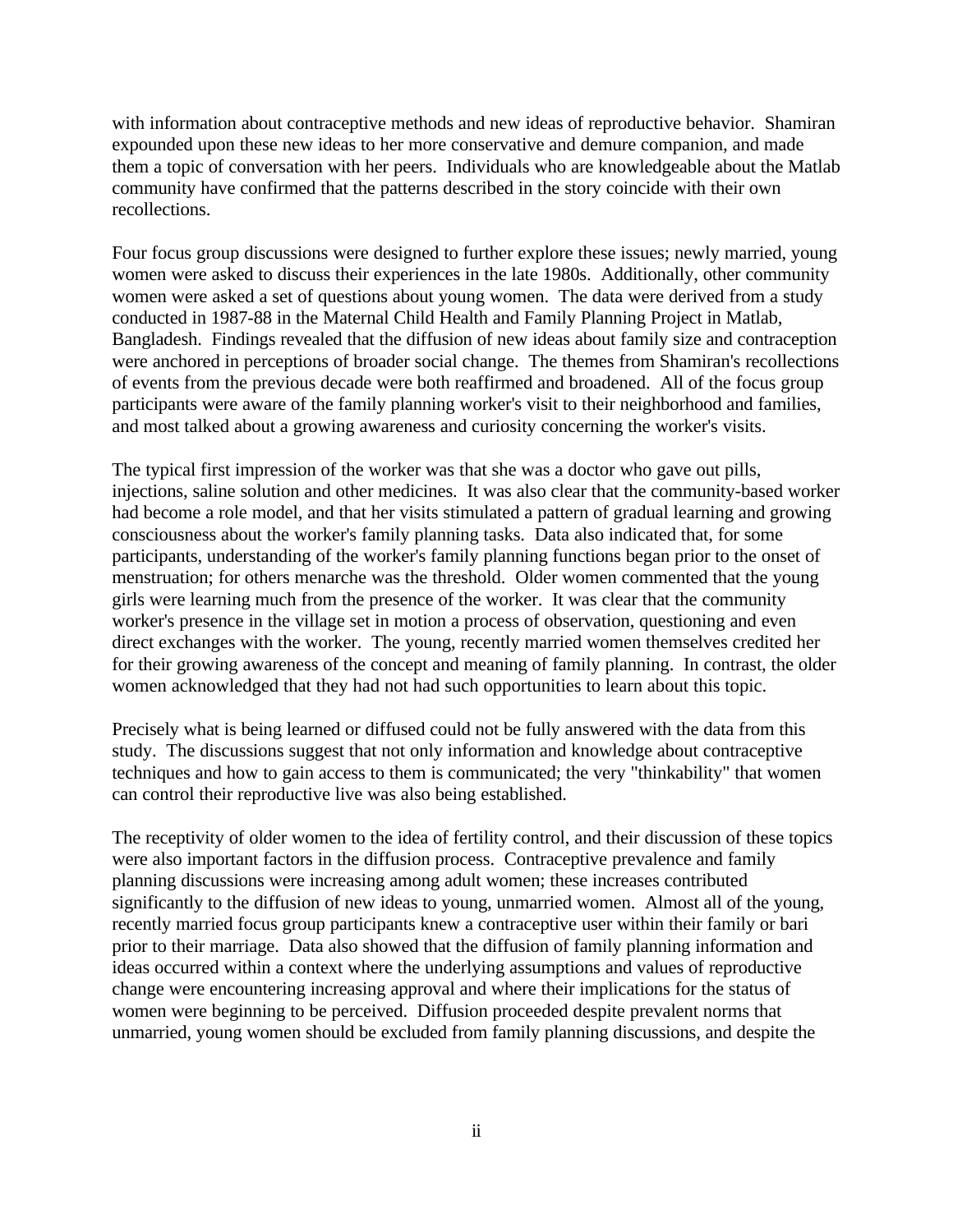fact that some mothers succeed in preventing their daughters from gaining access to contraceptive information.

Most participants indicated they had discussed the worker's activities with their girl friends before their marriages. Such discussions continued after marriage, and provided an important mechanism for the diffusion of knowledge about sexual matters and contraception. Because the newly married women were included in conversation with older women and with the family planning worker, she provided an important source of information to her unmarried peers.

The role of the media in communicating new ideas about family size and contraception has also emerged as a central theme. While the community worker, female relatives, peers and other community women were important sources of family planning information, the influences of radios, and even television or printed materials, were also mentioned. Radios were widely available in the villages at the time the study took place, and in 1987 family planning broadcasts were regular and noticed by the young women interviewed. This undoubtedly contributed to their knowledge and awareness as the young women stated that they had heard a variety of programs sponsored by the government family planning program, covering the importance of limiting childbearing, that the two-child family is a happy family, what methods are available, how methods work, etc.

This paper suggests that the Matlab family planning worker acted as a catalyst in the diffusion of new ideas and information to young, unmarried women who were not targeted by the formal program strategies of the Matlab project. Both the presence of the worker and the media campaign provided a stimulus for conversations in which new knowledge and ideas were processed through interaction among peers and family members. The basic conclusion of the paper is that the Matlab family planning program is inadvertently reaching an audience that was not targeted by the formal program strategy; girls and unmarried young women were beginning to be inducted into the culture of contraception as part of their normal process of socialization.

#### **2. WOMEN'S LIVES IN TRANSITION: A QUALITATIVE ANALYSIS OF THE FERTILITY DECLINE IN BANGLADESH**

In contrast to earlier demographic and social science predictions, a fertility decline is well underway in Bangladesh. This paper explores factors related to the decline using a qualitative data set collected through focus group sessions. The basic argument presented is that the fertility transition in Bangladesh has multiple determinants, many of which are not easily studied by examining macro-level data.

Dialogue with rural women of different ages in the Matlab communities indicates that multiple dimensions of Matlab women's lives are being transformed, and together these changes explain the interest in family limitation and spacing. The presence of a strong program is a major contributing influence in the demographic transition, but social and economic changes, as well as a new mental outlook, new ideas and orientations, also play a meaningful role. Changes are subtle and have not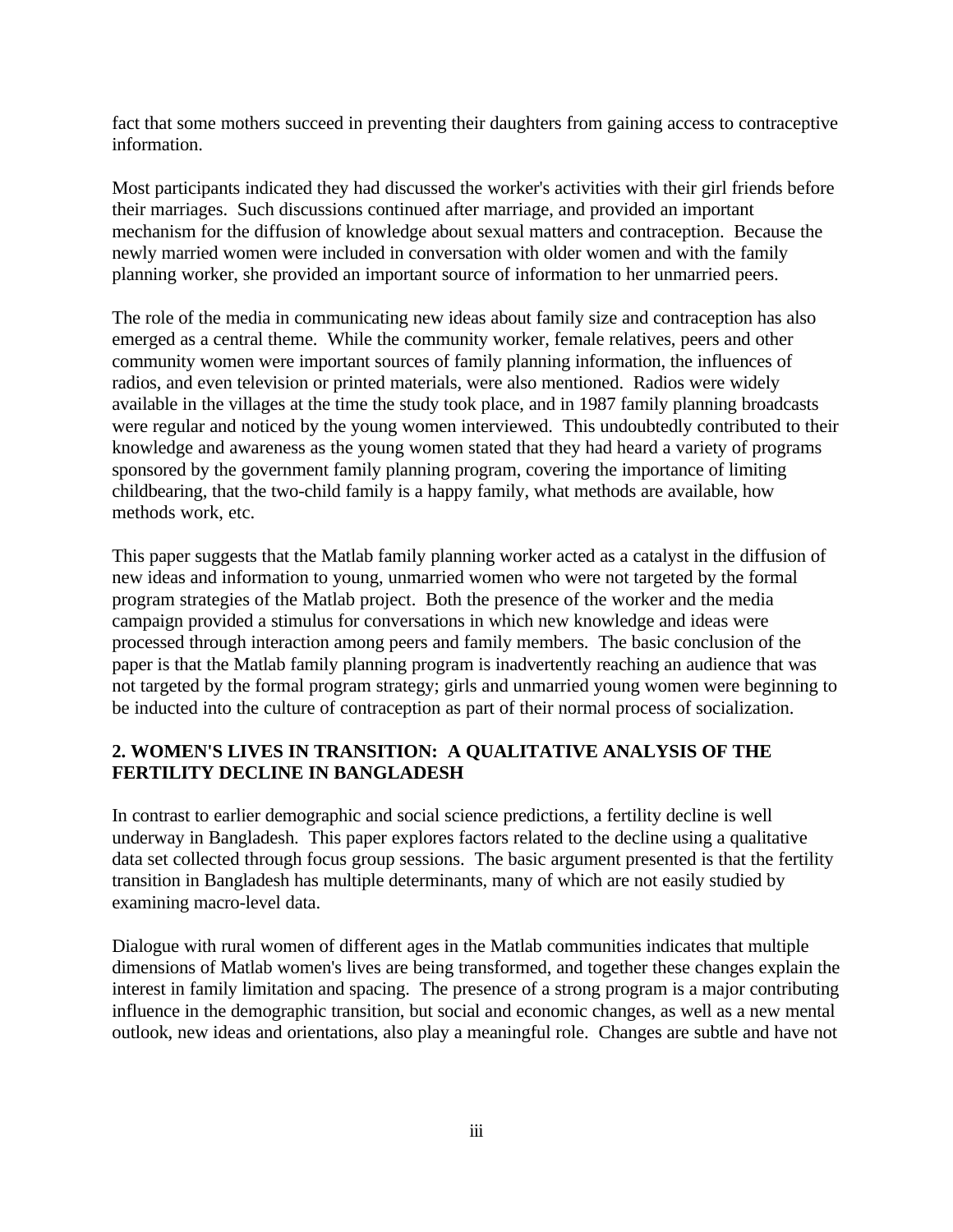affected everyone equally, yet their influence has emerged as a pervasive theme in these discussions.

Important components of the transition involve changes in contraceptive use and family size norms. The data show that family planning has become a frequent topic of conversation and that women are aware of widespread contraceptive use in their communities, and the onset of fertility decline. Women explain that lower fertility benefits them individually and also benefits their families. They believe that using contraceptives, even with their side effects, is preferable to bearing multiple children as their mothers did.

Women are also aware of broader changes that are affecting their lives in areas that are conventionally considered demand-side determinants of fertility decline -- economic and social changes. With regards to economic factors, the cost of living is perceived to be increasing. Women speak about the fact that their families have less land than their parents and attribute this change to population growth, land erosion, or the distress sale of land. In a society where subsistence agriculture is still the dominant means of livelihood, decreased land holding implies food shortages and increasing problems in providing for their families. The rising cost of providing for children's needs is also a major concern for women. Women speak of providing for their children beyond the basic necessities of food and clothing; they must be raised to their fullest potential by investing in their future. Likewise, there is an increasing interest in sending both boys and girls to school. Although education is associated with significant expenditures for many families, women recognize that the future of their children rests with employment in the formal sector of the economy, and that education is a major precondition for securing such employment.

Among important social changes are the dowry system, changes in family relations, women's emerging sense of self-esteem and freedom, and overall modernization. Women associate dowries with an increasing financial burden and link the cost to childbearing; high dowry costs are perceived as reasons for limiting births. Women in Matlab communities also perceive that family relations are not following the old patterns. Data indicate that the role of parents and parents-inlaw have become weakened, conjugal bonds are stronger, family structures are changing, intergenerational wealth flows are beginning to reverse, and young wives are believed to have a degree of influence that defies tradition. Moreover, women are beginning to perceive themselves as worthy individuals, capable of thinking and acting independently, and deserving to enjoy at least some of the pleasures of modern life. There is agreement among the younger and older focus group participants that the younger women are even freer than those over thirty. The freedom to delay the onset of childbearing is a central element in this transition.

It is also clear that women not only see their own lives in transition, they perceive the world around them to be in a process of change to which they attach the label of modernity. New modes of transport, electricity and the media have reached the villages, more schools are being built, and more markets exist than in the past. Exposure to a world beyond the boundaries of traditional rural communities brings new ideas, including signs of the orientations and values of a commercialized, consumer society. Women have begun to focus on their own well-being and are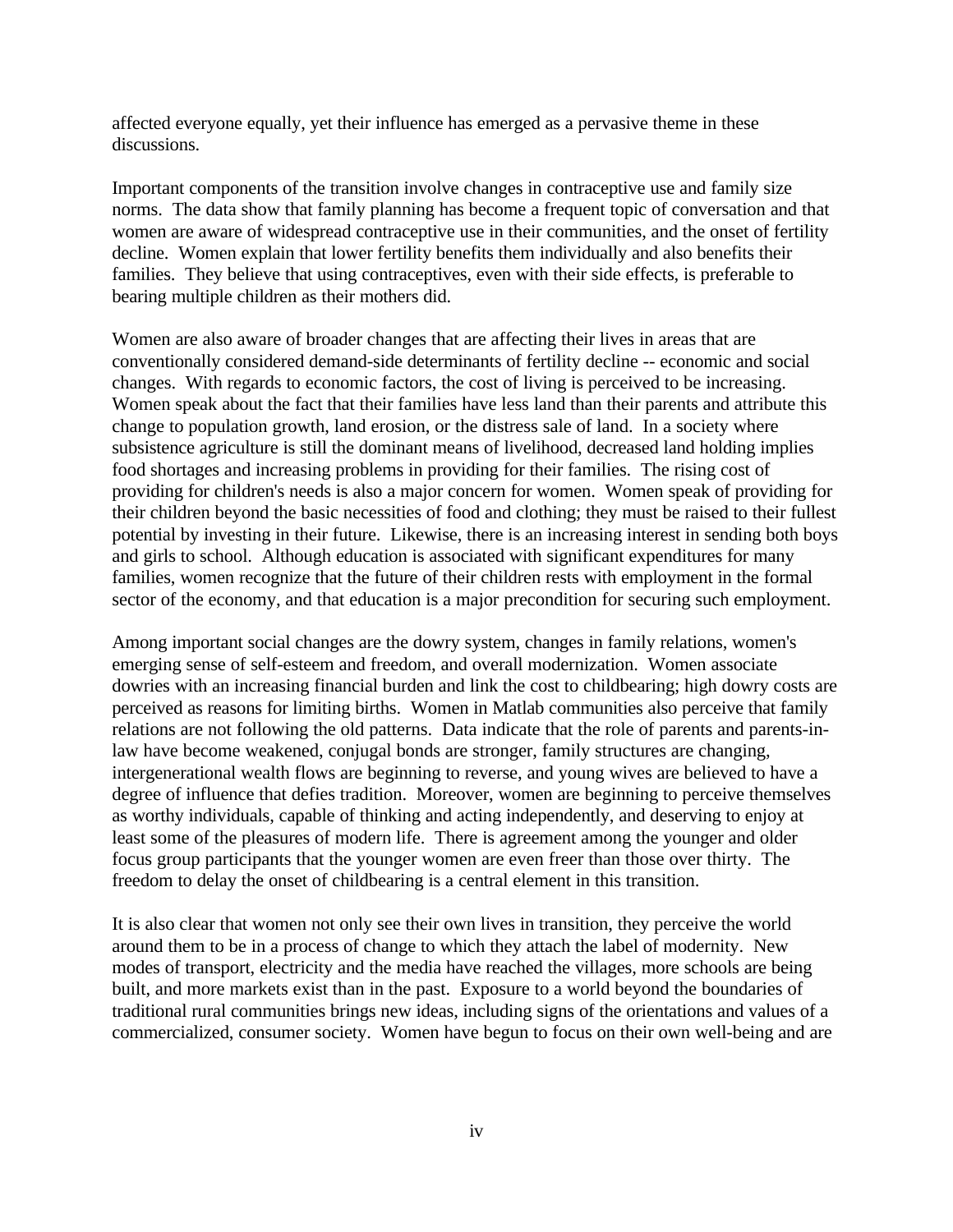trying to escape from what some perceive as the drudgery that characterized the life of their mothers. They want to be part of the commercial culture that is emerging around them. Within these aspirations many children are viewed as "botheration", and the use of contraception becomes an important mechanism for attaining at least a small share of the attractions of modern life.

The role of the Matlab MCH and family planning program, especially the community-based worker in bringing about the transition in women's lives is also discussed. Data reveal that women often view the worker as a trusted friend, someone they can rely on to help them overcome fears of methods and mediate disputes about family planning with relatives. The worker has gone far beyond simply providing access to methods; indeed, she has helped women put reproductive decisions in the "calculus of rational choice", influenced their family size preferences, and served as a role model for modernization. The media, via repeated messages about family planning, has also influenced women although not quite to the extent of the worker.

The conclusion suggests that the fertility transition should be viewed as a consequence of the forces of both supply and demand, even though the demand-side determinants are much smaller and different in nature than major structural transformations stipulated by conventional demographic theory. Further, women are aware of the changes around them, are conscious and deliberate actors in the fertility transition; the program agents and media help them to escape preestablished cultural scripts.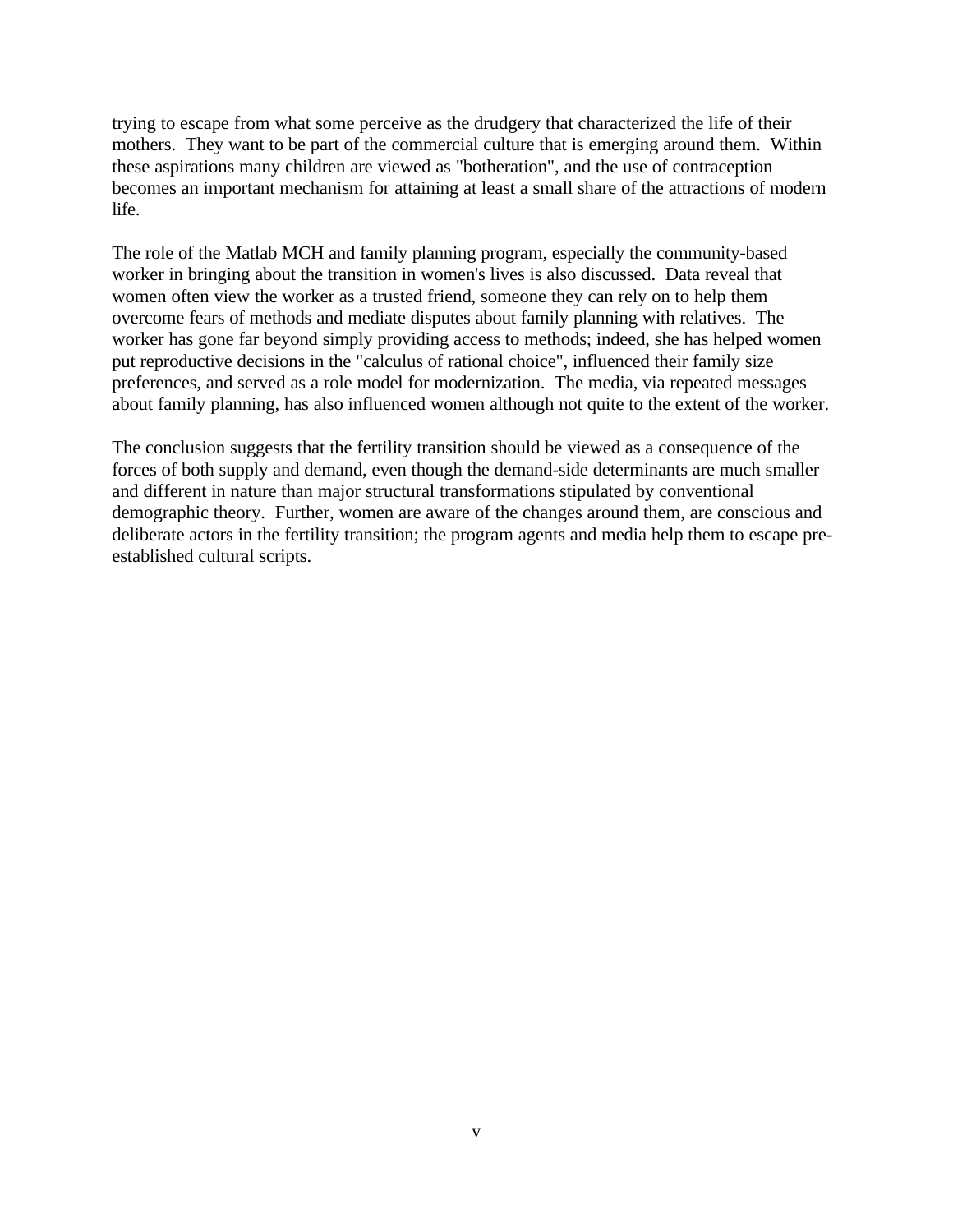### **I. OVERVIEW**

The original intent of the proposal to analyze the focus group data collected in Matlab in 1987-88 had been to explore the broader effects of family planning for women's lives and to establish a linkage between program management and these larger effects of the program on women's status.

Much of the analysis followed the original intent of examining the effect of family planning on women's lives. Major efforts were put into coding data for analysis utilizing a computer program for qualitative analysis, Ethnograph. Focus group transcripts from sessions with community women (as opposed to sessions conducted with the Matlab workers) were coded along several variables relating to the effect of family planning on women's lives. The codes were entered into the computer program, and printouts of transcript segments reflecting each of the codes are now available. The code sheet for these variables is attached in Appendix A. The data coded and reorganized through Ethnograph were partially utilized for the writing of the two papers. However, given the new directions pursued in both of the papers, additional coding following more conventional lines of qualitative analysis were undertaken for the purposes of these two papers.

The two papers that have resulted from project activities have diverged somewhat from the original intent. Typical of qualitative work, the Matlab focus group study produced an unexpected research lead, which makes a genuinely new and significant contribution to the field. It showed that the Matlab project affected not only the so-called eligible couples, but also had an effect on young unmarried women, even little girls. With the exception of the work by Alauddin and VanLandingham, the importance of a focus on the young had not been discussed for Bangladesh. The paper, "Diffusion of the Culture of Contraception: Program Effects on Young Women in Rural Bangladesh", traces these effects and interprets them in light of the literature on diffusion of innovation. The paper was accepted by **Studies in Family Planning** and has been revised in response to the suggestions by the reviewers. It will be published in the January/February 1995 issue of **Studies**.

The second paper is entitled: "Women's Lives in Transition, a Qualitative Analysis of the Fertility Decline in Bangladesh". This paper has also taken on a slightly different focus than originally intended, but the outcome warrants the endeavor. Reading the recent literature on Bangladesh and especially the volume by Cleland et al. (1994) **The Determinants of Reproductive Change in Bangladesh** reconfirmed the importance and uniqueness of the qualitative data collected in Matlab. An analysis of these qualitative data shows a slightly different picture than what Cleland et al. conclude based on analysis of available demographic research and statistical indicators. Cleland et al. conclude that in Bangladesh, the influence of family planning programs and policies accounts for the onset of fertility decline. While the influence of the program is indeed strong, (as one would expect given that the data come from Matlab), the data also show social and economic change as well as modernizing trends to be important factors affecting decisions to limit family size and use of contraception. While these changes may be objectively small, they amount to lifetransforming experiences in the perceptions of the women involved in the transition.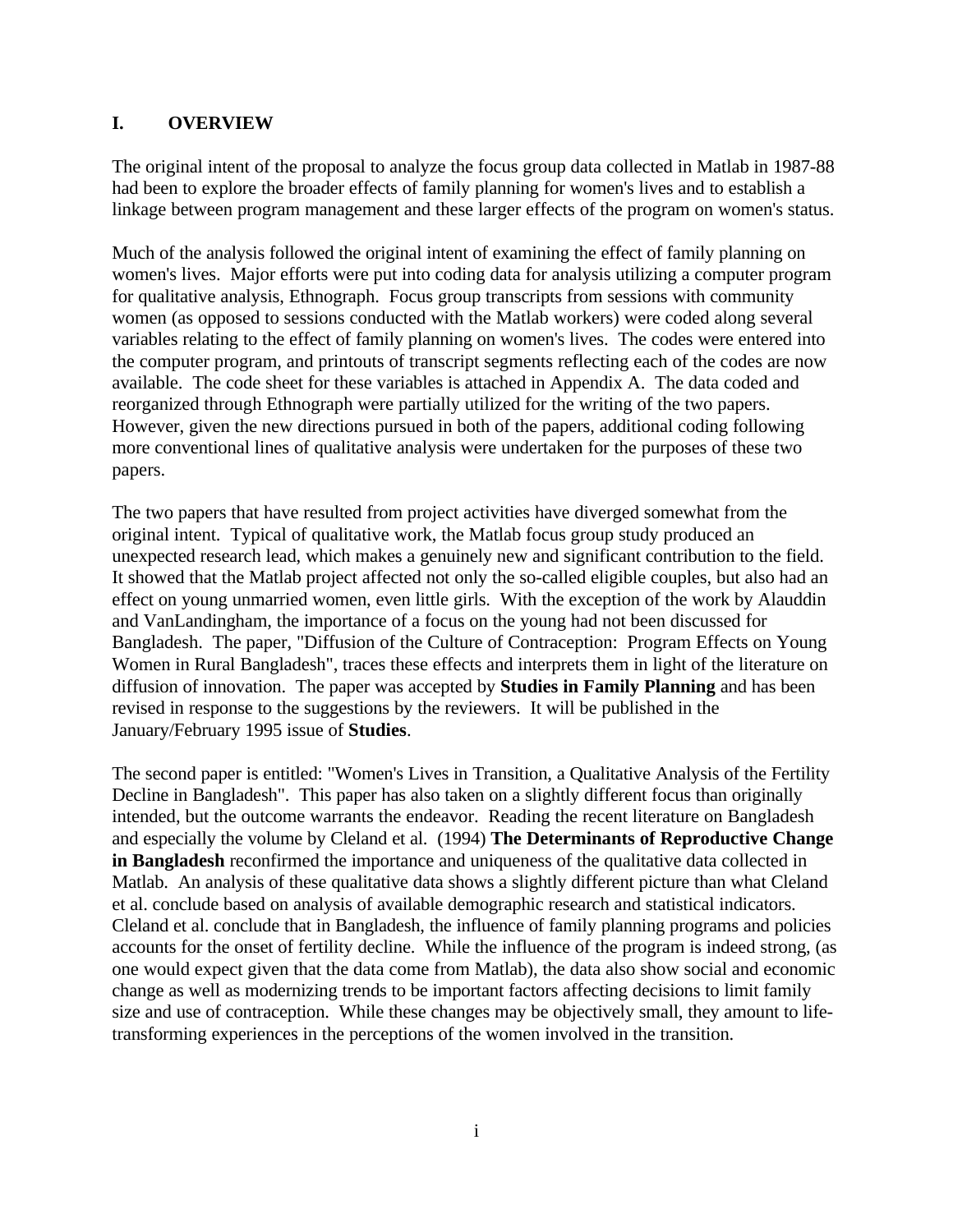The subsequent sections of this report provide a description of the coding process and the two papers in their entirety.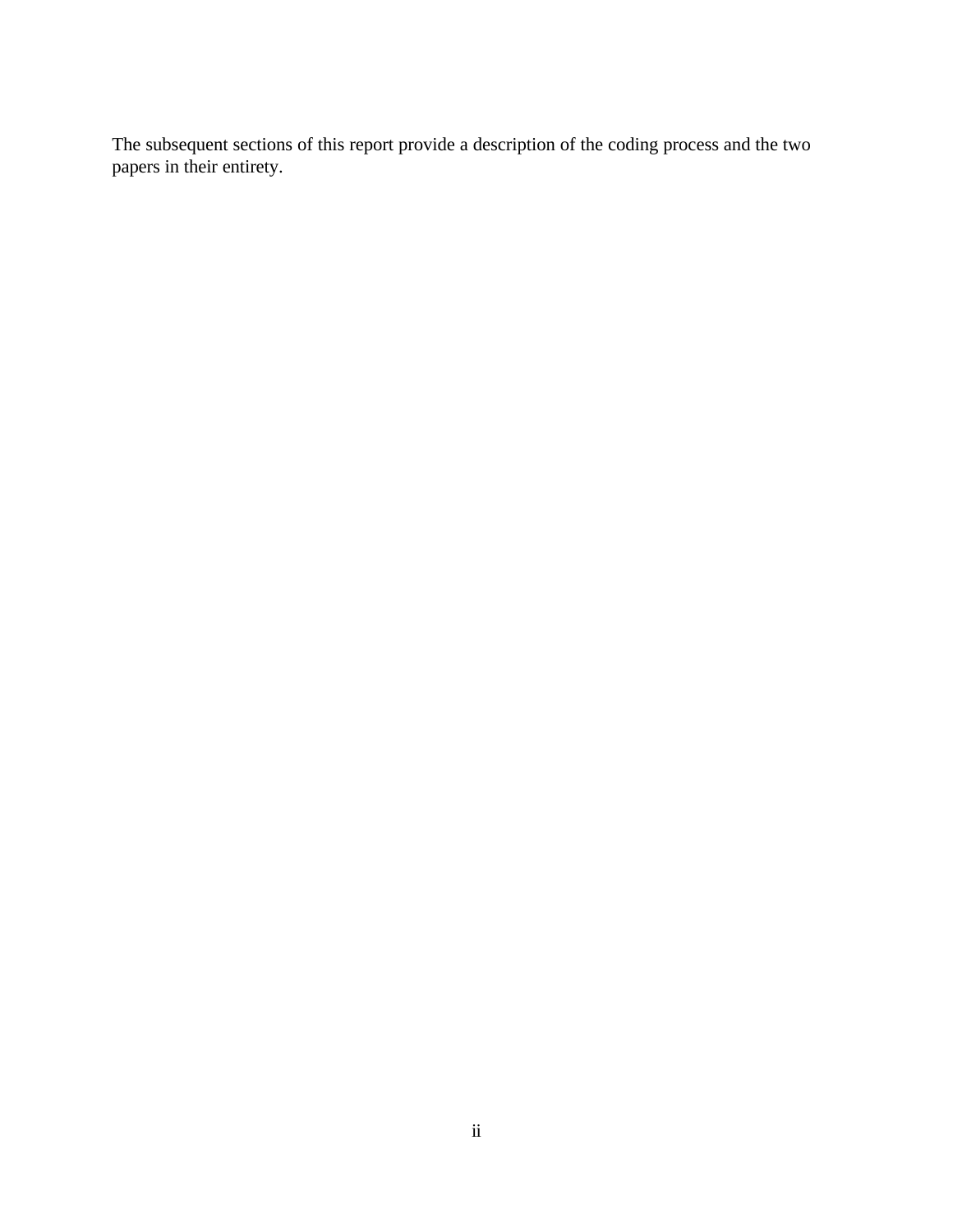# **DIFFUSION OF THE CULTURE OF CONTRACEPTION: PROGRAM EFFECTS ON YOUNG WOMEN IN RURAL BANGLADESH**

Rezina Mita, M.S.S. Formerly, Operations Researcher, International Centre for Diarrhoeal Disease Research, Bangladesh

Ruth Simmons, Ph.D. Associate Professor, Departments of Population Planning and International Health, and Public Health Policy and Administration, University of Michigan School of Public Health, Ann Arbor, Michigan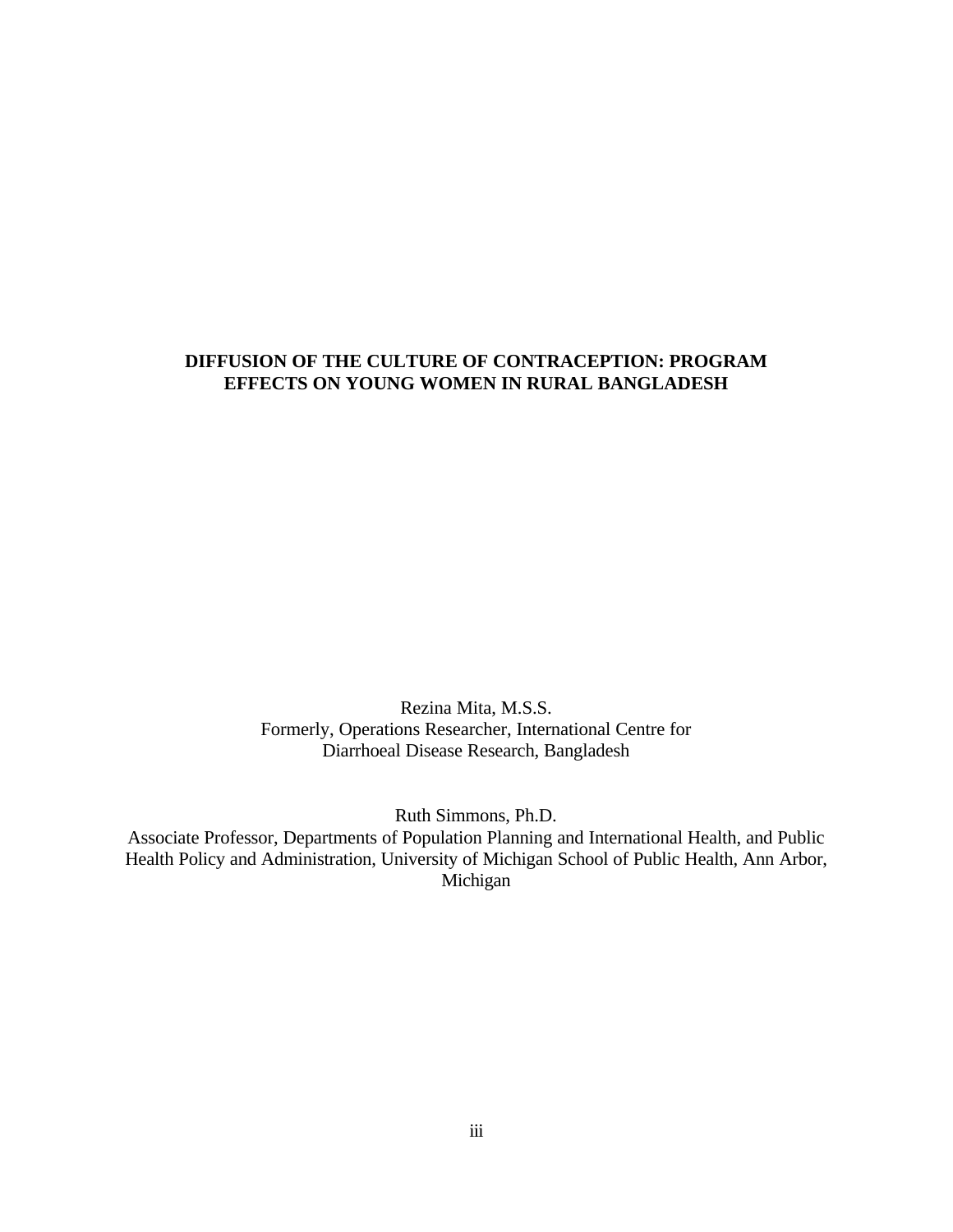#### **Introduction**

The concept of diffusion has assumed prominence in recent discussions of the fertility transition and reproductive change (Cleland and Wilson, 1987; Freedman, 1987; Casterline et al., 1987; Montgomery and Casterline, 1991; Rosero-Bixby, 1991; Kincaid, 1993; Pollak and Watkins, 1993), although its relevance to the field had of course been indicated earlier (Freedman and Takeshita, 1969; Rogers and Shoemaker, 1971; Freedman, 1982; Retherford and Palmore, 1983). In the most general sense, diffusion refers to a process whereby new ideas, information, practices or technology are disseminated through a variety of mechanisms that affect attitudes and behaviors at local, national and international levels. One of the central arguments of the diffusion literature has been to emphasize the possible independent role of changing ideas and aspirations in enhancing the fertility transition (Cleland and Wilson, 1987; Freedman, 1982).

In literature of the European fertility transition, diffusion has referred to a process where new ideas about fertility regulation spread spontaneously or autonomously through a variety of social, cultural and linguistic networks. There was no attempt to deliberately plan and influence these trends through the formal institutions of society. Similarly, modernization or westernization can act as the sources of ideational change affecting fertility behavior through complex but undirected interactions. By contrast, the advent of officially constituted family planning programs has added a strong element of social engineering into the process of diffusing technology and new ideas about contraception and family size. Programs deliberately and consciously direct contraceptive information, "motivation" and services at specific populations with whom they interact through personal or impersonal communication. New ideas knowledge and practices are then spread further as they are passed on to others through informal social networks consisting, for example, of family members or peers.

In this paper we show that as ideas and information spread, they reach not only people the program intends to reach, but others as well. This phenomenon has been noted earlier. In the Taichung experiment of the 1960s, IUD acceptance spread to areas where no formal efforts were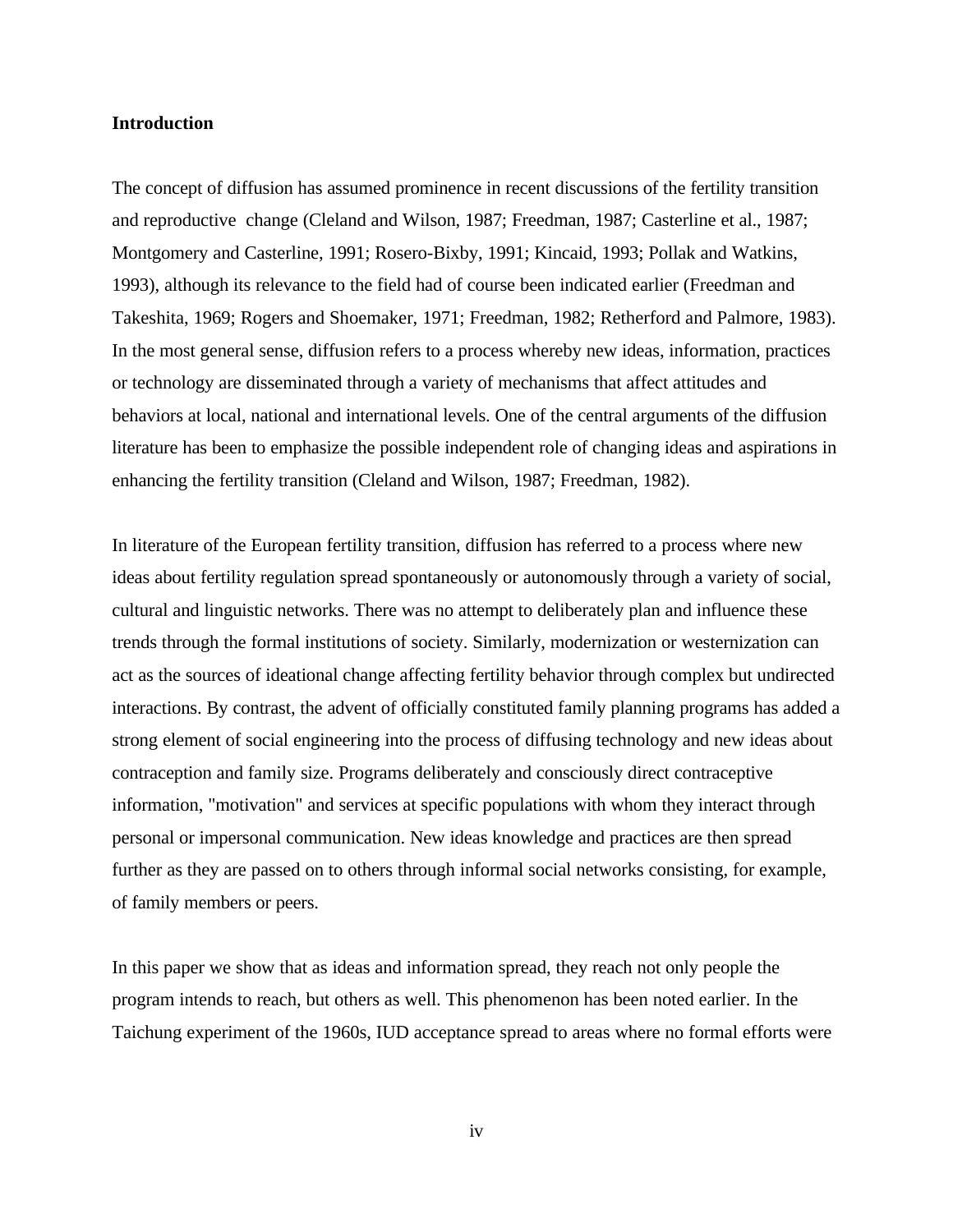made to recruit acceptors (Freedman and Takeshita, 1969). Similarly, the interventions initiated within the Matlab project in Bangladesh have some influence on women in the project's comparison area as well (Phillips et al., 1988). The so-called condom gap in Bangladesh has revealed that contraceptives intended for the public sector program have found their way across the border into Myanmar. In these examples, the spread of ideas and practices or technology crossed geographic boundaries.

The key point here is that family planning programs can act as the stimulus that sets in motion the spread of new ideas, information, beliefs, behaviors, and even technology beyond formally targeted audiences. Diffusion effects may be both planned or unanticipated. This paper describes the social interaction by which new ideas and information spread to a very young audience that was not intended to be reached. Such unanticipated effects became visible in the course of a qualitative study in Matlab, Bangladesh which showed that the presence of the community-based family planning worker had an effect on young, unmarried women and even on little girls.

The potential effect of family planning programs on younger women has been noted in studies of family planning in India (Poffenberger, 1971) and Turkey (Carpenter-Yaman, 1982). Both of these authors present evidence of the indirect effect of programmatic efforts on the young. With the exception of a paper by Alauddin and VanLandingham (1989), policy discussions and related family planning literature on Bangladesh, by contrast, have exclusively focused on married women of reproductive age. Given the predominantly traditional and conservative nature of Bangladeshi society, where the idea of family planning has been until recently controversial and the level of demand for fertility regulation uncertain, such focus was appropriate. What has been missed, however, is that ideational change, set in motion through the formal family planning program and other modernizing trends, has reached young women whose age and unmarried status requires that they be modest and, at least in theory, protected from knowledge about sexuality and contraception. When new ideas about fertility regulation reach young, unmarried women in the years preceding the onset of sexuality and childbearing, their influence on future family size norms and contraceptive behavior is potentially significant.

v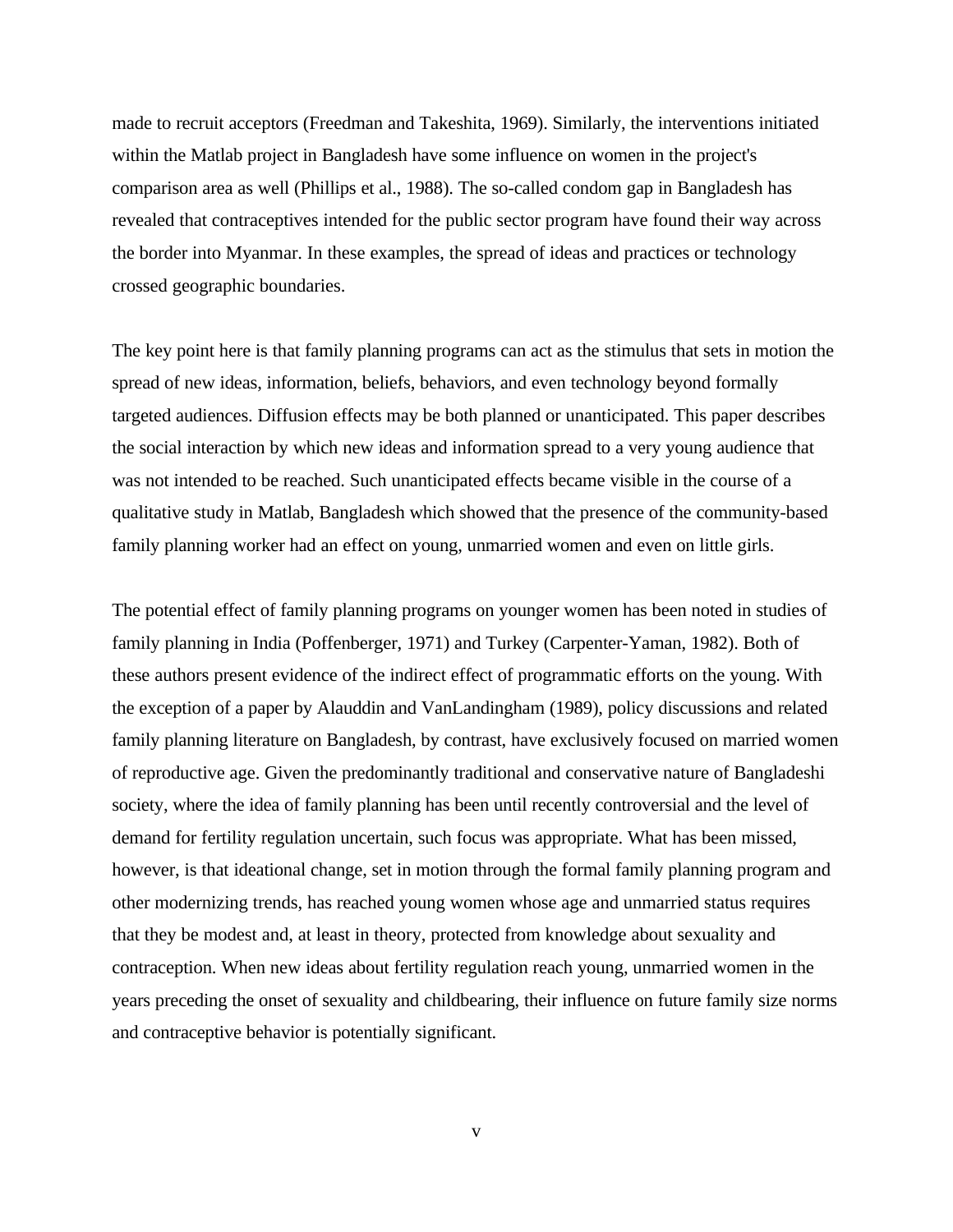The insights into these unanticipated diffusion effects were stimulated by a serendipitous discovery made in the course of a focus-group study examining the relationship between women's status and family planning. In Matlab, Bangladesh, Shamiran, one of the staff members who facilitated focus-group discussions and who had grown up in the Matlab treatment area, vividly remembered the arrival of the community based family planning worker in her local village ten years earlier when she was still unmarried. Her story suggested a fascinating pattern of how new ideas about contraception and norms regarding family size were beginning to reach young women prior to their marriage. We recorded it in detail and adjusted the design of the focus-group study to explore these issues further.

We begin the paper with Shamiran's story and an interpretation of the context within which it occurred. Story telling is not usually considered a methodological tool for the study of family planning or the diffusion of new ideas. However, this method is gaining increasing recognition as an important approach in anthropology, sociology and in the feminist literature (Shostak, 1983; Mishler, 1986; Watson, 1992; Sarris, 1993; Lawrence-Lightfoot, 1994). The information contained in a story can emerge in the course of participant observation, or in in-depth interviews; its objective is to capture how respondents themselves portray a series of incidents and attach meaning to them. We consider it important to tell Shamiran's story because it shows the path through which we gained insight into a diffusion process that has remained largely unrecognized in the literature. It allows us to witness how one woman remembers learning about birth control and to note the circumstances within which such learning occurred.

Subsequent sections of the paper present findings from a focus-group study examining the perspectives and recollections of young women a decade later, when the program was more established in the community. These findings both reaffirm and broaden the themes from Shamiran's recollections of events from the previous decade. In addition to the varied and complex contribution of the family planning worker, and of social and familial networks, the role of the media in communicating new ideas about family size and contraception emerges as a central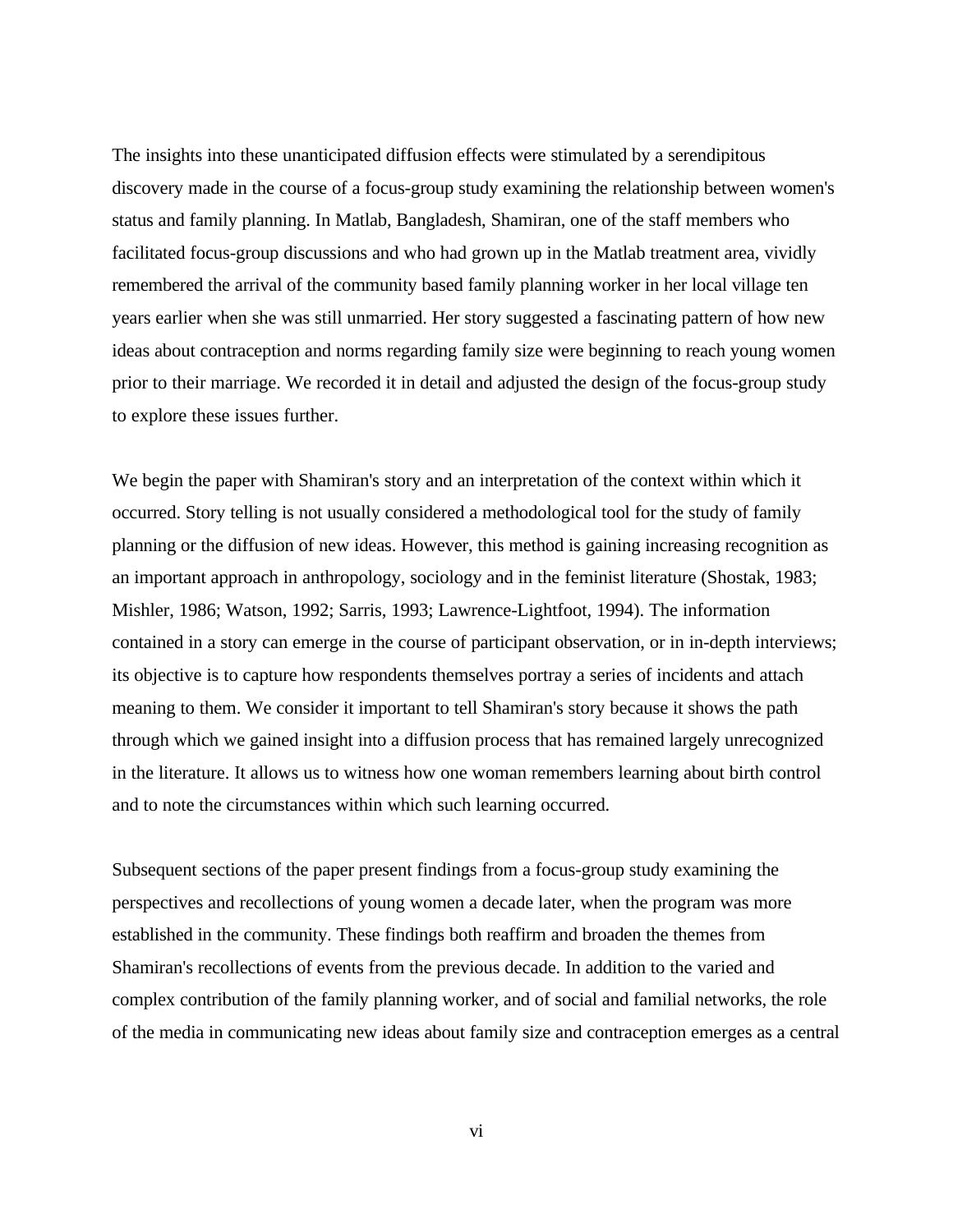theme. The data also show that the diffusion of new ideas about family size and contraception is anchored in perceptions of broader social change.

Shamiran's story or the unanticipated effects of family planning diffusion in the late 1970s The incidents described in the story occurred in the late 1970s in one of the villages where the Matlab family planning project had selected and trained local women to function as community-based outreach workers. These villages are in a remote part of southern Bangladesh, accessible mainly by river transport, dominated by fishing and agriculture and marked by poverty and an essentially stagnant economic base (Phillips et al., 1988; Rahman, 1986). They are characterized by a conservative, Muslim culture where female literacy is low and where young, unmarried women lead a life of relative seclusion from exposure to outsiders, particularly men. In the late 1970s, exposure to radios and other forms of communication was minimal.

Until 1975 this area had been exposed to family planning information and services through the formal government program, whose impact upon the rural population was marginal. In 1977 a special contraceptive distribution project undertaken by the International Centre for Diarrhoeal Disease Research (ICDDR,B) was reorganized into the Matlab Maternal and Child Health and Family Planning Project (for a detailed discussion of this project and its impact see Phillips et al., 1982, 1988). The impact of this project on contraceptive prevalence was immediate and sustained, rising from 7 percent at the inception of the reorganized project to 20 percent within three months and to 30 percent by the end of 1978, the approximate time when the events described in the following story took place. As described elsewhere (Simmons et al., 1992), the women who were appointed as community-based family planning workers caused an uproar among many villagers when they first began to make their household visits. They were considered the incarnation of a devil that appeared to bring misfortune to the villages, or were rudely compared to bitches in heat who chased after men. Despite such devastating comments, workers succeeded in establishing their trustworthiness and credibility within a relatively short period of time, and the Matlab project has been hailed as an example of the kind of program impact that can be achieved despite the existence of major socio-economic constraints (Phillips et al., 1988). In the story, we see Mukti's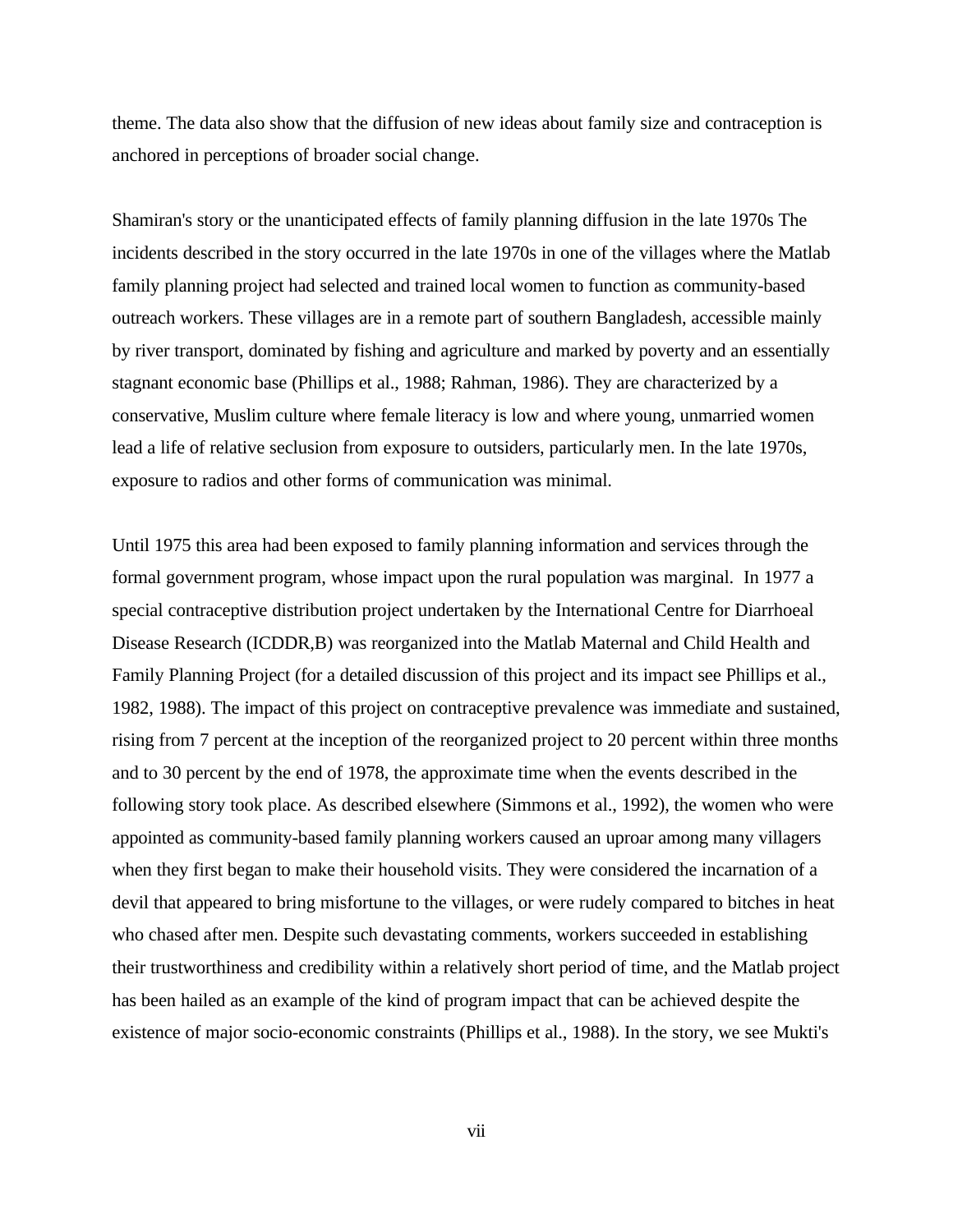Ma as someone who visits the married women in Shamiran's bari on a regular basis, and who appears to be a well-accepted and welcome visitor. The story is based on the initial conversation with Shamiran and a detailed follow-up interview with her to reconstruct the events that had occurred a decade earlier:

One day in the mango and jack fruit orchard Shamiran and Bani, two young girls of 18 and 19 years, were talking and laughing among themselves. They had heard that the previous night a marriage proposal had come for Bani. Her parents were going to consider it seriously. The girls were talking about the would-be husband of Bani and laughing.

Suddenly, Shamiran saw a lady with a colorful sari and a bag on her shoulder. She entered into a house. Shamiran said: "Look Bani, this lady is wearing her sari the way I have seen my relatives, who live in the city, wear their sari." After some time, they saw the lady coming out of that bari and entering Shamiran's bari. Bani said: "Who is she? Why is she going to different houses?" Shamiran answered: "Let's go to our bari and see what she does.

The two young girls went to the bari and found the lady was talking with Shamiran's aunt in a low voice. A few other women of the bari were surrounding her. Shamiran and Bani approached the group but Shamiran's aunt immediately said: "Go away, you are not supposed to join the discussion of older women." Shamiran had noticed that the lady had stopped talking when she saw Bani and Shamiran.

The two girls left, but became extremely curious about the discussion and the role of the lady. Shamiran could identify her: "She is Mukti's Ma (women in rural Bangladesh are typically referred to as the mother of one of her children) from another bari of the village. She used to come to our bari previously as well. But why is she so dressed up and talking in such a low voice? "Shamiran could not forget the lady. The next day Shamiran went to her aunt pleading: "Please aunt, tell me what is the secret of Mukti's Ma? What was she telling you?" The aunt, a young woman, was quite friendly with Shamiran. She laughed at her and said: "No, not now, after some time. When you will be eligible, then I will tell you." Shamiran held the hand of her aunt, pleading: "Please tell me," but the aunt replied: "No, when you will be married, then I will tell you."

Shamiran rushed to Bani telling her: "This is something to do with the married women, can you guess?" Bani also became excited. But they could not reach any conclusion about Mukti Ma's work. Finally, Shamiran said: "The next time Mukti's Ma comes, we will listen to their conversation." Bani was hesitant: "No, no, we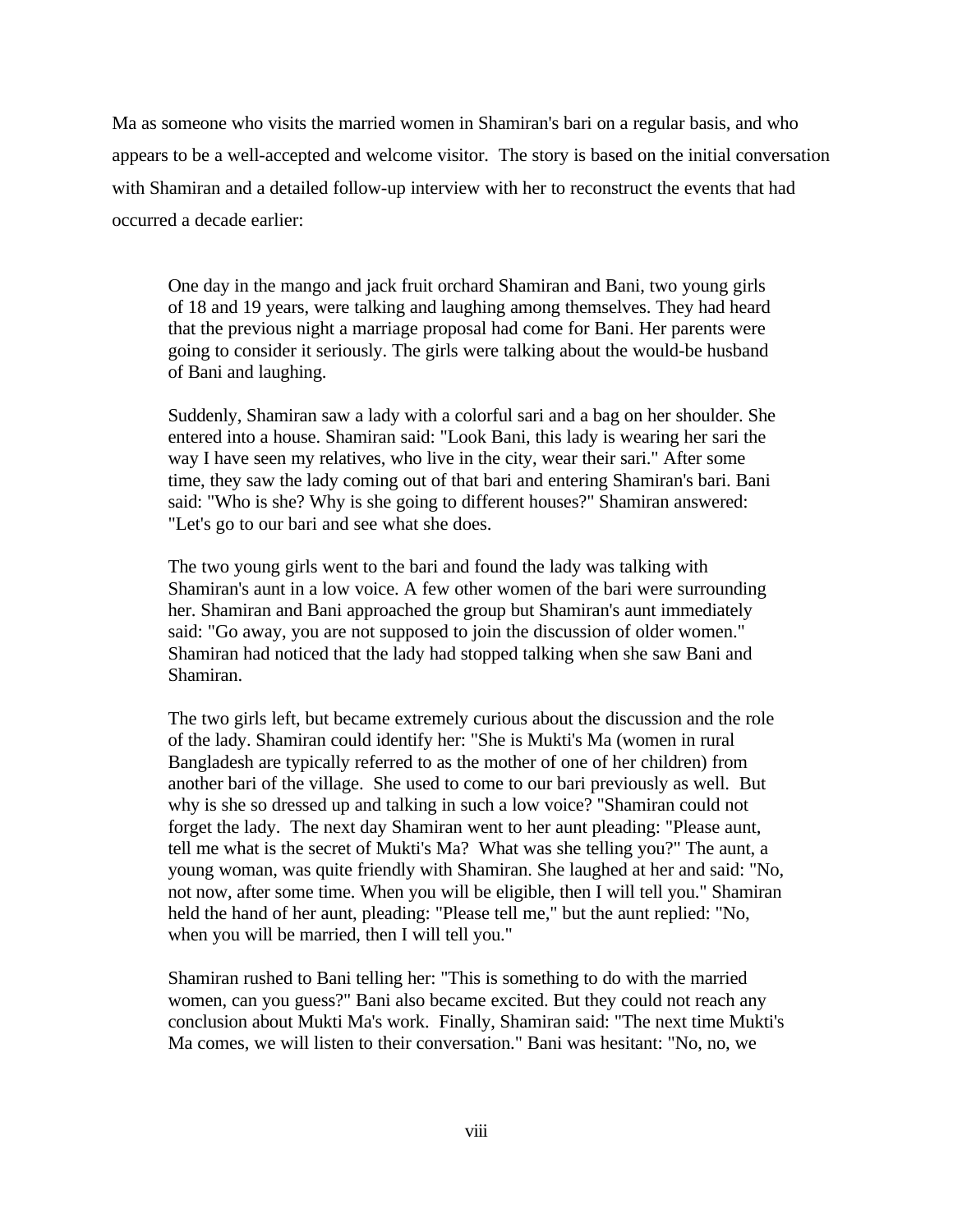should not do that. The aunt will mind." But Shamiran insisted: "Nobody will know, we will hide inside the room and listen. Please do not say no." Bani then was convinced and they started waiting for Mukti's Ma.

Finally the day came when Mukti's Ma returned to Shamiran's bari. Secretly Shamiran and Bani entered the room and carefully listened to the conversation. It was difficult to hear, because the women were talking in a low voice. First they heard Mukti's Ma asking about the date of the women's last period. Then she gave them some medicine and explained how to use it, telling them that if anyone had any problem then they should inform her immediately.

Shamiran was so excited that she came out of the room and went to her aunt, saying: "We have seen what Mukti's Ma said to you and gave you. We know the story." The aunt said: "Didn't I

tell you not to listen?", but Shamiran replied: "Now I know." Then the aunt said: "Well, since you came to know already, listen: Those medicines are for controlling childbirth. If you do not want any more children then you can have those. When you will want another child then stop using those medicines and you can have the baby. You should not discuss these with anybody. When you will be married off Mukti's Ma will go to you or I will tell you ok? No more questioning, go."

Shamiran was amazed at her discovery. She went to Bani and explained everything. Bani said: "You should not say all these things, I feel shy." But Shamiran and Bani continued to discuss the topic several times. Shamiran said: "I think Mukti's Ma is doing a good job. I will have those medicines when I will be married off. Bani said: "How dare you talk like that before marriage." But Shamiran replied: "I think you should also think about these medicines, because you are going to get married soon."

Then Shamiran went to school and discussed everything with the other young girls of the village. Some of them knew about Mukti's Ma and her work. Some did not. But everybody was interested in talking to her. One girl said: "I would like to work as she does. Look at her, she wears her sari so nicely, and goes to different baris. My sister told me she earns a good amount of money." Others said: "But my father and grandmother said she is not a good lady." Shamiran replied: "Grandmothers and fathers are always behind the times. They do not want to let girls go to school, I do not want to consider their opinion. I like Mukti's Ma's work and I will have pills to control birth." Some girls said: "Yes, I think we should have this medicine, so we will not have so many problems with too many children. With few children we will be able to keep our sari clean and nice." Everybody laughed together.

It is not surprising that the appearance of the family planning worker would be noticed by the two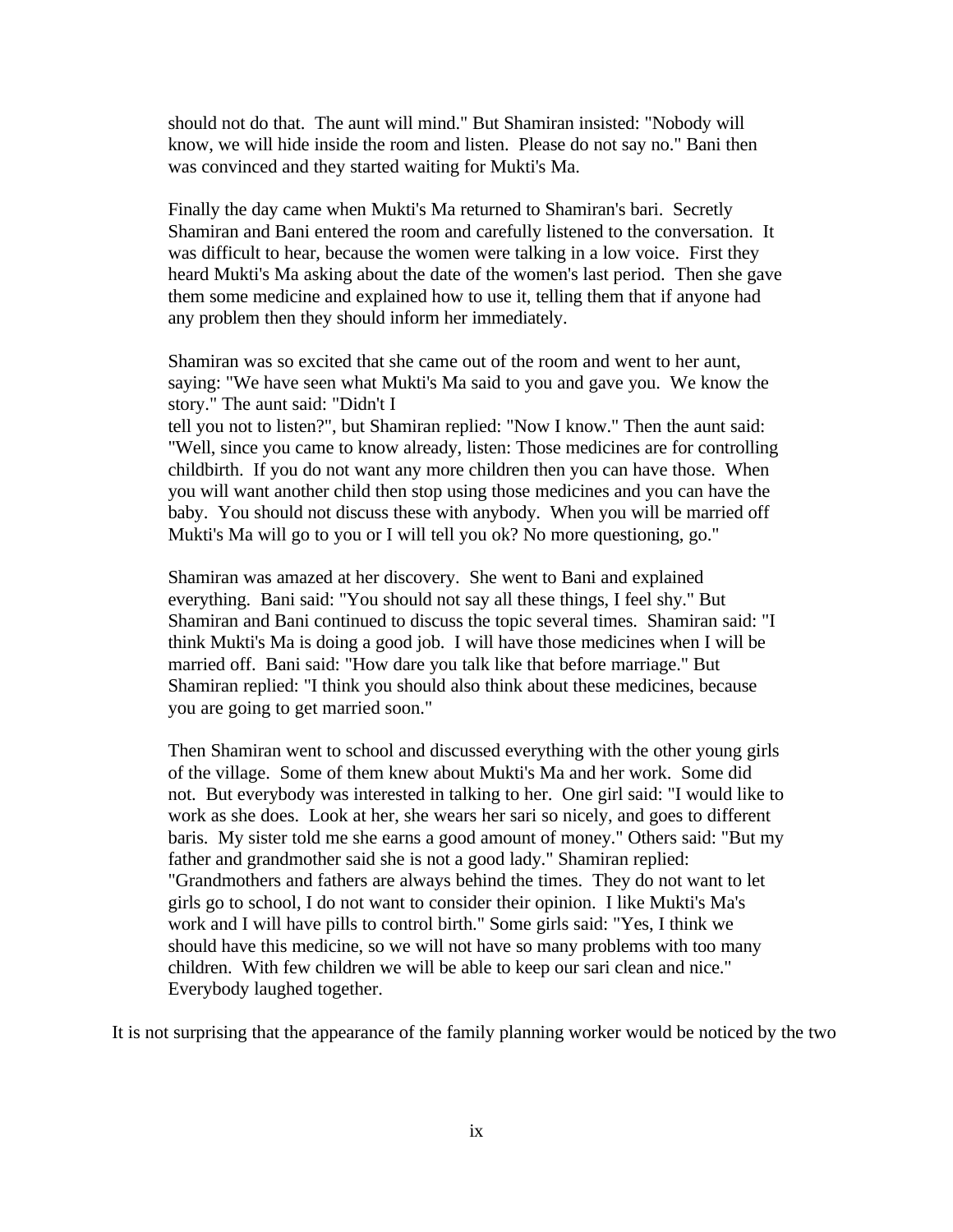young women. Visitors who are not related to the households of the bari or who are unfamiliar to its members are rare. Given the norms of female seclusion, women - especially those with social status and prestige - would not normally visit other baris, certainly not without the accompaniment of a male relative. Thus, the very presence of a single woman from a good family, wearing a burkah which covers her from head to toe, signaled a departure from tradition and the possibility of excitement. The fact that the older women attempt to hide information about the worker's purposes from the young women fits established patterns of decency, whereby topics related to sexuality are not to be discussed with elders. Young, recently married women in the bari or peers are often the source of sexual information; mothers do not usually transmit such information to their daughters (Abdullah and Zeidenstein, 1982; Aziz, 1985).

To anyone who has done fieldwork in rural South Asia, it will not be surprising that the young women succeed without much difficulty in their plans to secretly overhear the worker's conversation with the older women during her next visit to the bari. Privacy or secrecy are not easily assured in houses were walls are thin or consist of no more than a bamboo mat, where windows are open, and enclosed spaces small and cramped.

It is clear from the story that contraceptive information was not widely available to young, unmarried women in the community, although some had learned about the family planning worker's role earlier than Shamiran. The ideas represented by the family planning worker exercise a strong appeal to Shamiran, who begins proclaiming the values of change to her more conservative and demure companion, and engages in a set of conversations with her peers. In quoting the final passage from Shamiran's story, Pollak and Watkins (1993) conclude that Conversations such as the one between Shamiran and her friends expose culture.. in the process of change...(T)he accumulation of such conversations is likely to establish a commonality of perception that these new contraceptive techniques are available, that their use is preferable to a life of continual childbearing and dirty saris, and that their use is not only within the calculus of conscious choice but would be acceptable to their friends (p. 486).

x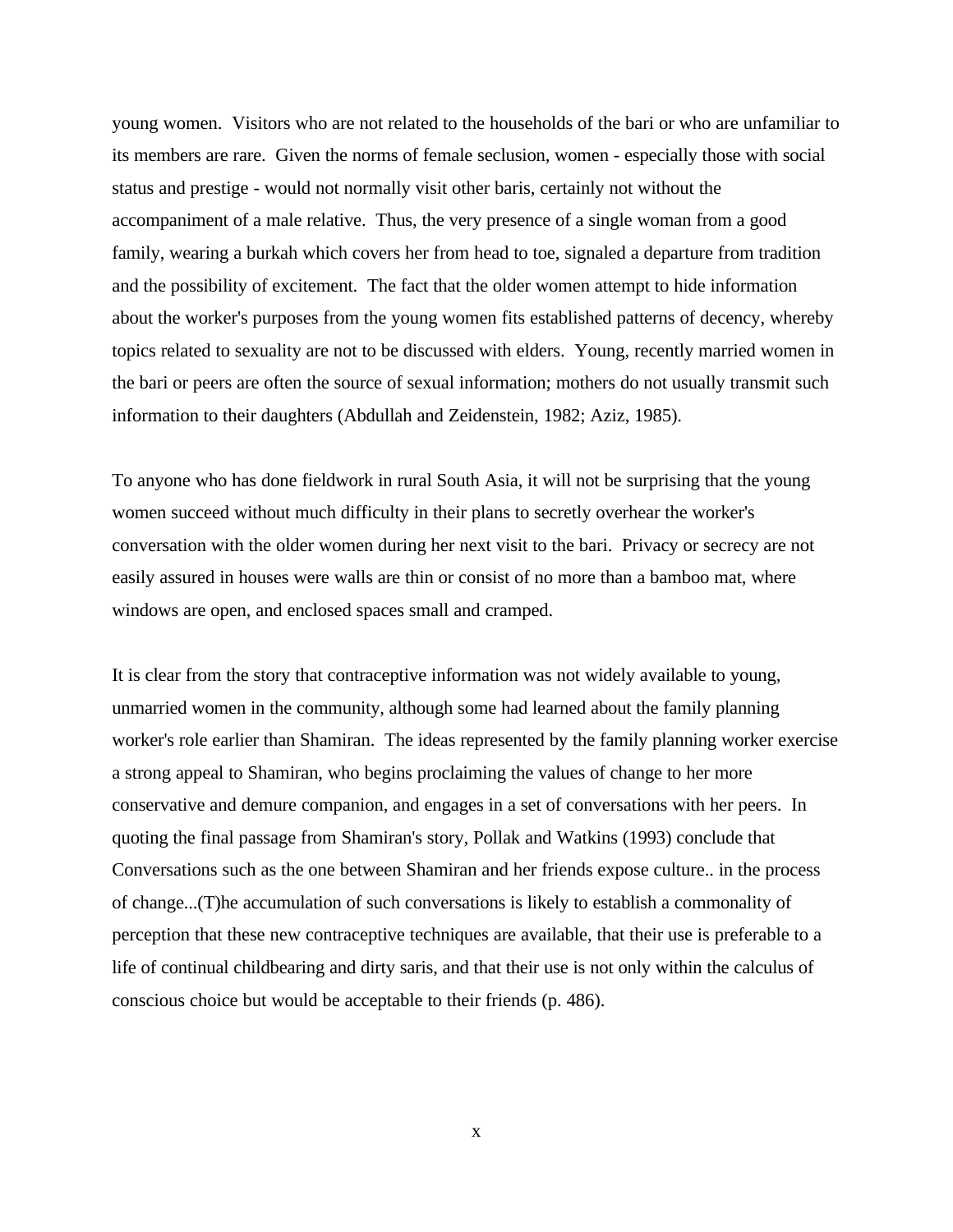Shamiran's story allows us to witness the multifaceted dimensions of the diffusion process. The presence of the family planning worker in the community constitutes the "pebble in the pond" that generates a new consciousness about reproductive decision making, provides information about the means of contraception, legitimates its use, and communicates new ideas about family size norms. Older women, such as married aunts, who were practicing contraception or merely took part in the conversations with the worker - acted as a reference group essential in unlocking the secrets behind the worker's visit and in affirming new norms about contraceptive use. The newly acquired information does not remain a secret, but passes on into the network of female peers, who examine and evaluate what has been learned within a context of some prior knowledge about family planning and its controversial nature in the community. In the process, a group of women in their most impressionable years are reached with information about contraceptive methods and new aspects of reproductive behavior in ways that were entirely unanticipated by the official diffusion strategies of the Matlab project. These strategies were focused entirely on interpersonal exchanges with married women of reproductive age with a strong preference for waiting until a woman had her first child.

It is important to ask to what extent this story truly reflects the experience of Shamiran herself and of other young, unmarried women in the community. While inaccuracy in some of the detail is to be expected in any interviewing process that reconstructs events from a decade earlier, individuals who are knowledgeable about the Matlab community have confirmed that the patterns described in the story coincide with their own recollections. As Shamiran's story revealed, for some young women learning about the worker's functions might have occurred within a context of personal, or parental disapproval of the use of contraception. Since the initial community response to the presence of the Matlab family planning worker was hostile, not all young women would have experienced exposure to the new information as positive or enlightening. Moreover, cross-pressures might have been generated by a contrast in the general tenor of the debate among peers and parental responses to the worker's presence. It should also be noted, however, that the young women described in this story come from relatively well-to-do and more modern families because formal schooling for girls is not affordable to the poor and not necessarily considered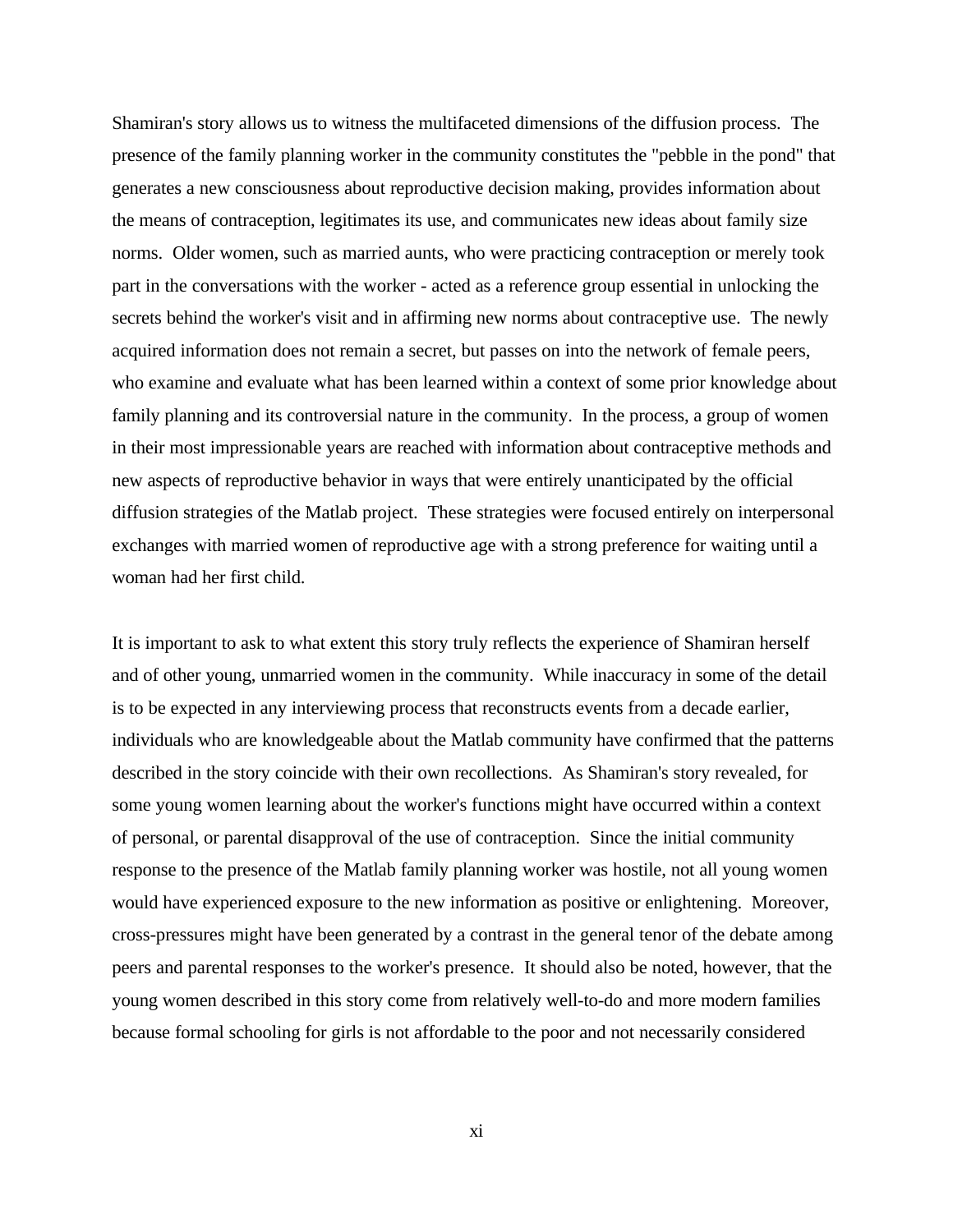desirable by the more traditional families. Thus, girls who do not attend school would have more limited exposure to peers.

**The diffusion of contraceptive ideas to young unmarried women in the late 1980s**. When we heard Shamiran's recollection of her encounters with the community based family planning worker, four focus-group sessions with young, recently married women were added to the study, and a set of questions about young women were incorporated into the guidelines for the sessions with other community women. In order to explore the possible influence of the community worker's presence on adolescent women, we initially contemplated interviewing unmarried girls in their teens. This idea was quickly rejected. In a society which values female seclusion and modesty, especially in young, unmarried women, participation in a focus-group discussion would not have been allowed or might have had negative repercussions. Interviewing recently married women, asking them to reflect upon the years prior to their marriage and upon the role of the community worker in their lives at that time, seemed a more feasible approach. The considerable difficulties involved in arranging sessions with young, recently married women, which we discuss below, reaffirmed the wisdom of not seeking to interview unmarried ones.

The day preceding the focus-group session, one of the moderators (herself a resident of Matlab with considerable experience in arranging other data collection activities in the local community) identified appropriate participants together with the family planning worker and sought the permission of older relatives. After much explaining, she was usually able to obtain such permission. However, it was not uncommon to find that consent had been withdrawn the next day. Since it is a requirement of focus-group research that participants assemble in one place, some of the young women must leave their own household and their bari in order to do so. Even though one of the moderators would always accompany them, elder women in the family were hesitant to grant permission. These circumstances reflect the extent of social control exerted on recently married women and the limited exposure they have to influences coming from beyond the boundaries of their husband's families, their own parents, and their bari. In one instance, resentment against one of the family planning workers who was known as haughty and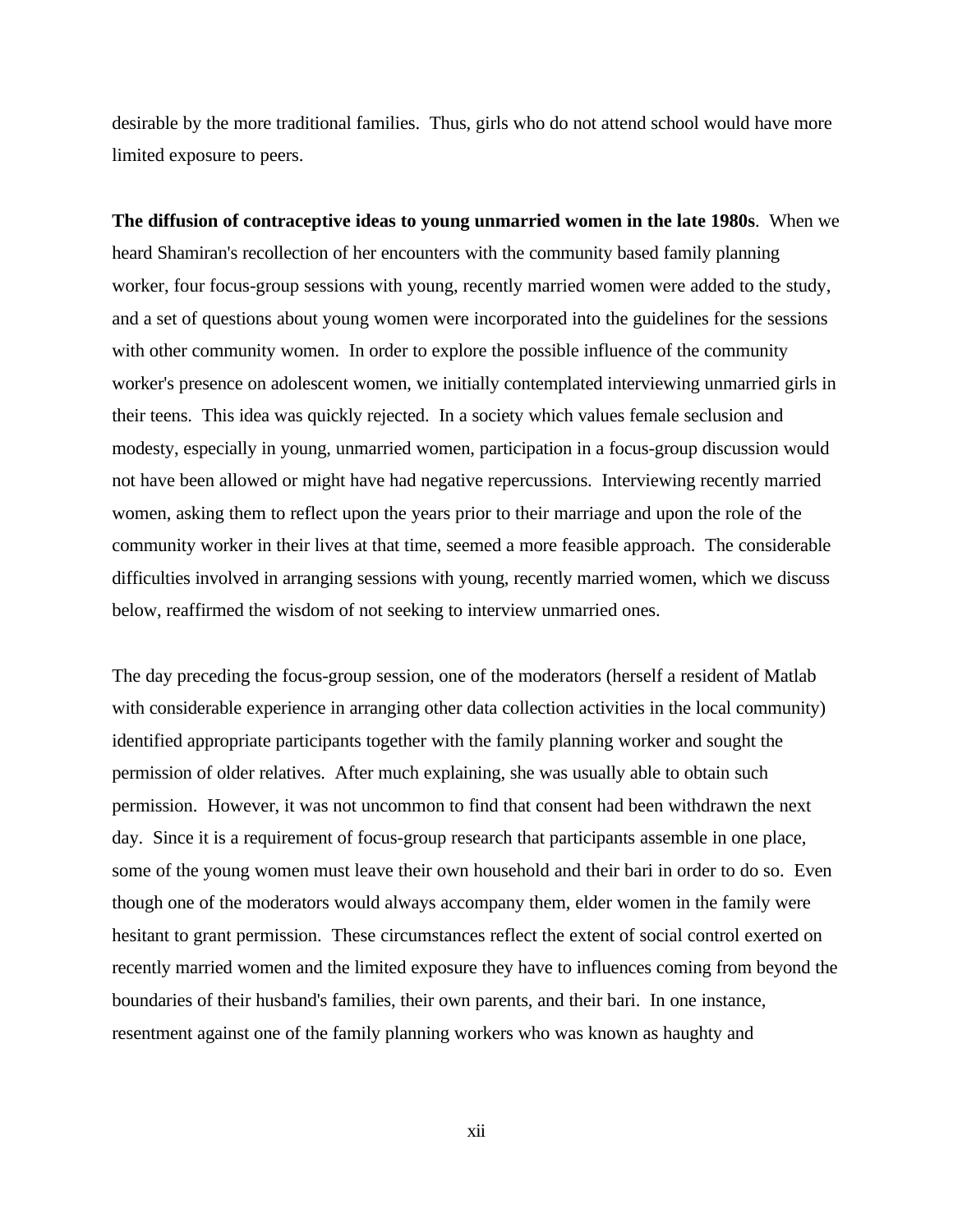unsupportive of community women, especially when they needed help with side effects or other problems, also complicated the process of obtaining permission.

A total of 15 recently married women participated in these special focus-group sessions. Their average age was 16.7 years; they had been married between 6 months and a year. Six participants had no formal education; the mean years of schooling was three. The husbands of these young women worked in agriculture or fishing (6), in service (4) as shopkeepers (2), as a day laborer (1), a tailor (1), or was a student (1). We refer to these focus-group participants as the young, recently married women.1

The sessions lasted several hours and were typically interrupted by relatives who came to call one of the participants asking her to return home. In one session, for example, a female relative came and told two of the participants: "Your husbands have come from the field, immediately go home or your husband will beat you". The session was interrupted for several hours, to allow these two women to return home and attend to their domestic responsibilities. One eventually came back to continue the session; the other was beaten by the husband because she had not returned in time to have his food ready when he arrived home from his field; she did not return. When we subsequently visited her, we found that even her mother-in-law lived in fear of her son. She felt unable to protect her daughter-in-law, even though she had granted permission for her to attend the session.

Despite these troublesome circumstances, the sessions produced on the whole rich information, confirming and elaborating the themes contained in Shamiran's story but also introducing new ones. In particular, the media emerged as an important influence and the social learning that occurs through the family appeared more prominent than in Shamiran's story. Not all sessions, of course, were equally productive. In one, two of the participants were so shy, they hardly contributed at all. One of them was only fourteen and the other two were sixteen years of age. They had been married for six months. Given the shyness of the participants in this session, the moderator often resorted to leading questions. The analysis has excluded any reference to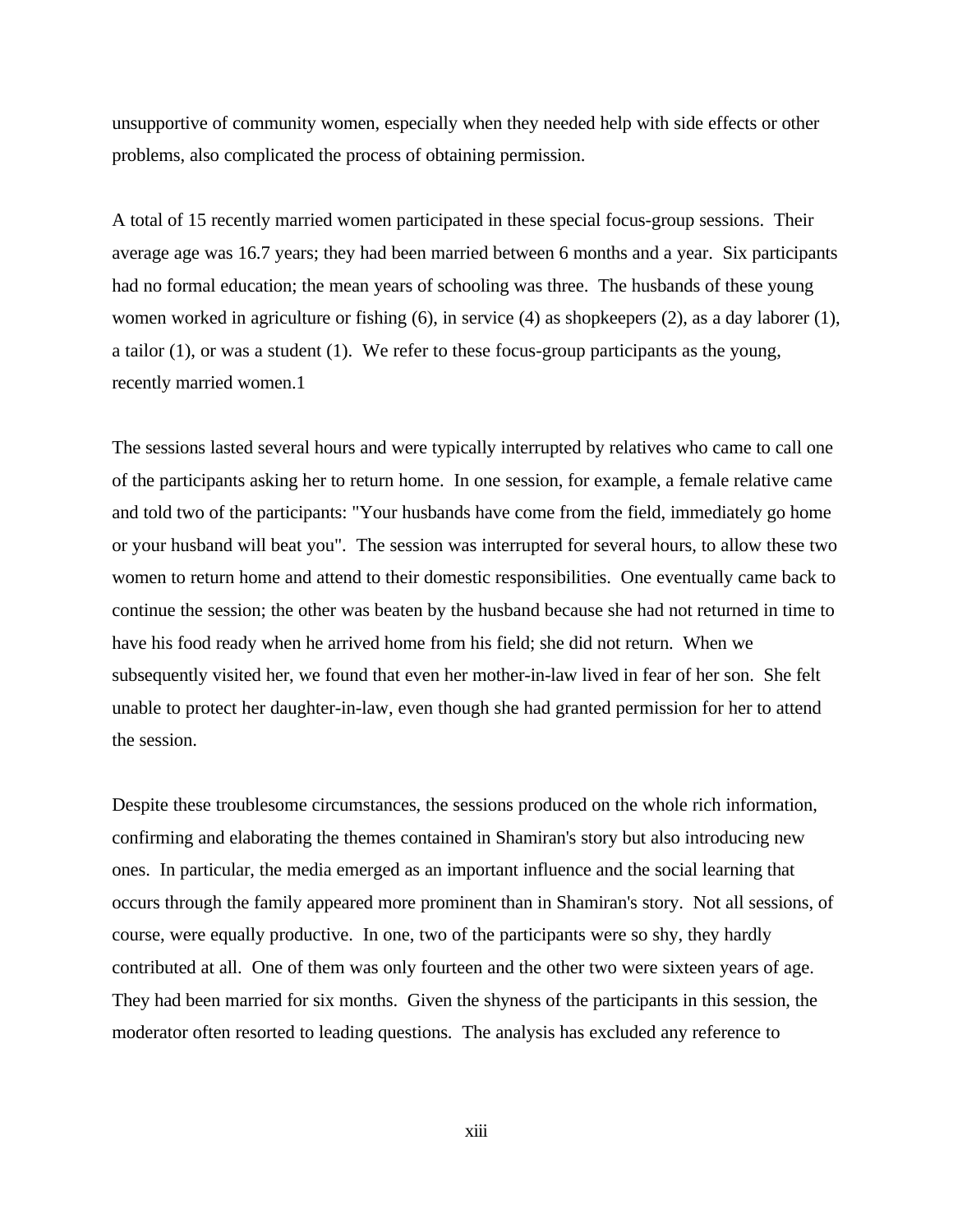answers produced under such circumstances. Participants in the other three sessions were slightly older and had been married somewhat longer, which seemed to make it easier for them to express their views in front of strangers.

The focus-group study of older women consisted of 17 sessions with participants between the age of 20 and 45 from different villages of the Matlab project area. Thirteen of these sessions were comprised of women with no or minimal level of education. Their husbands worked predominantly in agriculture, but also as owners of local shops or small businesses, as teacher, local priest, or craftsman. The participants of four remaining sessions had a least an eighth grade education; their husbands worked in farming, business, as village doctor or in a service position. We refer to these focus-group participants as the older women.<sup>2</sup>

Focus-group sessions were taped and translated verbatim by Bangladeshi translators. Quotations from these transcripts are extensively utilized in presenting findings. Except for minor editorial changes, quotations have not been altered from their original translations. The intent here is to convey as much as possible the tone of the original conversations. With the exception of quotations that cover a conversational sequence, we typically present passages from several focus-group sessions.

As was true for Shamiran and her peers in the late 1970s, the process of social interaction by which diffusion of contraceptive information and ideas to young, unmarried women takes place in the 1980s involves the family planning worker; mothers, female relatives as well as other community women; and peers. The role of the media, however, constitutes a departure from the previous pattern. Below, we discuss each of these influences in turn.

The role of the family planning worker: All of the young, recently married focus-group participants were aware of the community health worker's visit to their neighborhood and their families. However there were differences in the extent to which they understood her family planning role. The shy and very young participants in one focus-group knew only that the worker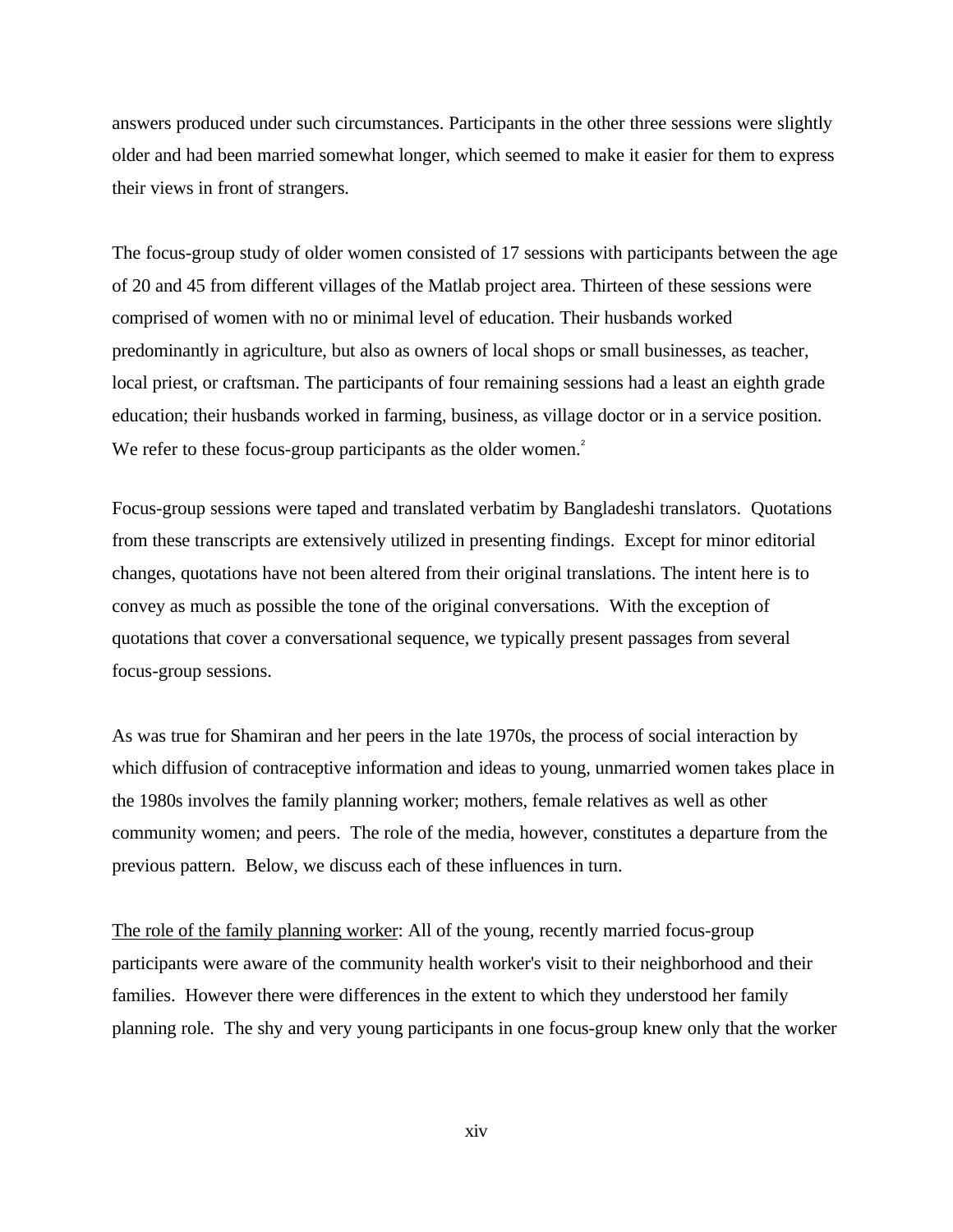visited their families. They indicated that they did not understand anything about her purpose, did not overhear any conversation, and did not discuss any of these issues with anyone prior to their marriage. Reticence to acknowledge knowing about contraceptive use may have influenced their responses to our questions, but obviously, not all the unmarried young women, especially not those who are very young, learn about family planning prior to their marriage. Participants in the other three groups, however, talked about a growing awareness and curiosity concerning the worker's visits.

The first impression typically was of the worker as a doctor, (villagers address her as doctor, often referring to her as "little" doctor in contrast to nurse midwives and physicians) who gave out pills, injections, saline solution and other medicines. They also realized that "she was a doctor for mothers and children, not for fathers". In one of the sessions, participants remembered talking to the worker and being extremely impressed by her. Undeterred by the negative comments of some villagers, they decided that they liked her, and began wishing they might one day become such a "doctor" themselves:

First we feared Mahmuda and gazed at her when she moved from place to place. We thought, if we could only become a person like her.

I also thought a lot. I asked her how she applies her knowledge as a doctor, and requested her to take me along. She replied: "What will I do with you, if you come along? Will you be able to practice like me?"

I insisted: "If I carry your bag, and move with you, one day I will be able to become a doctor like you?"

The community-based worker has become a role model, although initially some of young girls feared her because she gave injections.<sup>3</sup> The notion that she is a doctor is reinforced by the considerable maternal-and-child health components of the Matlab project, especially in the later years of the 1980s.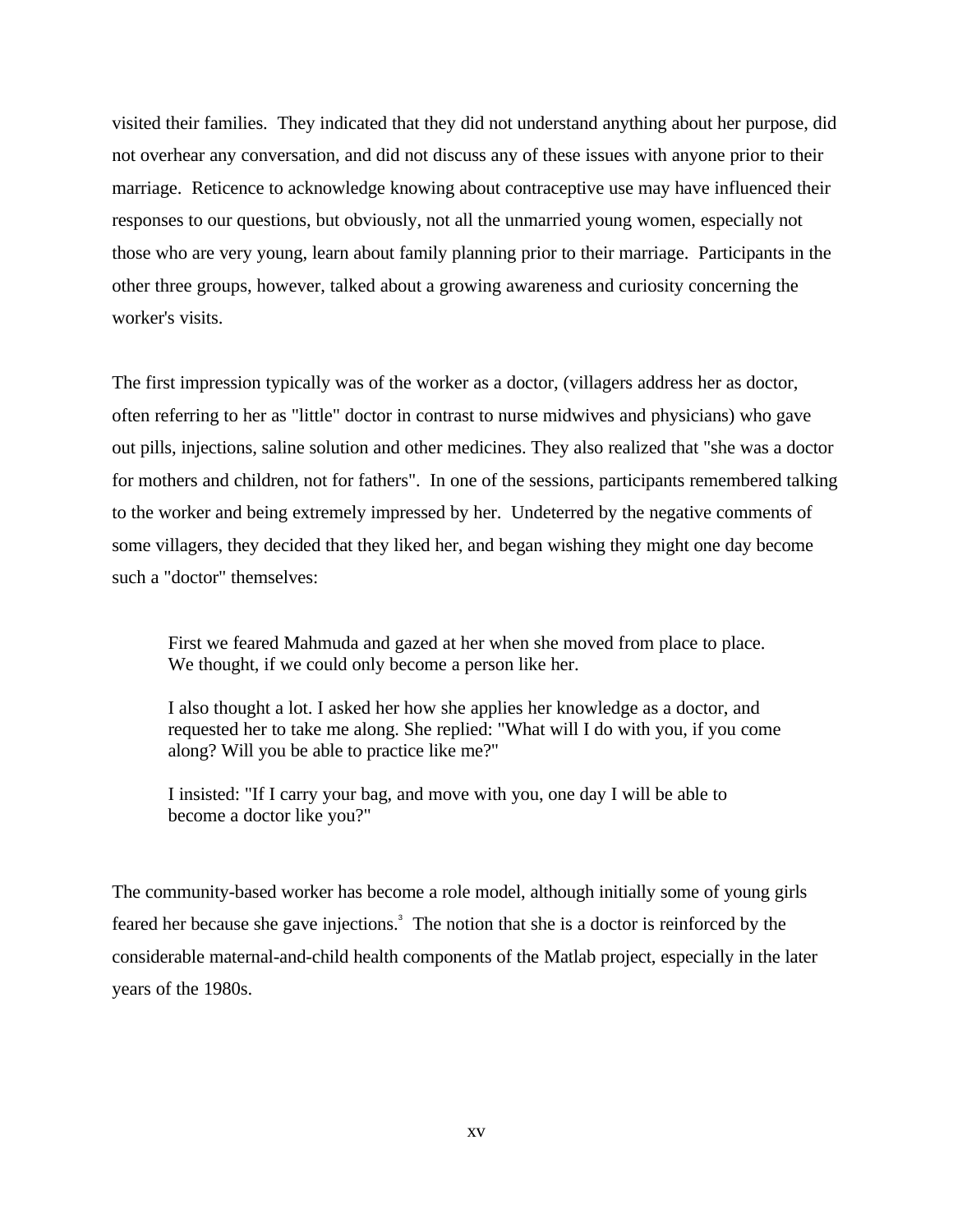The worker's visits stimulated a pattern of gradual learning and growing consciousness about the worker's family planning

tasks.

I was very curious and used to ask Mahmuda (the worker) every day what is this, and what is that, ultimately I came to know.

I heard Mahmuda advising women about the methods that suit them and saw aunts taking methods. We youths discussed among ourselves that as the babies are born, Mahmuda gives different things. We gathered by the side of Mahmuda and asked her what is the thing that she holds on. We ran way when Mahmuda raised her hand to give us a splash.

Our curiosity increased and we started listening to her conversation with mothers, sisters, and aunts.

I and Nilufer listened to the conversation and saw her handing over medicine to a young lady, whom we used to call sister. We two started observing her(wanting to know) what happens to her. Why is she taking medicine? Nilufer one day asked her about the medicine. She said: "You will not understand, it is for family planning." After some months we came to the conclusion that her belly is not getting fatter bigger. Then we were sure that this is for birth control.

As Mukti's Ma is here that is why we have access to adopt family planning. She is coming to our mother, aunt, sister, relatives and neighbors and we have been observing her since our childhood.

As the last quote indicates, the worker is known to some participants from their early childhood on. For some, understanding of the worker's family planning functions begins prior to the onset of menstruation; for others menarche is the threshold:

I could realize all these (things)from a time when I was not married. Actually you can say when menstruation had not yet started.

I did understand they came to teach our mother about the way of controlling birth. Then I was not so big, before menstruation had started.

At the age of 10-12 years I understood why they were coming and after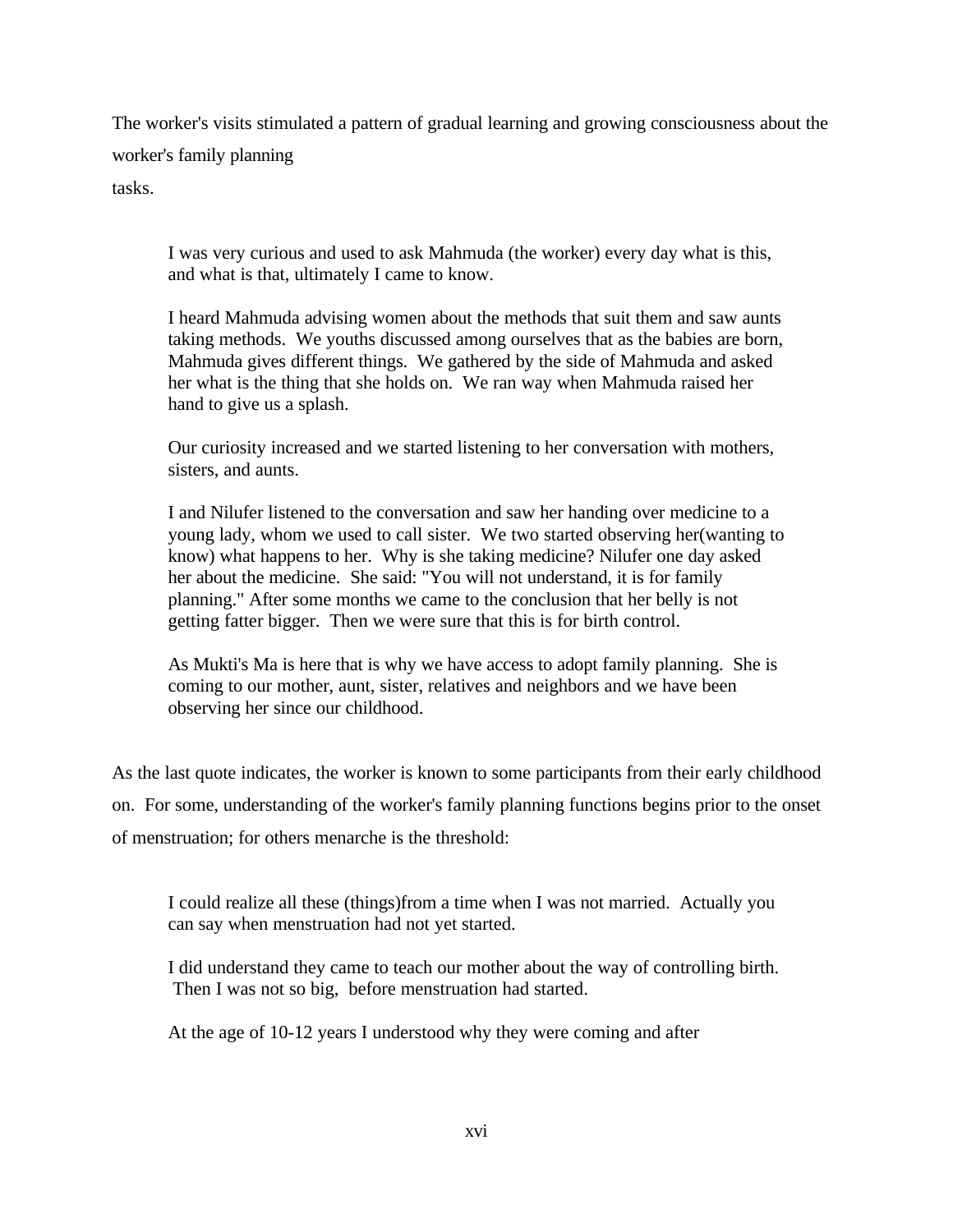menstruation things became more clear.

I understood this at the age of 10/11 years.

We are seeing Mahmuda visiting us with methods since the dawn of our understanding.

While some young focus-group participants acknowledge that their mothers succeeded in preventing them from overhearing their conversations with the worker, the older women acknowledge that girls are learning much from her presence. For example:

The girls are observing Mahmuda (the worker), who comes to their bari and talks with their mothers, aunts, and sister-in-laws. They quite often listen to what she ways and have learned many things. Then they themselves decide that they will not give birth to many children, and will take contraceptives from the night of marriage.

Many girls specially the newly married girls have learned a lot. There are workers in almost all the villages and most of the women are using contraception. The young girls hear from behind and learn about family planning.

They (the young girls) gather and try to listen to Mahmuda and have by now understood almost everything.

These patterns are quite similar to what Shamiran remembered from the late 1970s, although they occur earlier in life for girls in the 1980s. The community worker's presence in the village sets in motion a process of observation, questioning and even direct exchanges with the worker. The young, recently married women themselves credit her for their growing awareness of the concept and meaning of family planning: "If we would not have seen Mukti's Ma during our early age, we do not think that we could realize what family planning is or how it could be useful to us". They acknowledge the significance of this learning for their later life: "Yes, we also then thought we will be practicing family planning later during our time," or "the root of the decision was founded then." By contrast, the older women acknowledge that they did not have such opportunities: "Our mothers and aunts did never discuss family planning and they were not visited by family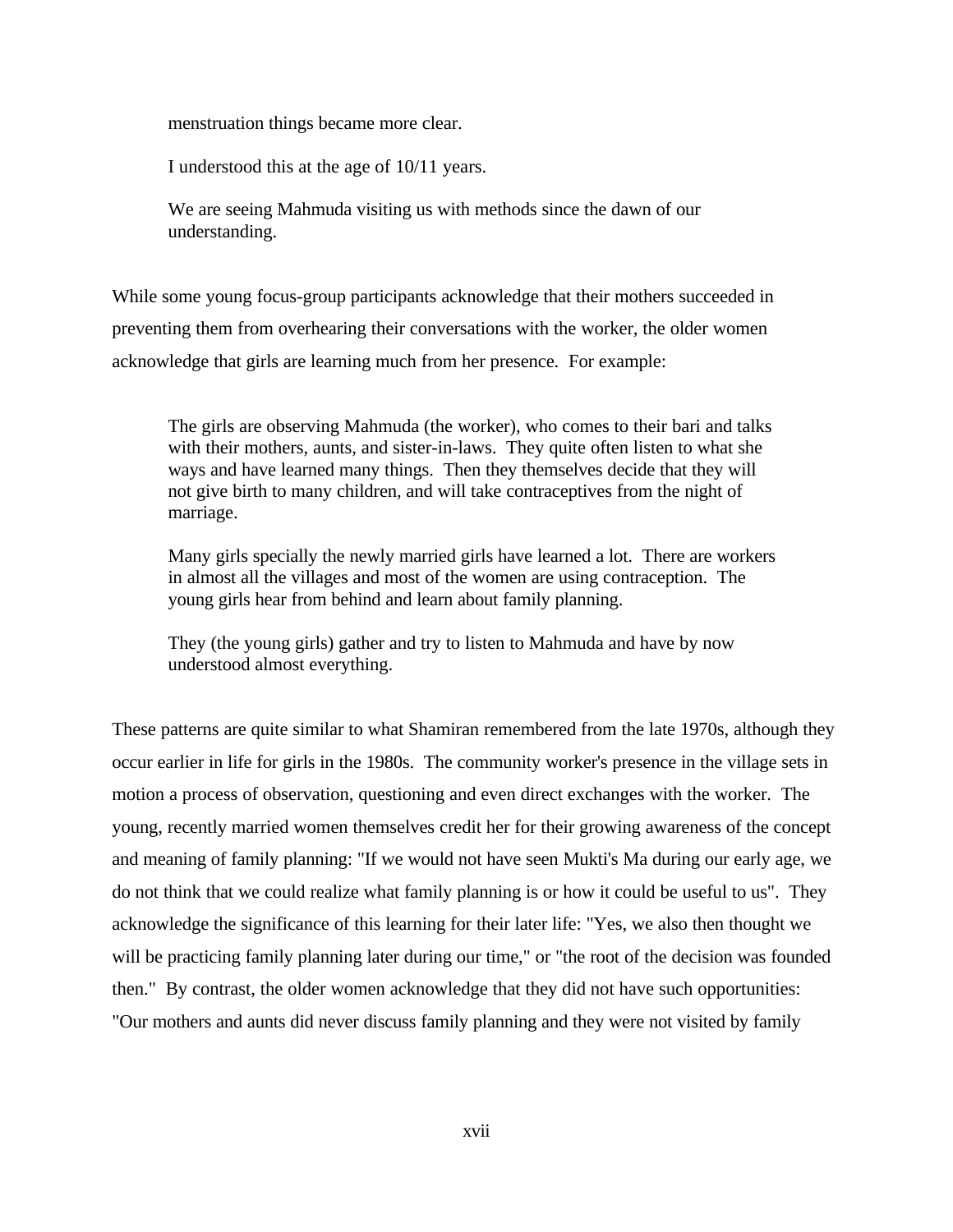planning doctors. So, we couldn't learn anything."

Precisely what is being learned or diffused is, of course a complex issue that cannot be fully answered with the data from this study. The above quotations suggest, though, that not only information and knowledge about contraceptive techniques and how to gain access to them is communicated; the very "thinkability" that women can control their reproductive lives is also being established. As has been argued in the demographic literature, placing reproductive control within the calculus of rational choice (Coale, 1973) and establishing numeracy about children (Van de Walle, 1992) are important elements in the fertility transition.

Has the process of diffusion created ideational change regarding family size preferences? The data from the study of young women are too limited to address this question.<sup>4</sup> However, there are glimpses indicating that the worker contributes in clarifying the importance of smaller family size in a socio-economic context where there is increasing awareness of the costs involved in raising, educating and marrying children; where population growth has created pressures on the land; and where the demands of an increasingly monetized economy and the overall level of poverty suggest that fewer children are desirable. The following exchange from one of the focus-group sessions with the young, recently married women illustrates the interactive effect of larger social context and the worker's role:

Woman 1: Everybody wants few children.

Woman 2: How one can keep a family small that is the major thought of the people now.

Moderator: How did this attitude grow?

- Woman 3: People now understand the benefit and the miseries of small and big families. The poverty compelled people to adopt family planning.
- Woman 1: No, listen apa, the government has introduced family planning and the doctors are going house to house and explaining to people again and again, people are also getting interested after continuous listening from the doctor. We now think, well what doctors are telling that is right. We will have fewer children.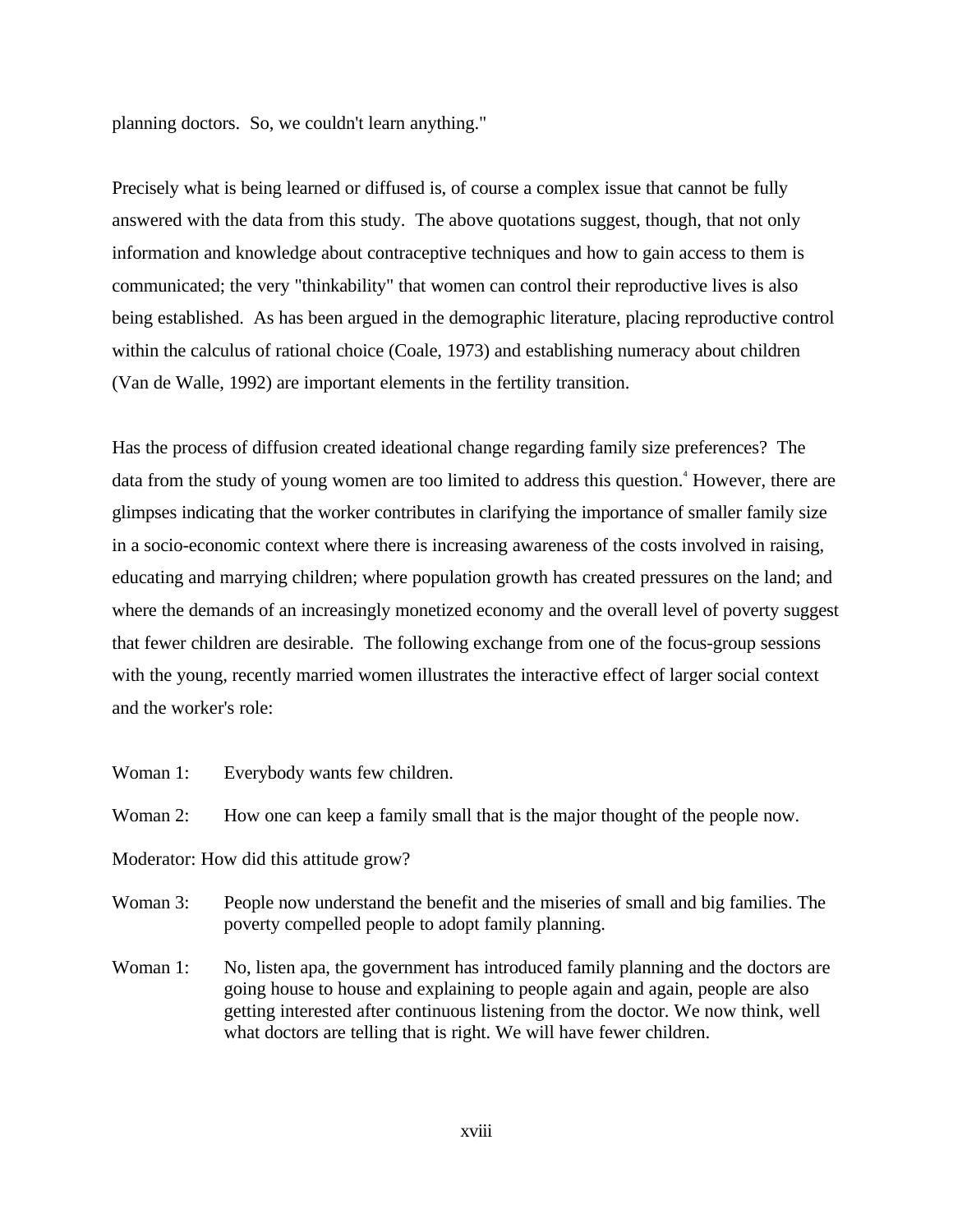- Woman 3: More children make so much noise and disturbance to the mother, it is unbearable. This one does not have cloth, that one wants food, another one is sick, and arranging marriage is also a tough thing.
- Woman 4: People have now realized that the root of all miseries lies with too many children. So they like to be happier with fewer numbers of children.

The role of female relatives and other community women: The receptivity of the older women to the idea of fertility control, and their discussion of these topics are important factors in the diffusion process. The increase in contraceptive practice (from less than 10 percent to a prevalence rate in the mid forties at the time of the focus-group study) and concomitant increases in family planning discussions among adult women, contribute significantly to the diffusion of new ideas to young, unmarried women. The influence of the worker occurs in a context where mothers, aunts, or sisters-in-law and other community women are practicing and talking about family planning. Almost all of the young, recently married focus-group participants knew a contraceptive user within their family or bari prior to their marriage. They grew up surrounded by a culture of contraception where, as one of the participants phrased it "family planning has become like dal-bhat", (rice and pulses) i.e. something very common. This culture of contraception is defined by the extensive availability, accessibility and use of contraceptive methods, widespread and increasingly open discussion of the topic among adults, and by a structure of beliefs affirming the value of fertility control. These beliefs are shared by the young women and expressed in such statements as:

It is good to have less children in this age. People who have 5-6 children are facing serious problem in rearing them up. If they have had 2-3 children, they would have become educated and established;

or in the acknowledgment that the use of contraception creates greater freedoms for women:

Mothers take Copper T, injection. So repetition of births within a short period is being avoided. Methods are being taken to prevent and delay births, facilitate working and free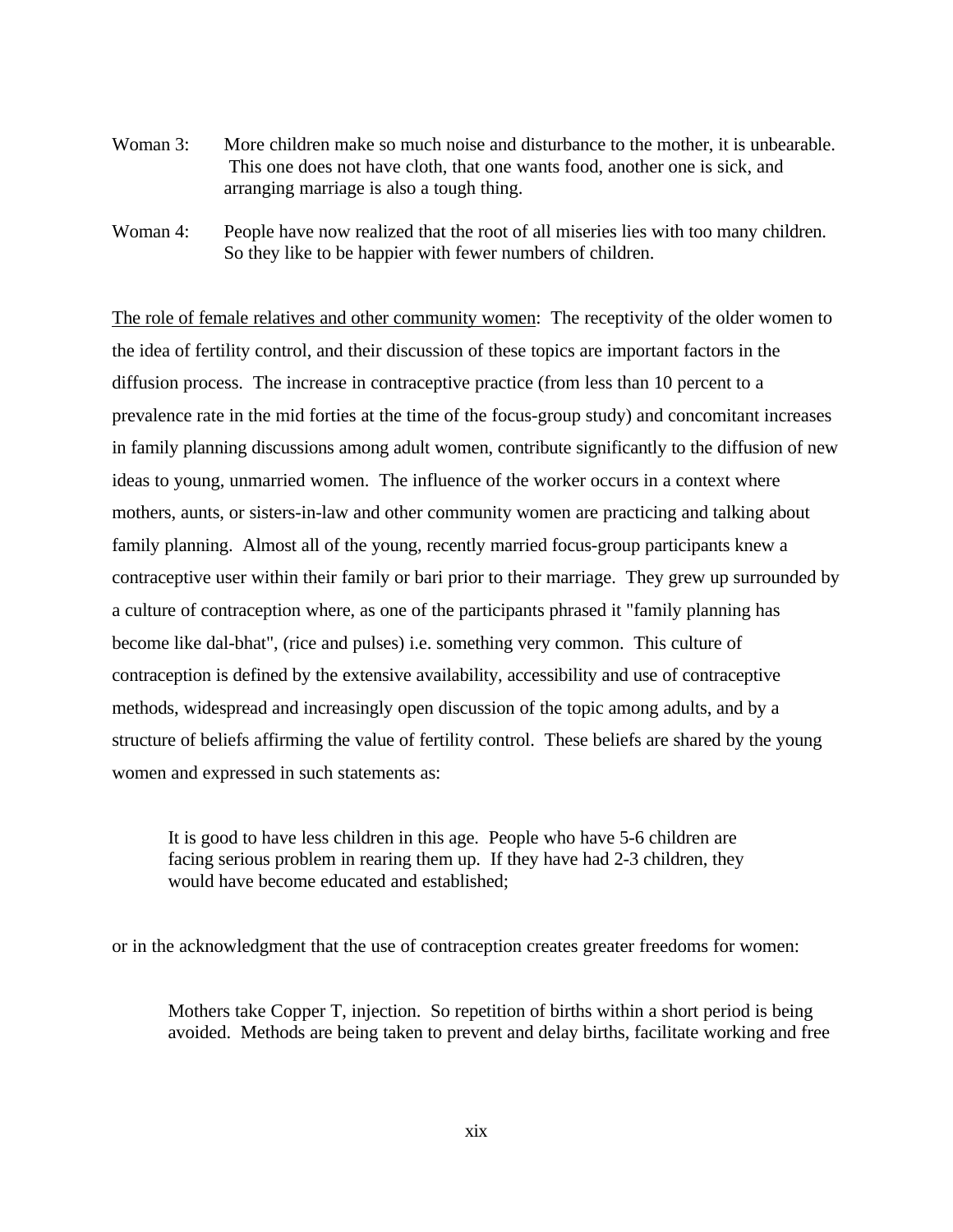movement of mothers in all respects.

The diffusion of family planning information and ideas thus occurs within a context where the underlying assumptions and values of reproductive change encounter increasing approval and where their implications for the status of women are beginning to be perceived.<sup>5</sup> If the above quote sounds like program propaganda, this is precisely because the worker's message has been heard and accepted as valid. As a result, the potential benefits of contraceptive use are appreciated by the young women. However, as will be seen from later quotations, not only positive information about contraceptive use spreads, the negative implications especially about side effects are learned as well.

Obviously, the older women who use contraception are themselves influenced by the presence of the family planning worker and the Matlab project. In fact, the high contraceptive prevalence in the community is in large measure a reflection of the project's activities. As innovations become widely accepted, they are spread through multiple sources. In the evidence presented here, the worker and family members are simultaneous and mutually interactive influences on the young, unmarried women beginning from an early age. The presence of the family planning worker in the community is noticed and observed, but a member of the family, the bari or - as we will discuss later- a peer unlocks the mystery of her visits. Diffusion proceeds despite prevalent norms that unmarried, young women should be excluded from family planning discussions, and despite the fact that some mothers succeed in preventing their daughters from gaining access to contraceptive information. News about contraceptive use involving regular administration of injections, or even home-based IUD insertion is not easily concealed in an environment where privacy does not exist. As one of the young women remarked: "We used to know from people that they use [contraception]. If a couple takes any such method, the news somehow spreads."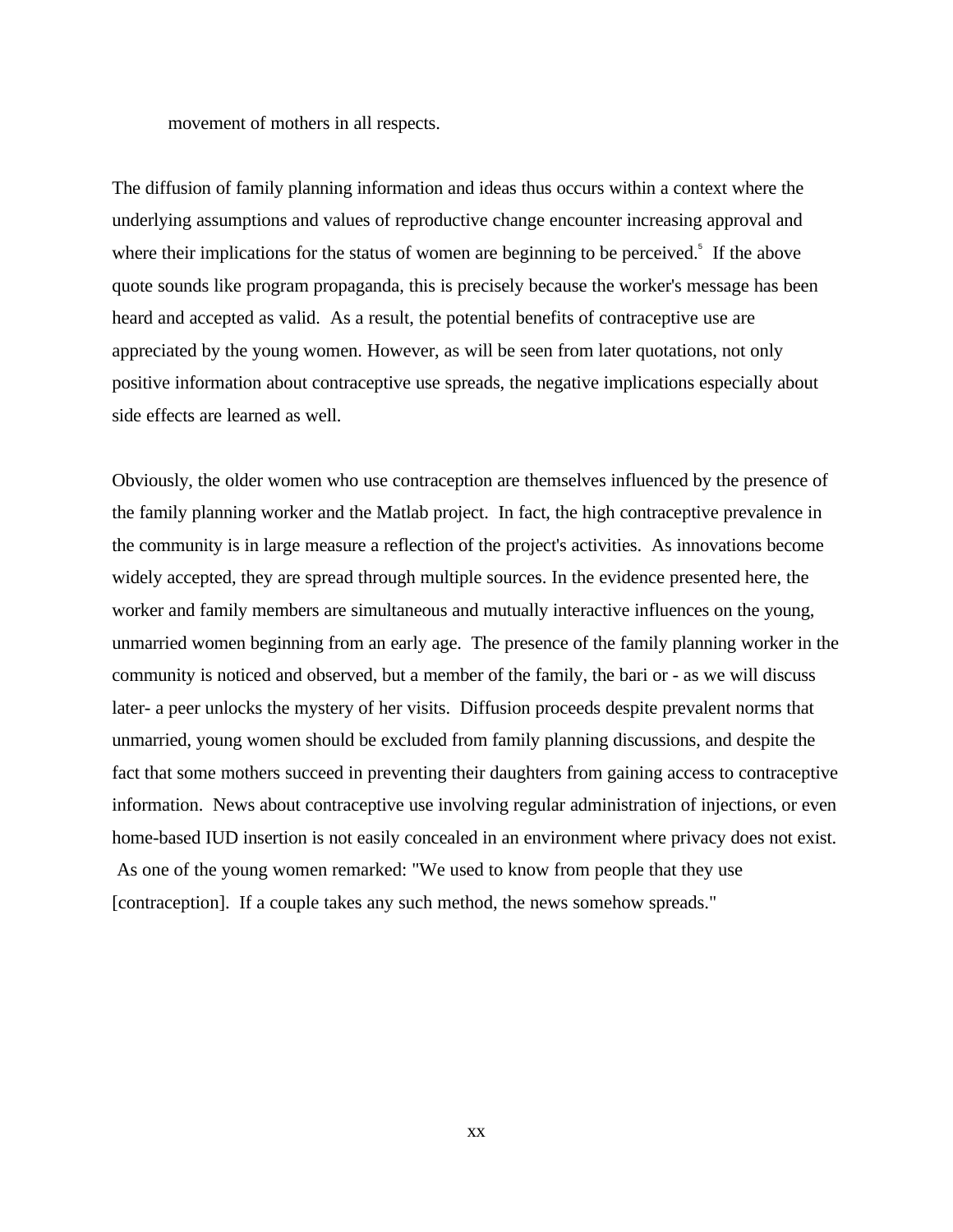While norms about excluding young women from access to contraceptive information continue to be strong, the futility of assuring adherence to this norm in daily practice is becoming increasingly apparent. When mothers take their small children on their lap while talking with the family planning worker, they may miss the point of transition where the young child begins to grasp the content of the conversation. With growing awareness that girls are beginning to learn about contraception, efforts to actually hide the information from them may simply decrease. Thus in the late 1980s when contraceptive use has ceased to be the innovation it had been a decade earlier, girls and unmarried young women are beginning to be inducted into the culture of contraception as part of their normal process of socialization.

#### Discussion with peers

Except for the one group that claimed no knowledge of the worker's family planning function prior to marriage, most of the other participants indicate they discussed the worker's activities with their girl friends:

We have had discussions with our girl friends of our age. I have told my friends that when methods will be available in our place, we will adopt these. We said we won't take 10 or 12 children. What need is there to have so many children...

At another point in the session, the same young woman commented:

> We saw a newly married couple taking methods but couldn't ask them what they were doing. Many women's body was swollen after taking injection and many other experience side effects. One woman while taking the copper T reacted violently and left the clinic and later died. We thought a lot and sometimes had fun over the issue. Our mothers asked us what we used to talk so much.

All the young girls of the same age discussed.

We discussed with our married friends.

We discussed that she explains to people to control birth and provides them with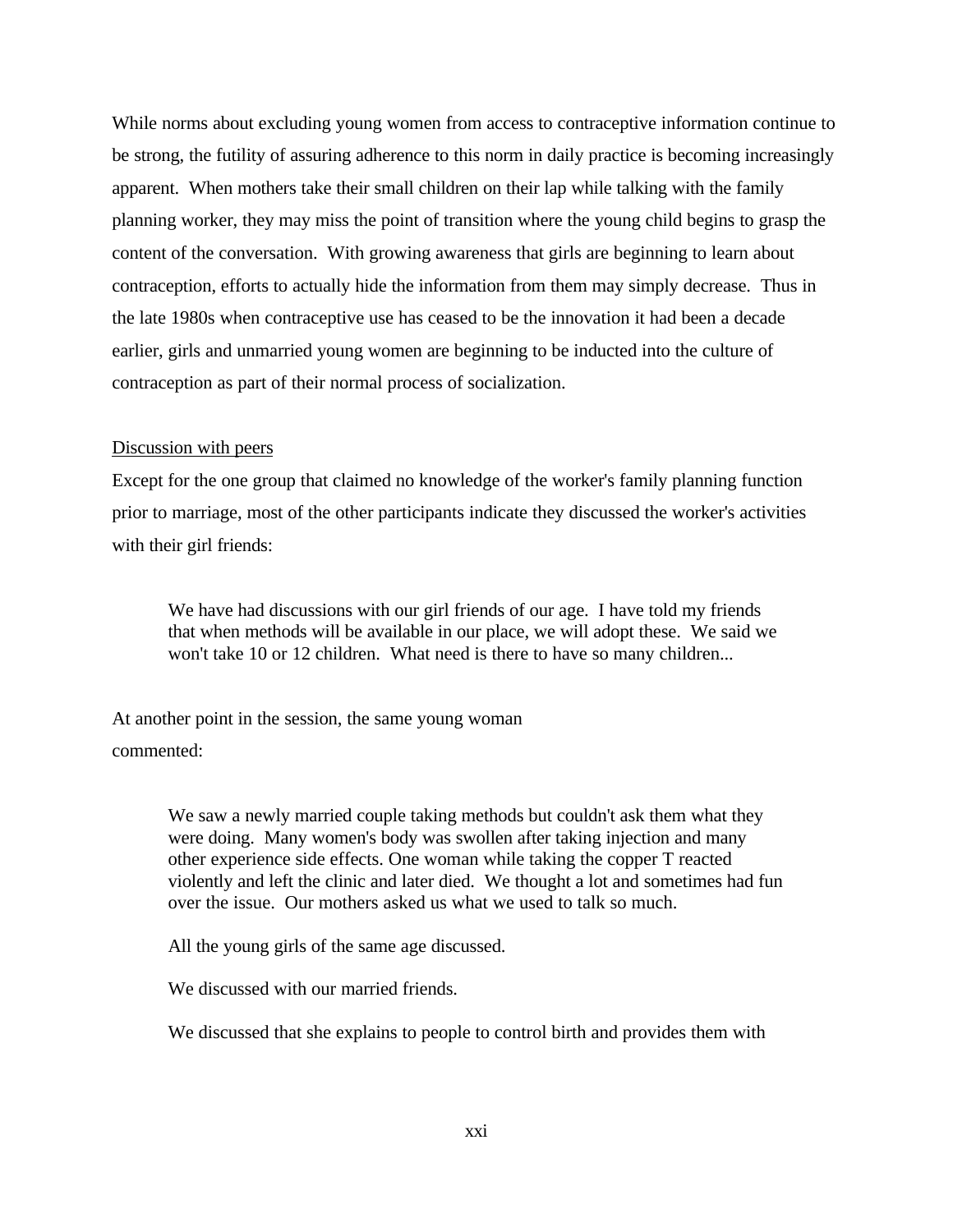pills and the Copper T.

(We discussed) how many children we would have, what method would be suitable for us, for example the Copper T, operation etc. Whether we should adopt family planning or not, all those topics.

Someone knew more than others. When they used to discuss with each other then they came to know in detail.

We discussed that we will take method when we'll have our family and will take a child after 2 to 3 years.

Communication patterns in rural Bangladesh are strongly shaped by gender and age. As indicated earlier, family planning is on the whole still considered a sensitive subject between older women and girls or young women. As such communication, is not sanctioned by the norms of traditional culture, especially with mothers, the older women know with less precision what goes on in peer networks. As one participant put it: "(The elders) do not know that the girls know so many things. The young girls do not say anything in front of their mothers or aunts. They talk about it with their friends, newly married sisters and sisters-in-law." However, as the above quotations illustrate, there are no bars to discussing these topics with girl friends. Such discussion continues after marriage, and provides an important mechanism for the diffusion of knowledge about sexual matters and contraception. As the newly married woman is now included in the conversation with older women and with the family planning worker, she provides an important source of information to her unmarried peers.

The role of peers in the diffusion process is multiplied by the fact that an increasing number of girls are allowed to go to school. This provides them access to a network of peers with whom they would otherwise not have the opportunity to meet and talk. However, because sending girls to school is associated with monetary expenses and other costs, the number of girls who attend school is still limited.

The influence of the media: While the community worker, female relatives, peers and other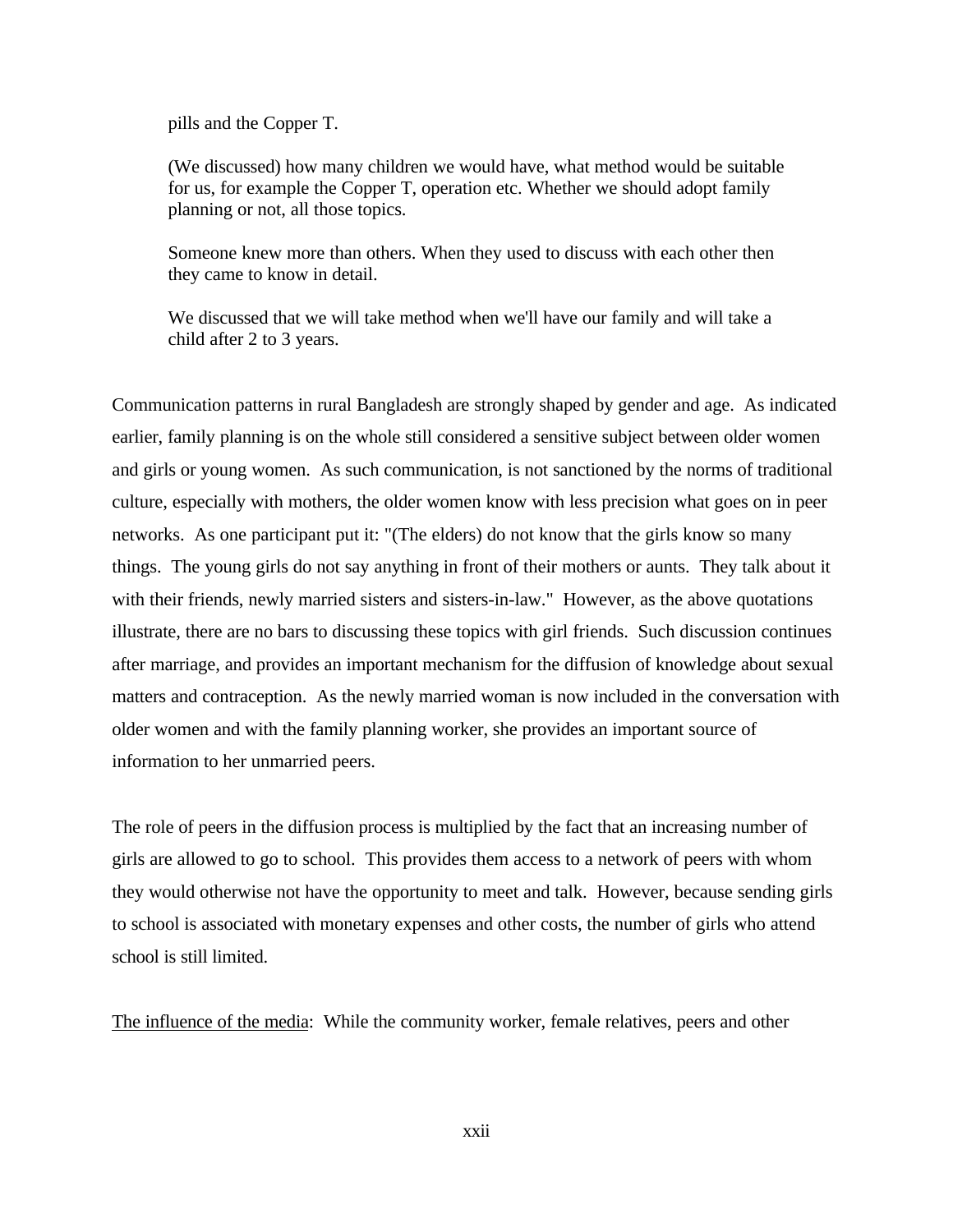community women are important sources of family planning information, the influence of radios, and even television or printed materials, is also mentioned. The young women hear a variety of programs sponsored by the government family planning program, covering the importance of limiting childbearing, that the two-child family is a happy family, what methods are available, how methods work, etc. For example in the following exchange women indicate a focus on the characteristics of contraceptive methods:

Moderator: Do you listen to radio programs regularly? What are the programs normally played by the radio? Woman 1: The radio plays varieties of programs: songs, talks of different people, family planning programs etc. Moderator: Can you tell me what are the texts of a family planning program? Woman 2: The texts of a family planning program vary. Sometimes we find that a man has been narrating how he has been able to check the birth of a baby or how a woman has been able to overcome the side effects of Maya Bori etc. Women 3: One lady says she has been using family planning for six years. She has taken 9 babies and will not take any more now. Woman 2: Sometime they say about the side-effect of Maya Bori, at the same time they explain the meaning and how the Maya Bori functions. Woman 1: Apa initially for one or two months are may be some vertigo, some nausea, but after some time it becomes normal. It is the same as injection also. Woman 4: Copper T is for three years then it is to be removed.

In another group of women, one commented on the motivational aspects of radio programs:

All the time they say, a son and a daughter is enough and they will have peace in the future and there will be no crisis of food, clothings. That's why government has introduced family planning.

Although the interviews do not allow us to identify when the young women began listening to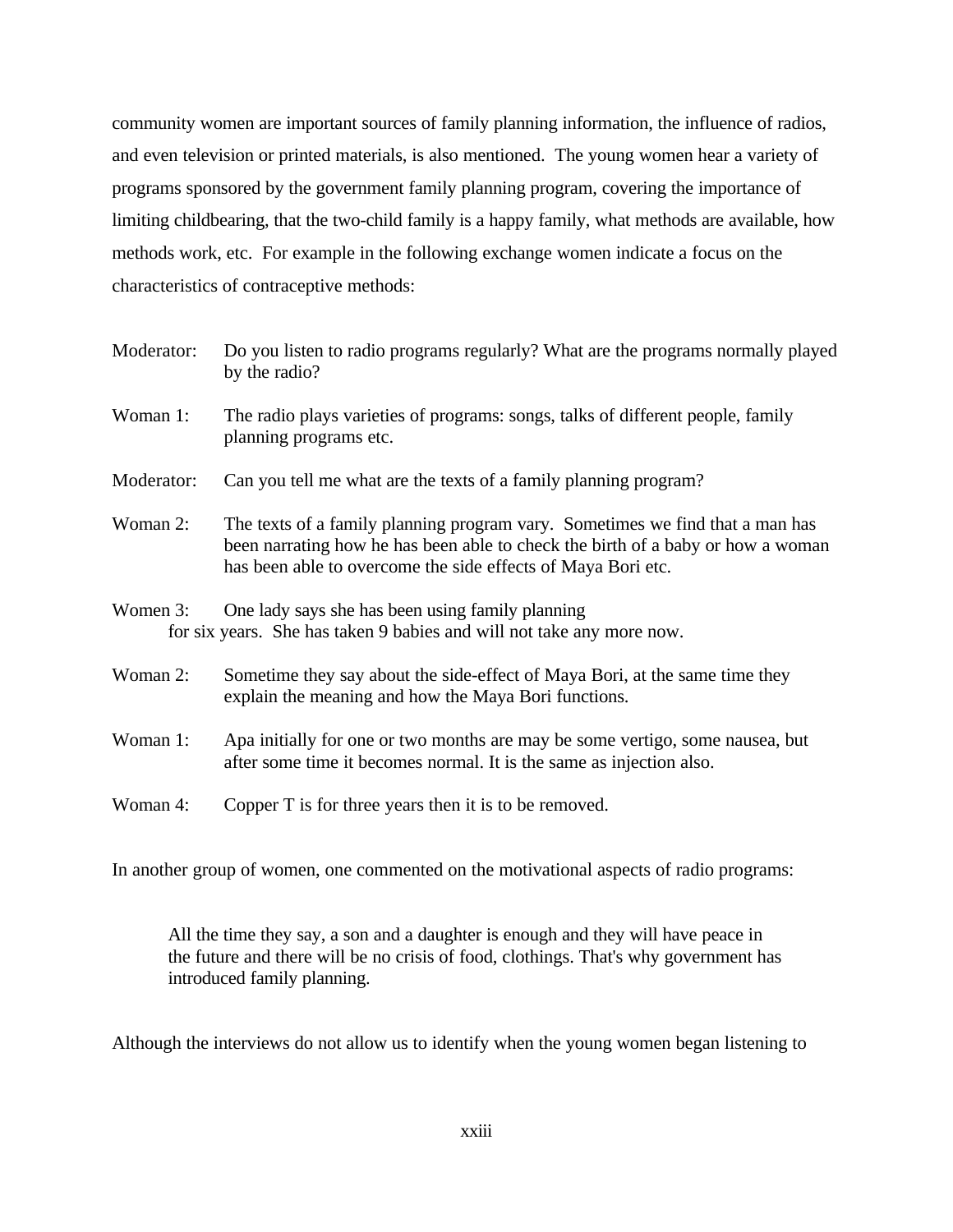such programs, it seems plausible that this began prior to, and not after, marriage.

At the time the focus-group interviews were conducted, radios had become widely available in the villages. They were clearly a stronger influence on these young women than on Shamiran, who grew up at a time when radios were rare and the family planning content of programs limited. In 1987, family planning broadcasts were regular and were noticed by the young women we interviewed. This undoubtedly contributed to their family planning knowledge and awareness. As one participant put it, women "learn from the doctor (that is from the worker) and from radios, and the educated girls learn by themselves." One of the young women indicated that without the presence of the worker in the community and the discussions which ensue, the knowledge obtained from the media remains abstract:

As she visits us we began understanding that methods are available now and that it is good to take methods. They (CHWs) helped us know and understand that actually methods are of great help to people. She was the one who circulated the message of family planning and made it popular in the community. The radio has been talking, but did not put these things in the hands of the people.

Another recently married woman however indicated that in her case the learning came specifically from the radio: " No, Mahmuda didn't help me understand. At first, I heard the advertisement in the radio and came to understand the matter."

The older women also acknowledge the influence of the radio. One participant remarks perceptively that it is not always easy to sort out the relative weight of the various sources of information that affect the young women's knowledge of family planning:

Girls eventually learned about contraceptives. They also indirectly followed Momtaz [the worker]. The trend of age made them curious to know about family planning. Often they follow our discussion. We don't exactly know who formally told them about family planning but Momtaz's visits to us and the massive radio programs on family planning certainly and significantly contributed in their learning about family planning methods and its utility and importance. Often they follow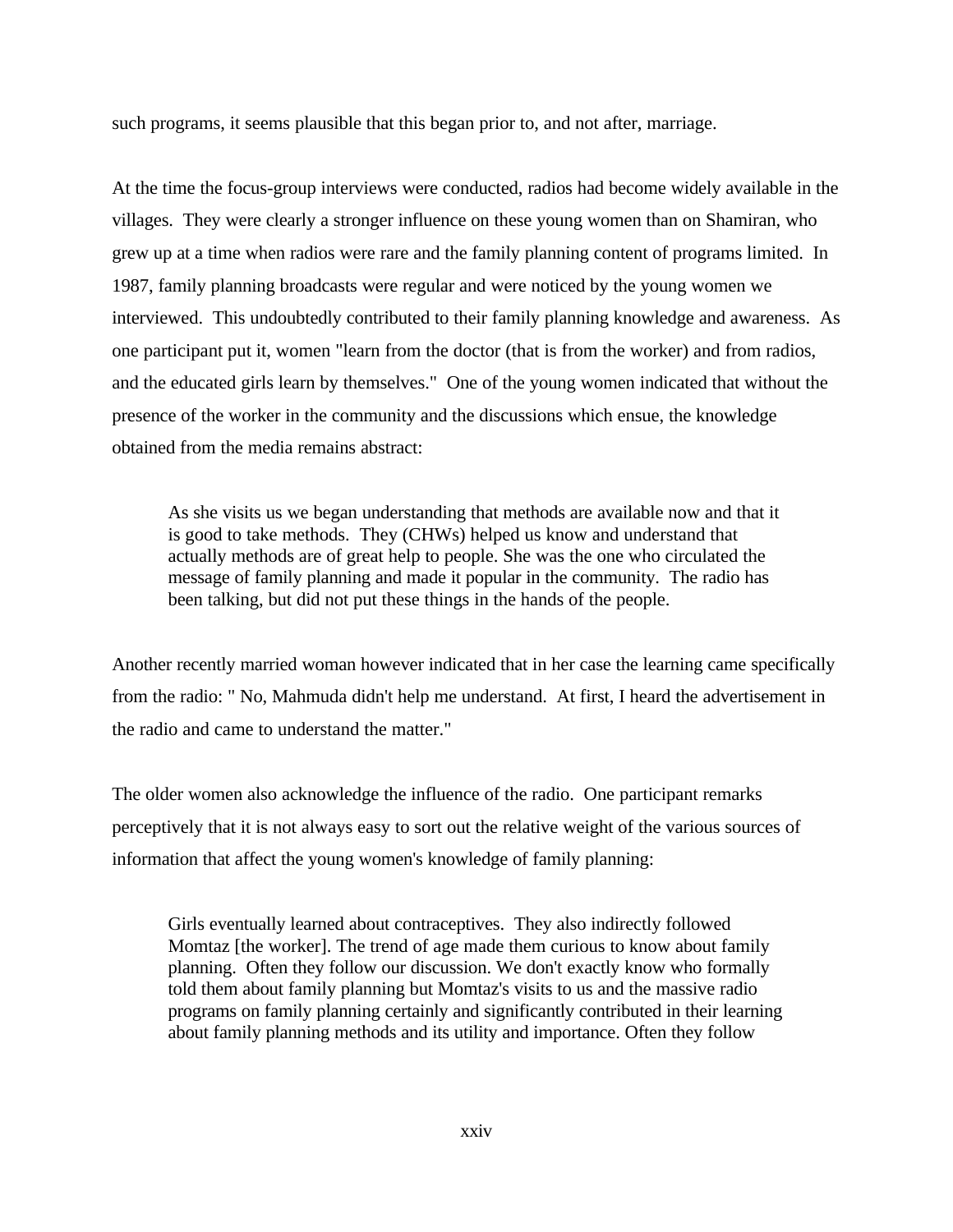our discussion. We don't exactly know from whom they have learned.

#### **Conclusions and implications for research and policy**

In this paper we have suggested that the Matlab family planning worker acted as a catalyst in the diffusion of new ideas and information to young, unmarried women who were not targeted by the formal program strategies of the Matlab project. The family planning worker was important in the diffusion of information and ideas in the late 1970s when the Matlab project had recently been initiated, and her role continued to be strong in the 1980s in the presence of a stronger media influence and increased acceptance of the culture of contraception within the community.

The diffusion process described here is a complex one and does not consist only of simple dyads between the worker and young women. The "pebble in the pond" model much more accurately defines the significance of the worker. Her presence as well as that of the media provide a stimulus for conversations in which new knowledge and ideas are processed through interaction among peers and family members. These are the salient social networks of the young women in these traditional, conservative villages of rural Bangladesh. Thus, "women's gossip" (Watkins, 1992) assumes an important influence in the process of demographic change while contact with agents of the family planning program serves as a major impetus for conversations about contraception and family size.

Precisely what is being diffused is not as easily specified as the components of the network through which it is being communicated. As we indicated above, some of the comments made by the young focus-group participants suggest that the program introduced the concept or "thinkability" that women can control their reproductive lives, placing reproductive control within the calculus of rational choice and establishing numeracy of children. Closely related, though worthy of differentiation from the thinkability of reproductive choice, is the legitimacy of fertility regulation. Clearly this is also being communicated both through communication with peers and elders, and through the

social identification with the worker as a symbol of modernity. Similarly, the media messages also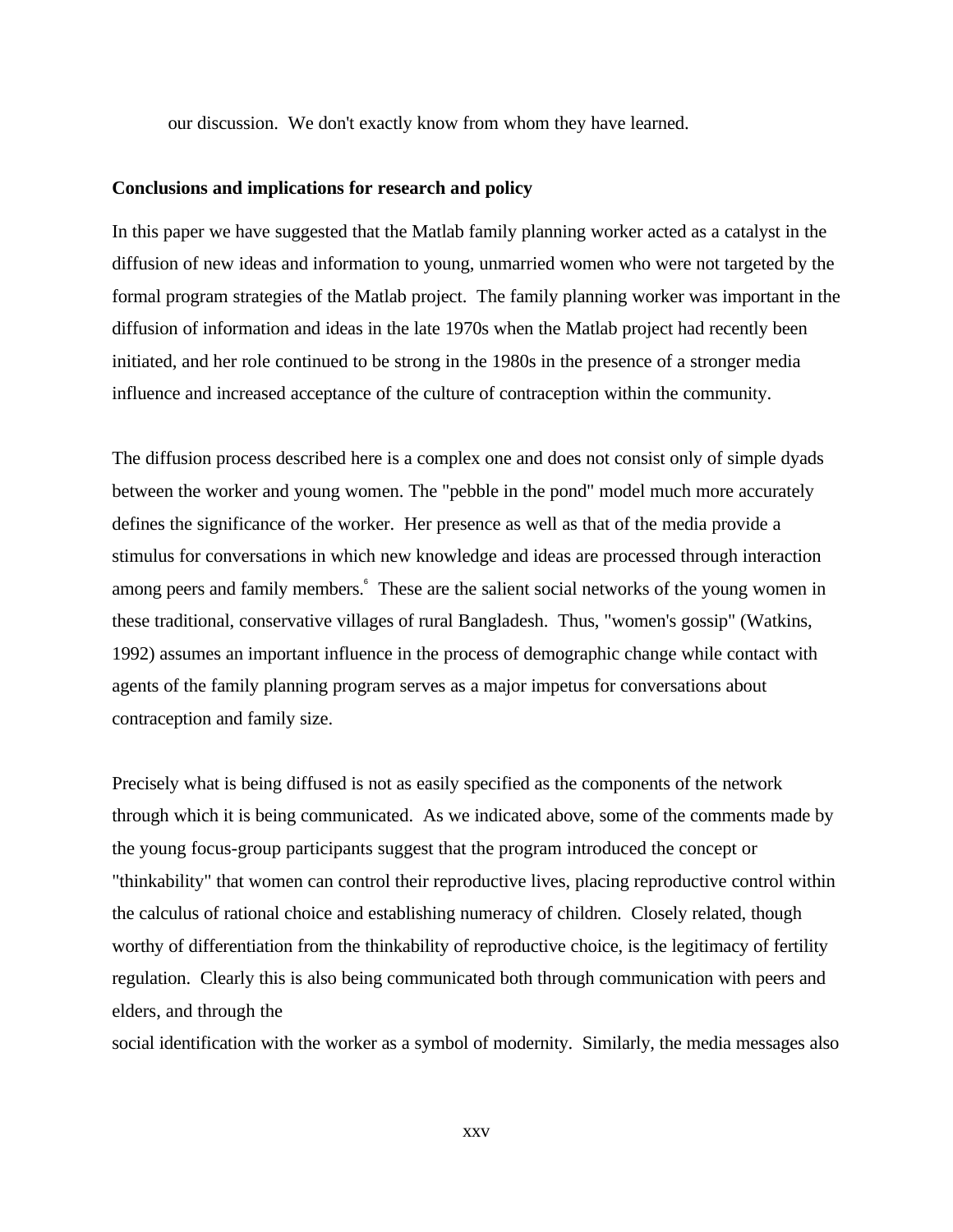legitimate fertility regulation as appropriate behavior within a modern lifestyle. Since the data presented here have concentrated on the experience of girls prior to their marriage, the question of whether the means of fertility control are made available in this process of diffusion has limited applicability. Information and knowledge about contraceptive techniques, how they work and even of the side-effects are spreading. However, the actual availability of methods is not as relevant for young, unmarried women. Of course, it is becoming clear to them that the means are indeed available within the community and will be available to them once they are married.

Undoubtedly more controversial and complex is the question of whether the diffusion of new ideas and values regarding family size desires has occurred. A long-standing and continuing debate within the population field surrounds this issue as well as the question of the contribution of program effort to the fertility transition (Davis, 1969; Hernandez, 1981; Pritchett, 1994). Much demographic theory and analysis suggest that programs have no effect on family size desires, and that, at best, they mobilize or crystallize latent demand for lower family size. Our data on the young, unmarried women do not allow us to address this question with depth and conclusiveness. The fact that survey data from both the treatment and the comparison area of the project reveal parallel reductions in family size desires (Koenig et al., 1992) would suggest that preferences have remained unaffected by the Matlab program, or that the government and the Matlab program have had similar effects on family size desires. However, to entirely disavow the influence of diffusion effects on family size desires would misrepresent the voices of focus-group participants, who attribute an influence to the worker that is broader than the mere communication of information, the placing of reproductive behavior within the calculus of rational choice, or the legitimation of these new ideas.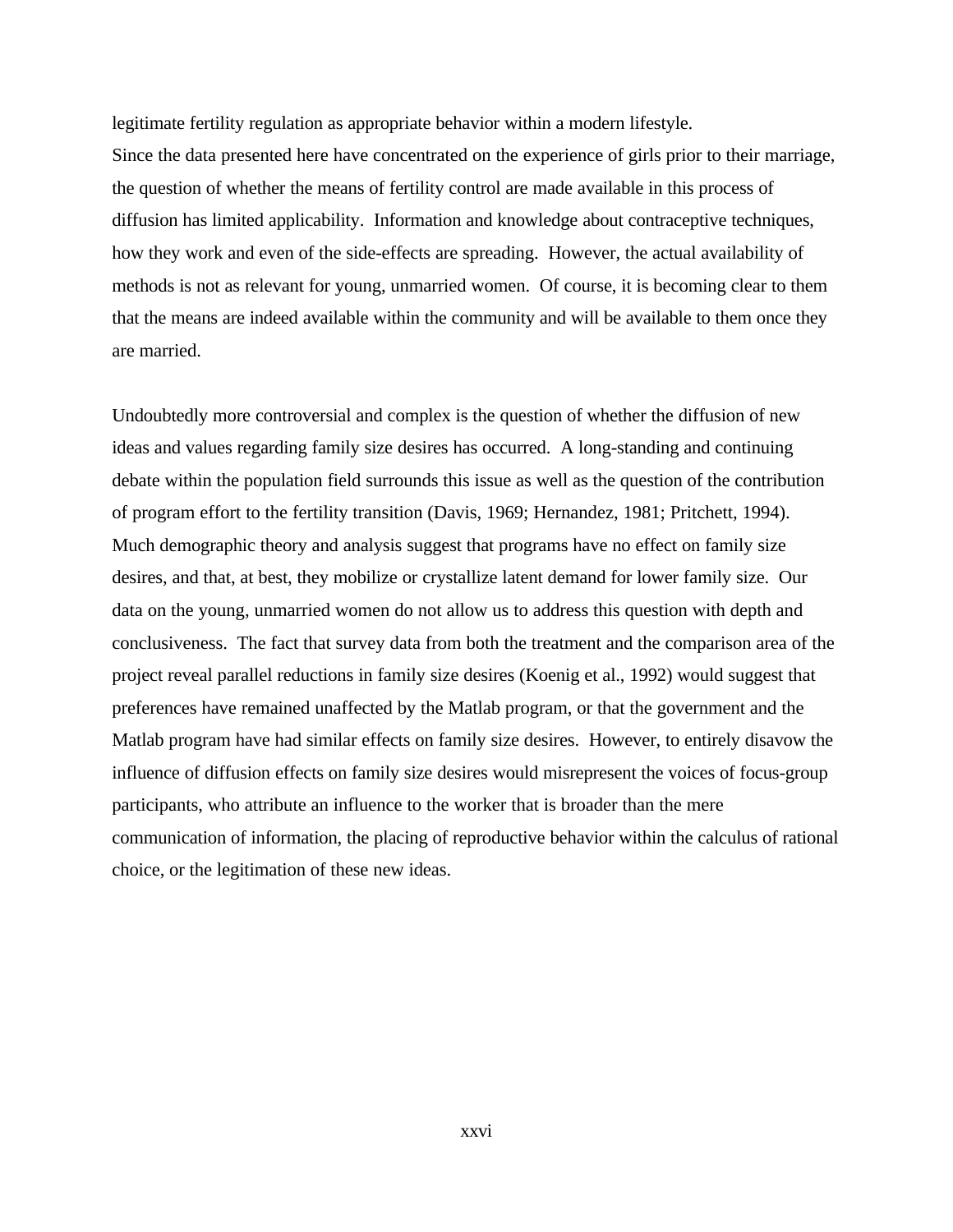The diffusion of family planning ideas to young, unmarried women and the process by which it occurs, is part of a larger configuration of new influences that affect rural, traditional communities in Bangladesh. Some of these influences have already been identified above, namely radios, television, and somewhat greater access to educational opportunities, especially for girls. Other changes include some increased exposure to urban employment, improved transportation facilities, increased electrification of rural areas, and the gradual penetration of a commercial economy into the rural sector. In fact, both exposure to the worker and to the media simply not only a confrontation with new ideas about contraception but signify exposure to the influence of modernity as well. These changes do not amount to a socio-structural transformation of the type that is conventionally associated with fertility decline (Cleland et al., 1994). Nonetheless, they encourage a new outlook on life and engender a set of aspirations which are eminently compatible with the idea and practice of modern birth control.

There are several implications from these findings for both research and policy. The analysis presented here is based on a small, exploratory study pursuing an insight that arose in the course of a larger study. The results presented in this paper cannot be viewed as definitive or complete evidence on the issue of program effects on the young in Bangladesh. Additional research on the diffusion of contraceptive knowledge, attitudes and aspirations to girls and young, unmarried women would obviously be desirable. It would be especially important to examine whether the female workers in the national, government run program have had similar effects on this audience. However, extreme sensitivity to the vulnerability of young women must be exhibited in such studies to assure that young women do not suffer negative repercussions as a consequence of their participation in the research.

The unanticipated benefits that result from the presence of a community based family planning worker in a traditional, rural community have several implications for policy. First, these findings are important in the context of the broader policy debate about the future role of female workers within the national family planning program. There has been much discussion of the role of female workers in the Bangladesh program (Simmons et al., 1988, 1992; Phillips et al., 1994).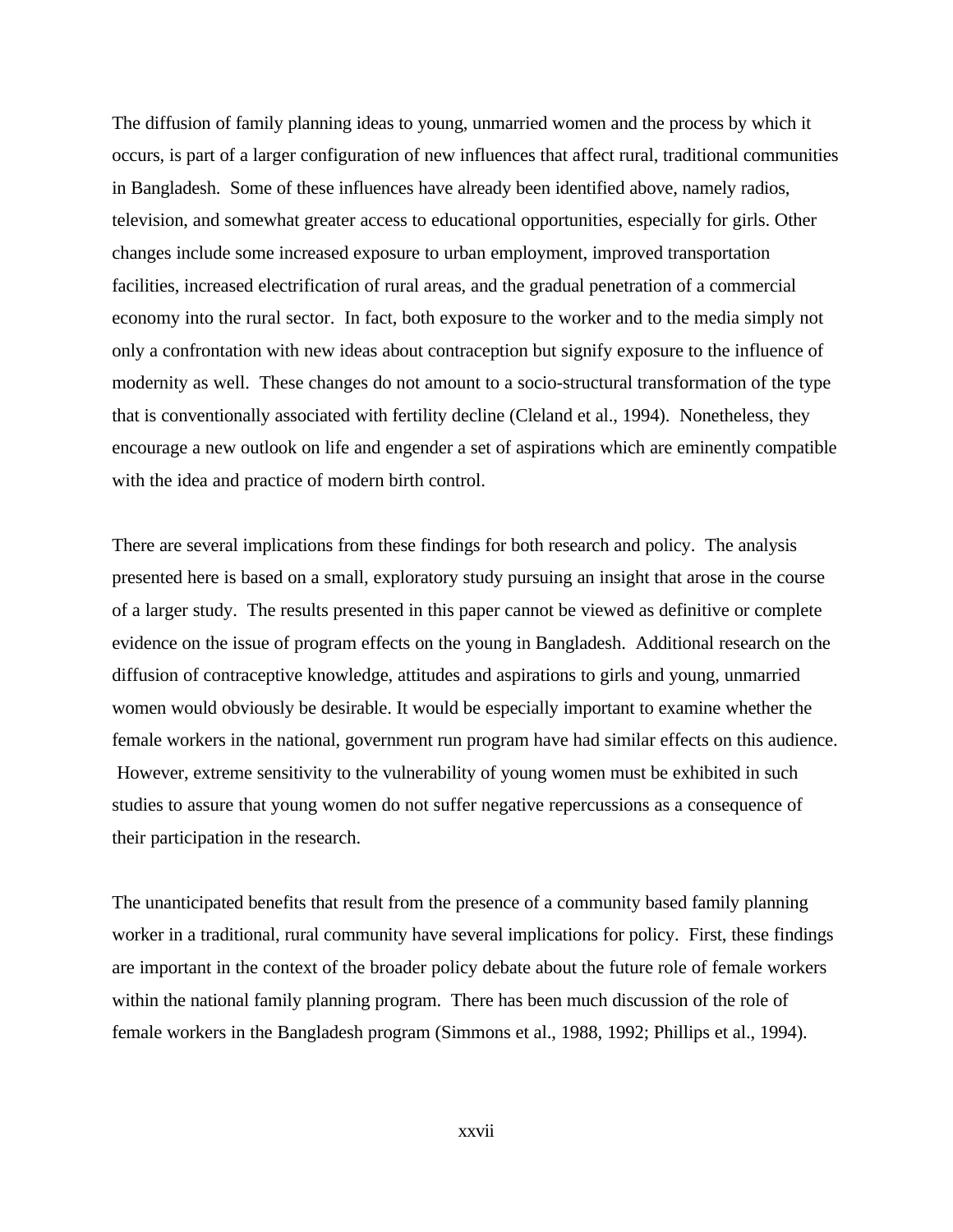With the increased nationwide prevalence of contraceptive use, questions about the need for continued reliance upon female outreach workers have been raised. The findings from this study underscore previous arguments about the significance of the female outreach worker in rural Bangladesh communities. While the data presented here do not allow us to generalize to Bangladesh as a whole, it is highly plausible that some of these effects would occur there as well. Our findings imply that investments in the employment of women as community-based family planning workers may have had important pay-offs beyond what had been expected. While this paper does not review the multiple roles of female workers in the national program, its findings suggest additional evidence for their critical contribution in rural areas.

Our findings also draw attention to the need for programmatic attention to the contraceptive needs of young married women. As Alauddin and VanLandingham (1989) have argued, there has not been enough attention to these needs of younger women. From everything we learned in the focus-group discussions, it is clear that the new generation of young women may have great interest in contraceptive use early on in their married lives.

We wish to conclude with a caveat. The findings presented here should not be interpreted to imply that similar effects on the younger generation can be expected in all program settings where women are employed as outreach workers. The findings presented here are dependent upon a social context where women's exposure to the outside world is minimal, and where women and especially young, unmarried women lead a life of relative isolation from the larger influences of the community and society.

#### **Notes**

1. In order to establish a sampling frame for focus-group sessions, the 80 villages in which community-based workers are active, were divided into four cells based on their perceived level of socio-economic development and the performance of the worker. A focus-group session with young unmarried women was conducted in a village of each of these cells in order to assure that they reflect the different settings and worker performance levels. Beyond this there was no attempt to randomly select villages or participants.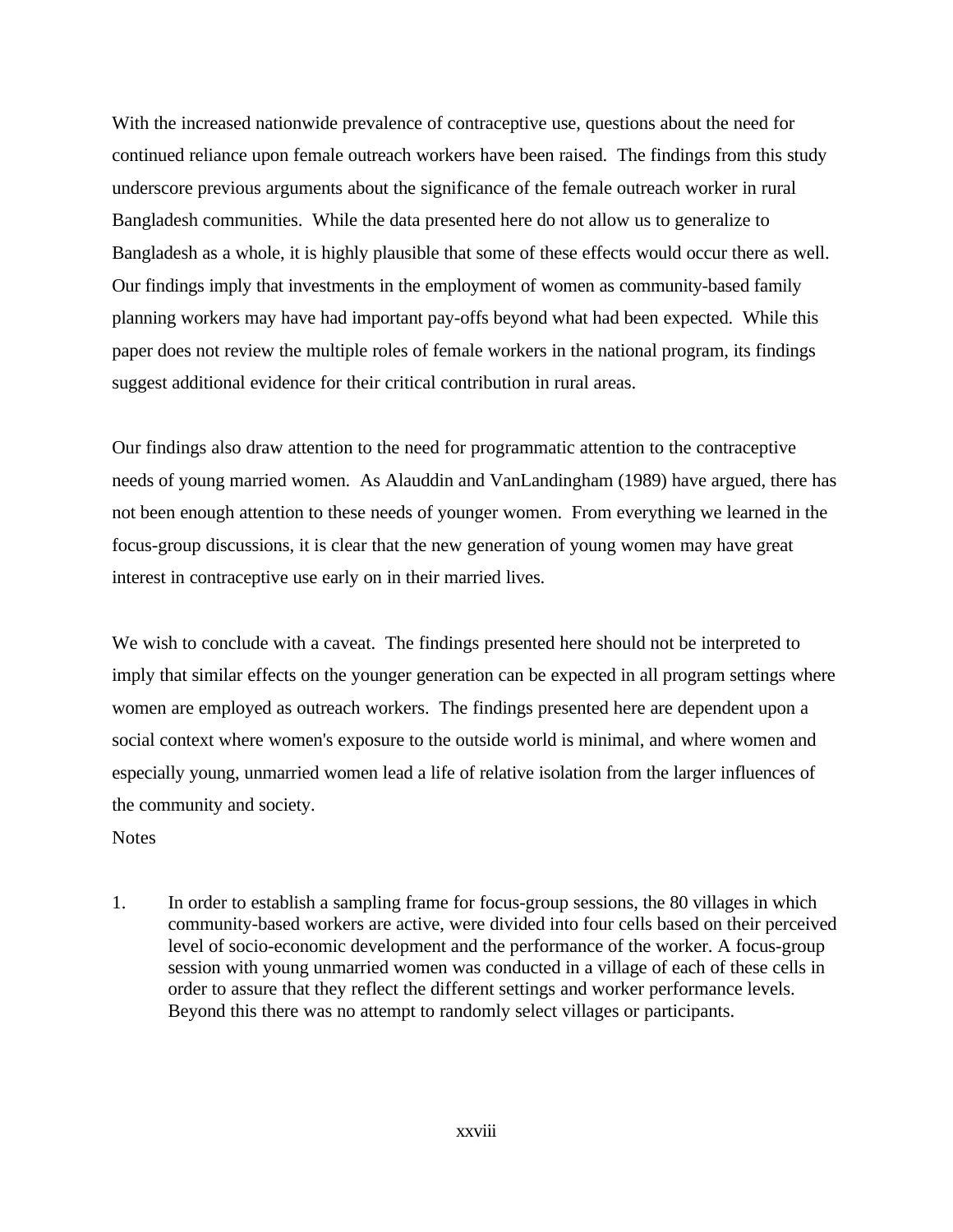- 2. Focus-group sessions for these older women were also selected from the four cells described in (1). Within this framework four sessions were deliberately chosen to represent women with at least an 8th grade education, and two to represent women who were considered opposed to family planning. The remaining groups were composed of women between the ages of 20-30 and between the ages of 30-40.
- 3. The argument that the community based family planning worker has become a role model should not be read to imply, however, that all workers are equally and universally appreciated by all community women. In fact negative reports about one particular worker were not only widespread but extremely intense.
- 4. Focus-group study undertaken in the treatment area of the Matlab project, not in its comparison area. Survey data from both treatment and comparison area indicate that in 1984 family size preferences between these areas were similar, while contraceptive use rates in the treatment area were 39 percent as contrasted with 17 percent in the comparison area. It has been argued that the contribution of the intensive Matlab outreach project has this implies the Matlab project has been instrumental in reducing the social, psychological and other costs of contraception while not affecting the underlying climate of demand (Cleland et al., 1994).
- 5. In fact during the fieldwork we were so startled about the overall level of approval of family planning and the worker that we added four focus-group sessions which deliberately sought out women who were identified by the family planning worker as representing the most extreme form of opposition within the community. Their opposition was clearly delineated by a personal rejection of the use of contraception without any attempt to judge or condemn the use of contraception by others. Overall, the number of individuals in this group within the community appeared to be small.
- 6. Of course, there are other sources of information besides the worker or the media, especially with increasing exposure to urban, modernizing influences. However, these are not the subject of this paper.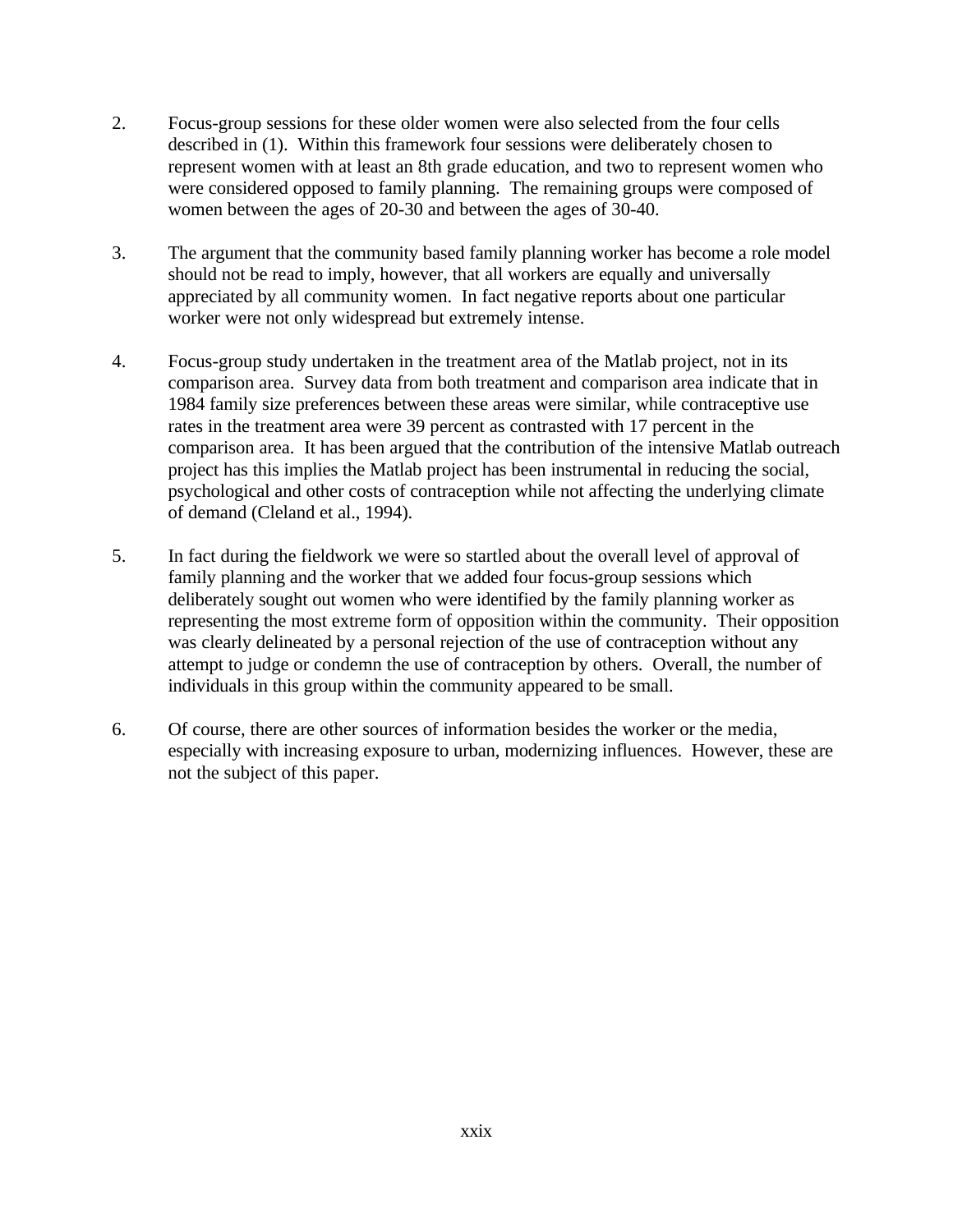## **Acknowledgments**

Many people have facilitated the focus-group study on family planning and women's status, and contributed to this paper. We would like to thank especially J. Chakraborty who gave this study his full support and generously contributed his insight to our analysis of the results. As the substantive discussion of the paper reveals, Shamiran's contribution by far exceeded her official role in assisting the organization of the focus-group sessions in the field. Several research assistants from the Department of Population Planning and International Health at the University of Michigan have made valuable contributions to the management and analysis of the focus-group data, among them: Sara Koerber Galantowitz, Amy Sullivan, Julie Solo, Michal Avni, Abigail Hunter and Anne Young. We are grateful to the Rockefeller Foundation and the Population Council for providing support for the analysis of the focus-group data.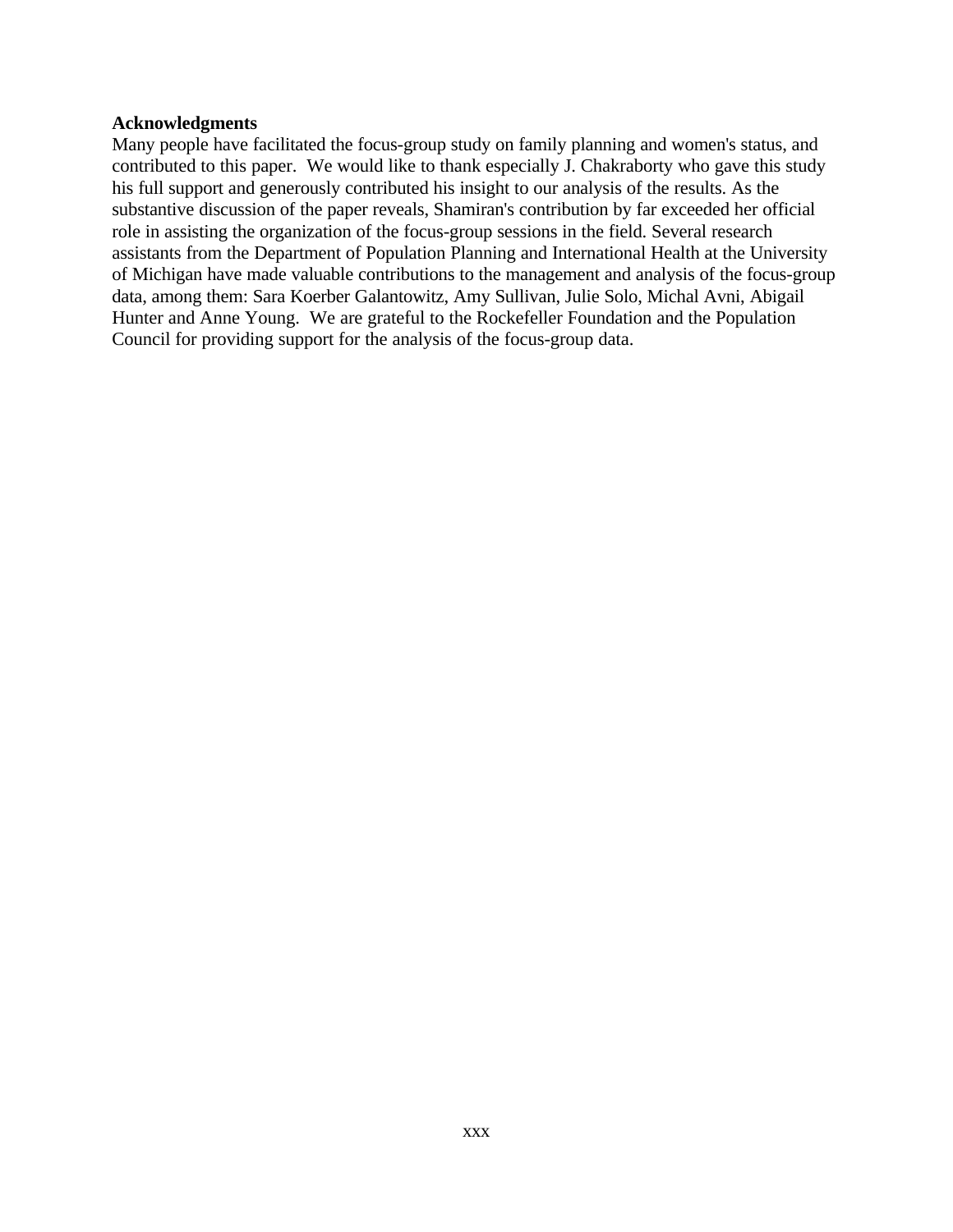# **References**

- Abdullah, A. Tahrunnessa and Sondra A. Zeidenstein. 1982. *Village Women of Bangladesh-Prospects for Change*. Oxford: Pergamon Press.
- Alauddin, M. and Mark VanLandingham. 1989. "Young, low-parity women: Critical target group for family planning in Bangladesh." *Asia-Pacific Population Journal* 4, 1: 49-58.
- Aziz, K. M. Ashraful and Clarence Maloney. 1985. *Life Stages, Gender and Fertility in Bangladesh*. Dhaka: International Centre for Diarrhoeal Disease Research, Bangladesh.
- Carpenter-Yaman, Carol. 1982. "Sources of family size attitudes and family planning knowledge among rural Turkish youth." *Studies in Family Planning* 13, 5: 149-158.
- Casterline, John B., Mark R. Montgomery, and Rebecca L. Clark. 1987. "Diffusion Models of Fertility Control: Are There New Insights?". Providence, RI: *Brown University Population Studies and Training Center Working Paper* Series 87-06.
- Cleland, John and Christopher Wilson. 1987. "Demand theories of the fertility transition: An iconoclastic view." *Population Studies* 41,1: 5-30.
- Cleland, John, James F. Phillips, Sajeda Amin, and G.M. Kamal. 1994. *The Determinants of Reproductive Change in Bangladesh, Success in a Challenging Environment*. World Bank Report (forthcoming).
- Coale, Ansley J. 1973. "Demographic transition reconsidered." In *International Population Conference, Liege, 1973,* Vol. I. Liege: International Union for the Scientific Study of Population. As cited in Van de Walle, 1992.
	- Davis, Kingsley A. 1969. "Population policy: Will current programs succeed?" *Science* 158: 730- 739.
	- Freedman, Ronald and John Y. Takeshita. 1969. *Family Planning in Taiwan An Experiment in Social Change*. Princeton, NJ: Princeton University Press.
	- Freedman, Ronald. 1982. "Fertility decline. 1. Theories." In *The International Encyclopedia of Population*. Vol. 1. Ed. Johan A. Ross. New York: The Free Press. pp. 258-266
	- Freedman, Ronald. 1987. "The contribution of social science research to population policy and family planning program effectiveness." *Studies in Family Planning* 18, 2: 57-82.

Hernandez, D. J. 1981. "The impact of family planning programs on fertility in developing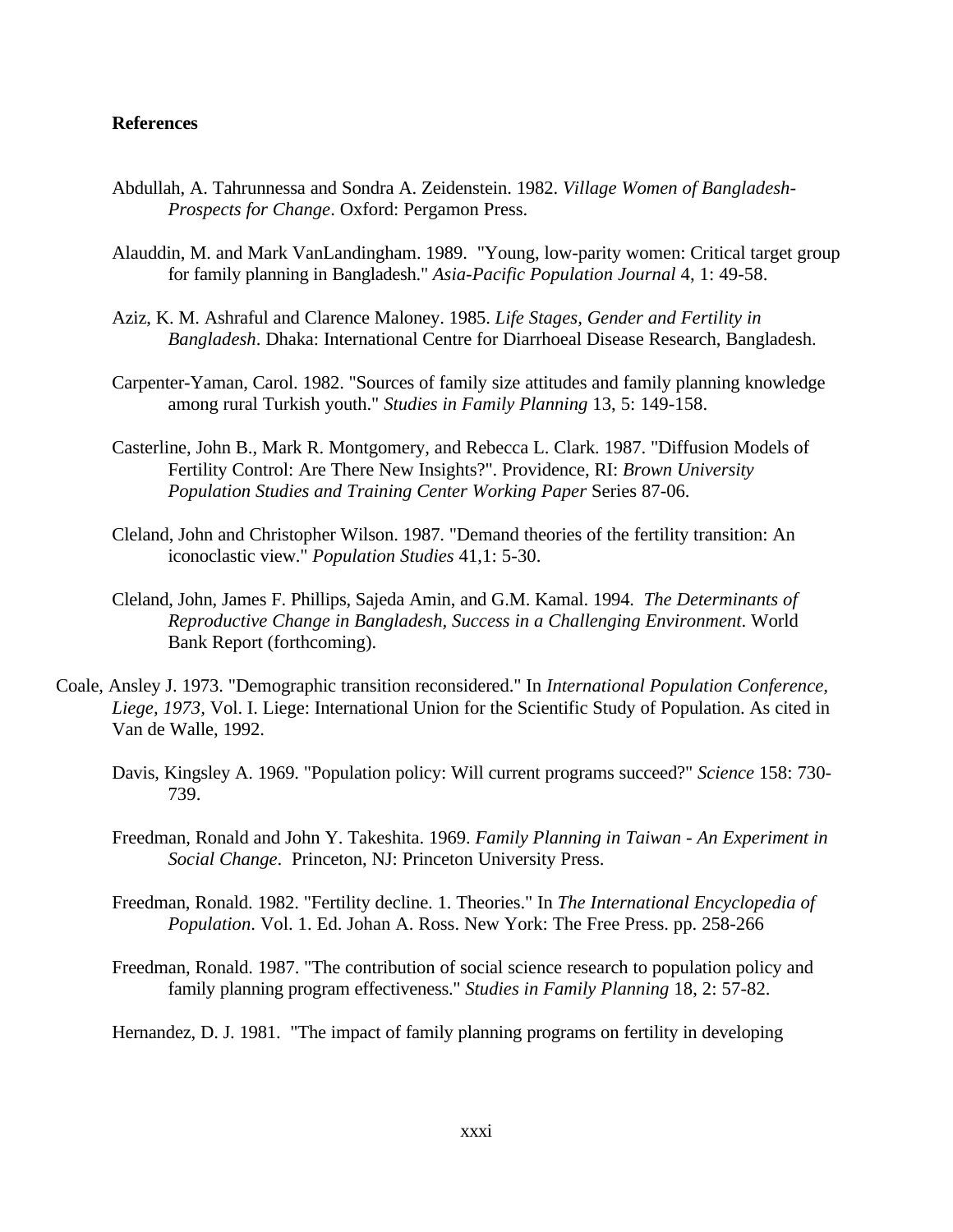countries: A critical evaluation." *Journal of Social Research* 10: 32-66.

- Kincaid, D. Lawrence, E. Massiah, and A. Das Gupta. 1993. "Ideational aspects of fertility change in Bangladesh." Paper presented at the annual meeting of the Population Association of America, Cincinnati, OH, 1-3 April .
- Koenig, Michael A., Ubaidur Rob, Mehrab. A. Khan, J. Chakraborty, and Vincent Fauveau. 1992. "Contraceptive use in Matlab, Bangladesh in 1990: Levels, trends, and explanations." *Studies in Family Planning* 23, 6: 352-364.
- Lawrence-Lightfoot, Sara. 1994. *I've Known Rivers: Lives of Loss and Liberation*. Reading, MA: Addison-Wesley Publishing.
- Mishler, Elliott G. 1986. *Research Interviewing-Context and Narrative*. Cambridge: Harvard University Press.
- Montgomery, Mark R. and John B. Casterline. 1991. "The diffusion of fertility control in Taiwan: Evidence from pooled cross-section, time-series models." Unpublished.
- Phillips, James F., W. Stinson, S. Bhatia, M. Rahman, J. Chakraborty. 1982. "The demographic impact of the Family Planning--Health Services Project in Matlab, Bangladesh." *Studies in Family Planning* 13,5: 131-140.
- Phillips, James F., Ruth Simmons, Michael A. Koenig, and J. Chakraborty. 1988. "Determinants of reproductivechange in a traditional society." *Studies in Family Planning* 19,6: 313- 334.
- Phillips, James F., Mian Bazle Hossain, Ruth Simmons, and Michael A. Koenig. 1993. "Workerclient exchanges and contraceptive use in rural Bangladesh." *Studies in Family Planning* 24,6: 329-342.
- Poffenberger, Thomas. 1971. "Population learning and out-of-school youth in India." *Studies in Family Planning* 2, 8: 171-175.
- Pollak, Robert A. and Susan Cotts Watkins. 1993. "Cultural and economic approaches to fertility: Proper marriage or mesalliance?" *Population and Development Review*, 19 3: 467-496.
- Pritchett, Lant H. 1994. "Desired fertility and the impact of population policies."*Population and Development Review* 20, 1: 1-55.
- Rahman, Makhlisur. 1984. *Determinants of Areal Variation in Contraceptive Practice in Bangladesh*. The Australian National University, Ph.D. Dissertation.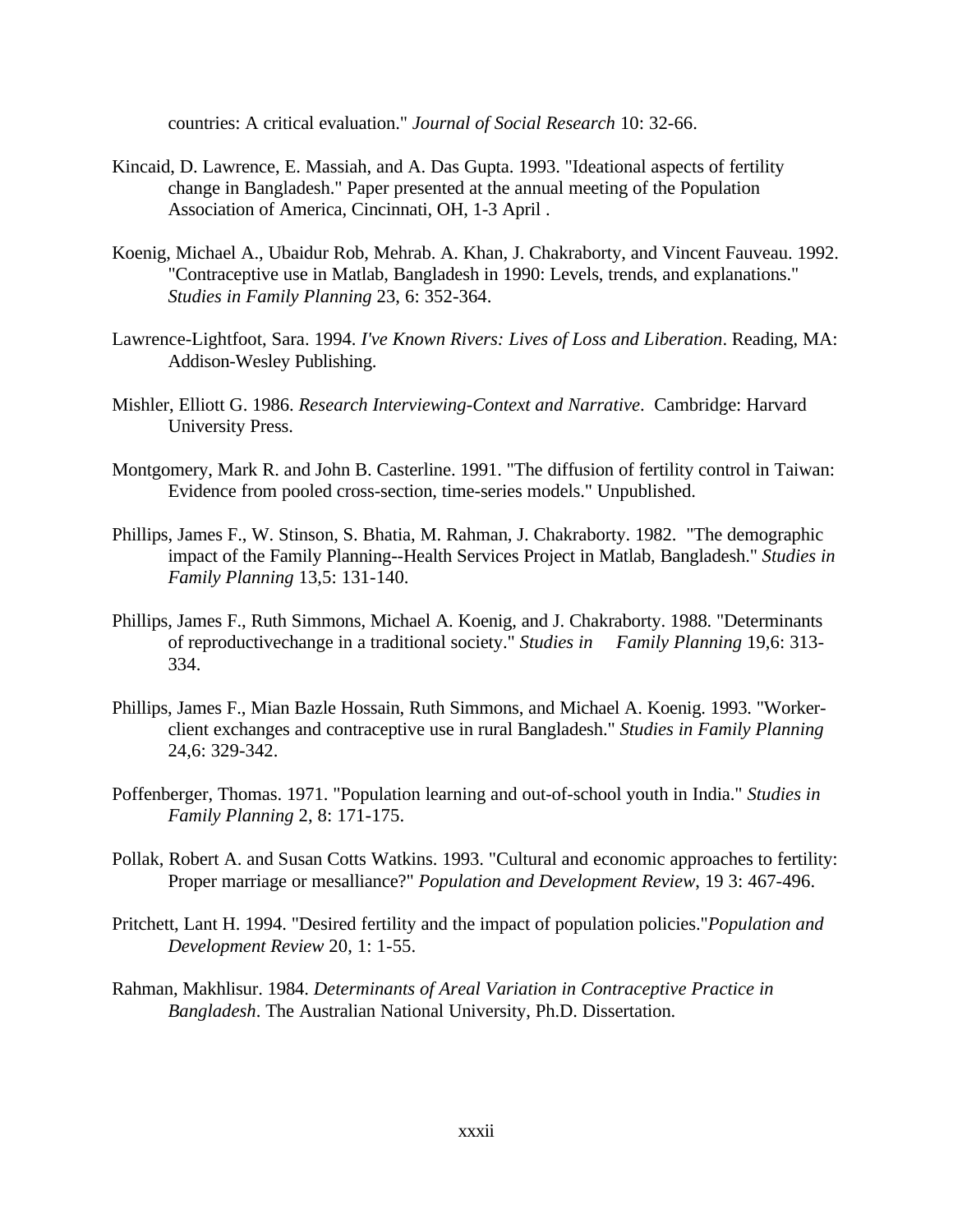- Rahman, Makhlisur. 1986. *Tradition, Development and the Individual A Study of Conflicts and Supports to Family Planning in Rural Bangladesh*. Australian National University, Department of Demography: Asian Population Change Series No. 1.
- Retherford, Robert and James Palmore. 1983. "Diffusion processes affecting fertility regulation." In Determinants of Fertility in Developing Countries. Eds. Rodolfo A. Bulatao and Ronald D. Lee. New York: Academic Press.
- Rogers, Everett M. and F. Floyd Shoemaker. 1971. *Communication of Innovations: A Cross-Cultural Approach*. New York: The Free Press
- Rosero-Bixby, Luis. 1991. Interaction Diffusion and Fertility Transition in Costa Rica. The University of Michigan Ph.D. dissertation.
- Sarris, Greg. 1993. *Keeping Slug Woman Alive A Holistic Approach to American Indian Texts*. Berkeley, CA: University of California Press.
- Simmons, Ruth, Laila Baqee, Michael A. Koenig, and James F. Phillips. 1988. "Beyond supply: The importance of female family planning workers in rural Bangladesh." *Studies in Family Planning* 19,1: 29-38.
- Simmons, Ruth, Rezina Mita, and Michael A. Koenig. 1992. "Employment in family planning and women's status in Bangladesh." Studies in Family Planning 23,2: 97-109.
- Shostak, Marjorie. 1983. *Nisa-The Life and Words of a Kung Woman*. New York: Vintage Books.
- Van de Walle, Etienne. 1992. "Fertility transition, conscious choice, and numeracy." *Demography* 29, 4: 487-502.
- Watkins, Susan Cotts. 1992. *More Lessons from the Past: Women's Informal Networks and Fertility Decline - A Research Agenda*. Unpublished version of a paper presented at the seminar on fertility in sub-Saharan Africa, Harare, Zimbabwe, 19-22 November,1991.

Watson, Helen. 1992. *Women in the City of the Dead*. London: Hurst and Company.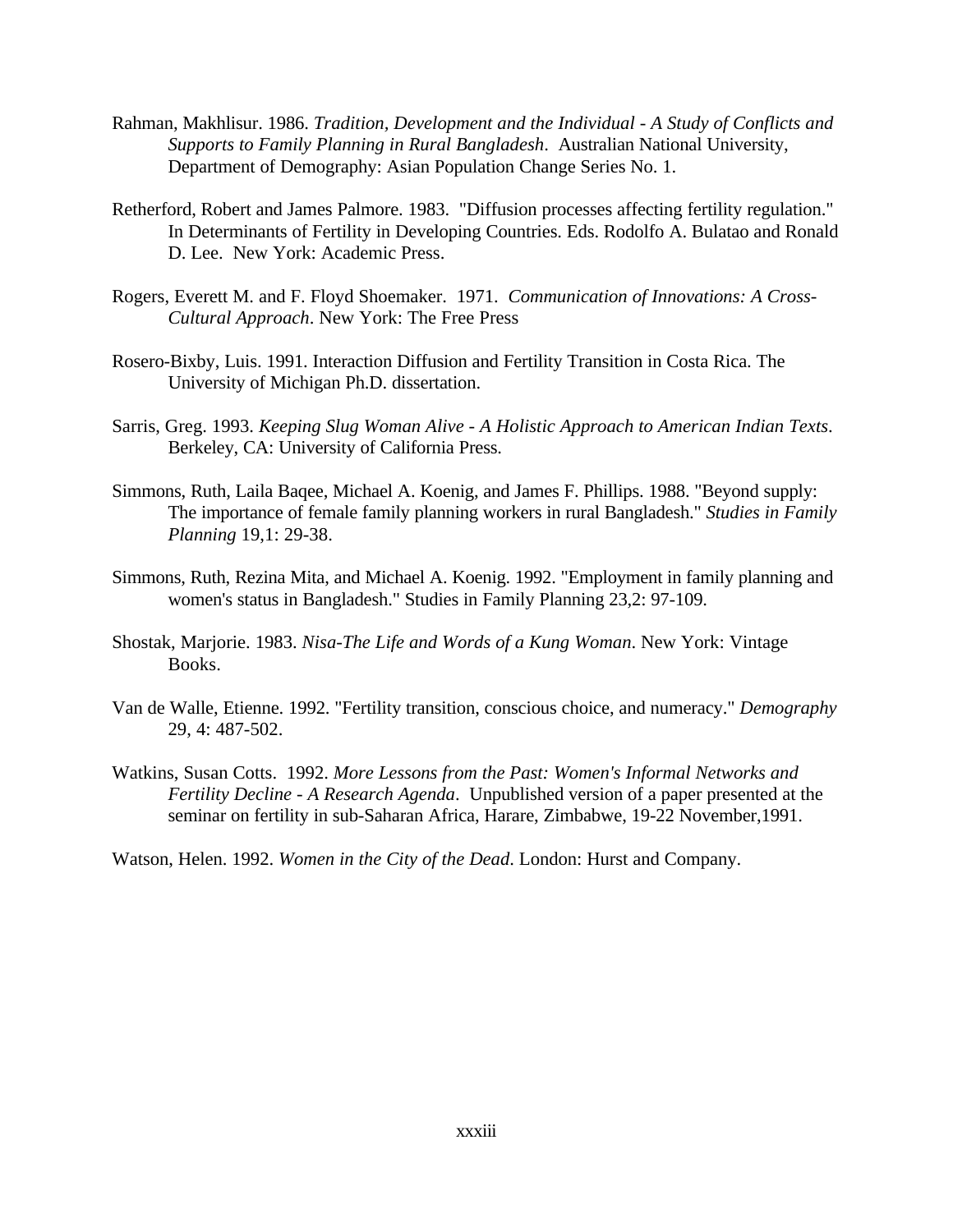# **WOMEN'S LIVES IN TRANSITION: A QUALITATIVE ANALYSIS OF THE FERTILITY DECLINE IN BANGLADESH**

Ruth Simmons, PhD

Associate Professor, Departments of Population Planning and International Health, and Public Health Policy and Administration, University of Michigan School of Public Health, Ann Arbor, Michigan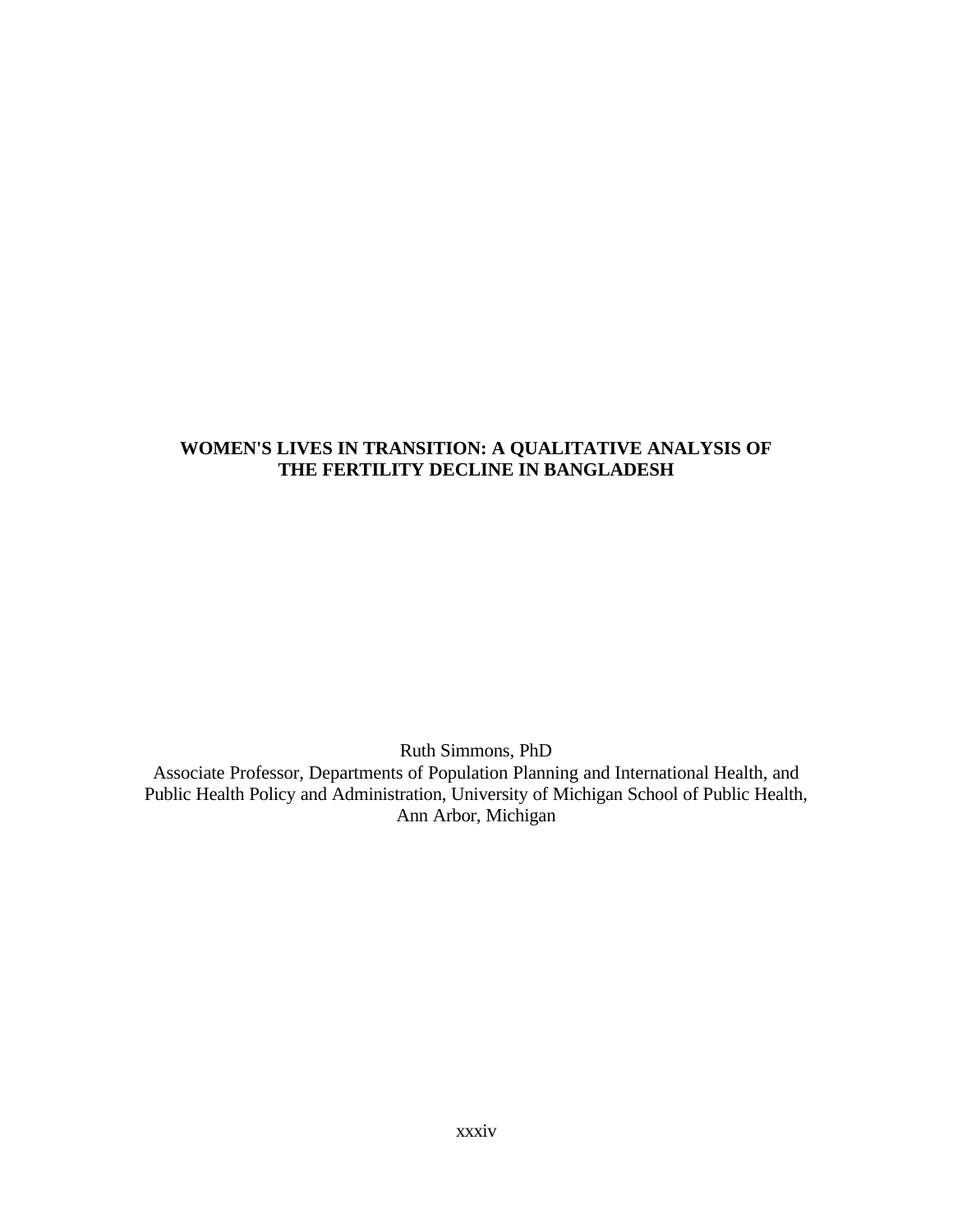Bangladesh has provided scholars and population professionals with a double surprise. In contrast to earlier demographic and social science predictions, a fertility decline was initiated in what is one of the poorest countries in the world, producing a shift in total fertility from 7 births per woman to about 5 by the late 1980s, and an continued decline in the early 1990s (Cleland et al., 1994). With a fertility transition well underway, a second puzzle presents itself: what are convincing explanations of such a decline? Is conventional demographic theory which views fertility decline as the consequence of socio-economic or other structural transformation of society a valid explanation for demographic change in Bangladesh? Or is it more persuasive to view the onset of the fertility transition as a reflection of an ever growing level of poverty in Bangladesh, which compels couples to opt for a smaller number of children? Have the diffusion of new ideas and modernizing trends been responsible? Alternatively, to what extent can demographic change be attributed to the massive investment in resources, policy commitments, and operational measures in the family planning program?

In a recent analysis, Cleland et al.(1994) have taken a forceful position on these questions, arguing that the data do not support the conclusion that fertility decline has been driven by socioeconomic development, nor that it is predominantly a function of rising levels of poverty. Instead, they conclude that the evidence supporting the influence of the government program is very strong, and suggest that,

For Bangladesh the relative importance and primacy of the demand and supply side factors should be reversed. The crucial change that has taken place concerns acceptability of and access to birth control, and *not* structural change that has driven down the demand for children (p. 134).

While the evidence for a demand-oriented theory of fertility decline in Bangladesh is viewed as weak, the authors nonetheless acknowledge that Bangladesh is affected by changes which, though not amounting to the socio-structural transformations typically associated with fertility decline, may have profound influence. The authors argue:

> Though these changes have not yet brought growing prosperity, their collective impact represents an element of modernization, with unknown but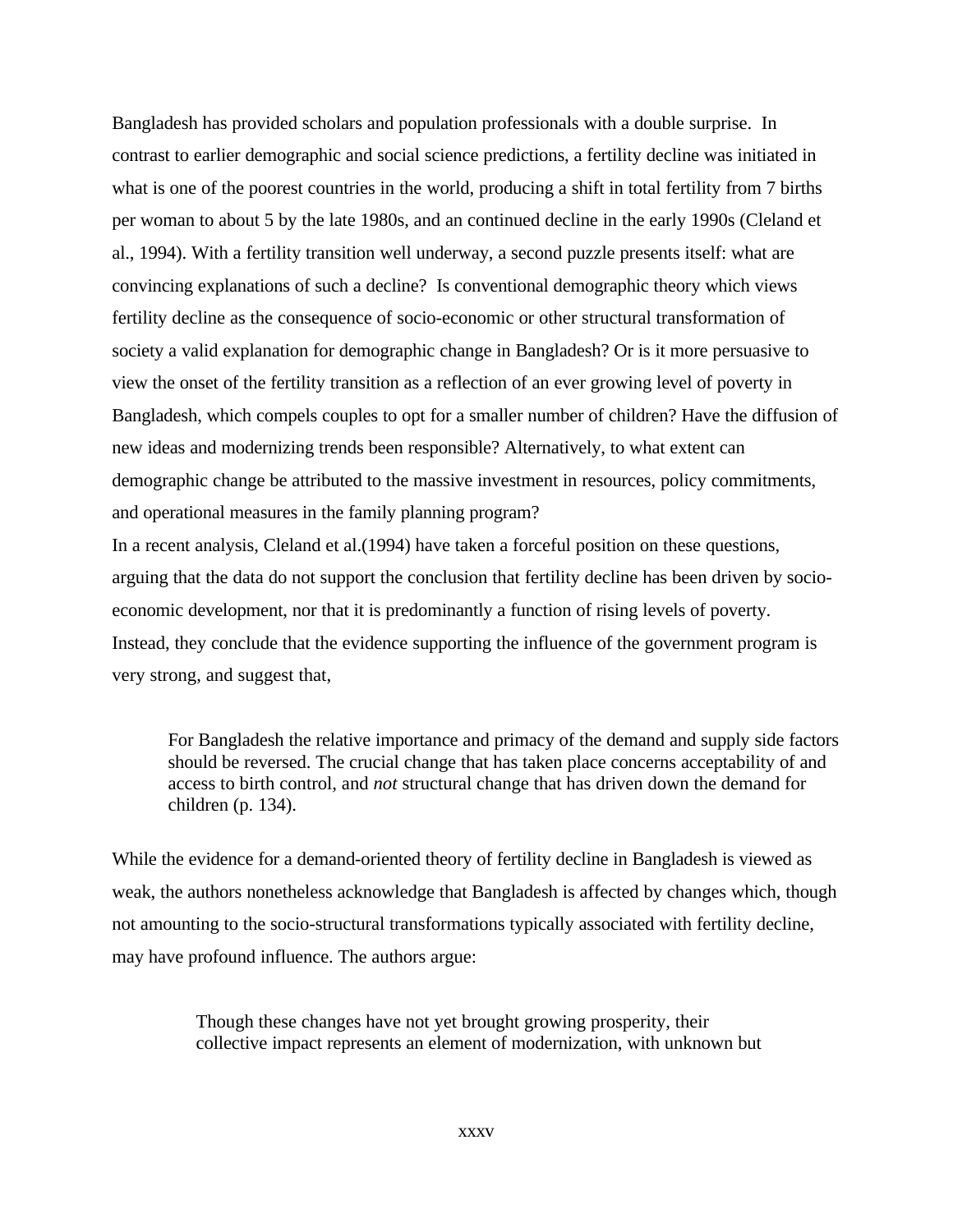perhaps profound, effects on outlooks and expectations. It is unlikely that family planning would have flourished in the absence of all these changes. Thus the results of our analysis should not be regarded as an emphatic rejection of demand theories of fertility decline. There is simply insufficient evidence, particularly on adult perceptions of the economics of childbearing, to justify such a claim.

In this qualitative analysis of focus group interviews with women in Matlab on precisely such adult perceptions of not just childbearing but more generally the nature of change within rural society, I argue that women's lives in Bangladesh are in transition. Multiple dimensions of their lives are being transformed, and together these changes explain the interest in family limitation. The presence of a strong program is a major contributing influence in the demographic transition, but social and economic changes, as well as a new mental outlook, new ideas and orientations, also play an important role. The shifts that have taken place are subtle and have not affected everyone equally. They do not amount to a major transformation of economic and social structures, nor to the emergence of entirely new patterns of thought and action. But their influence emerges as a pervasive theme in the many long conversations with rural women of different ages in the Matlab communities as they seek to explain this world and the role of demographic change within it.

The basic argument presented here is very similar to the analysis of Caldwell et al. (1988) on the causes of demographic change in south India. The increased economic burden of large families, an increasing influence of a monetized economy as well as critical changes in schooling and the increasing penetration of elements of modern urban life in the village, together with the influence of the program, were seen as the causes of the onset of the fertility transition in south India. Although Bangladesh had not reached the same level of adult literacy as south India, the parallels are important.

As is clear from the above quotation, Cleland et al. regret the absence of evidence on

xxxvi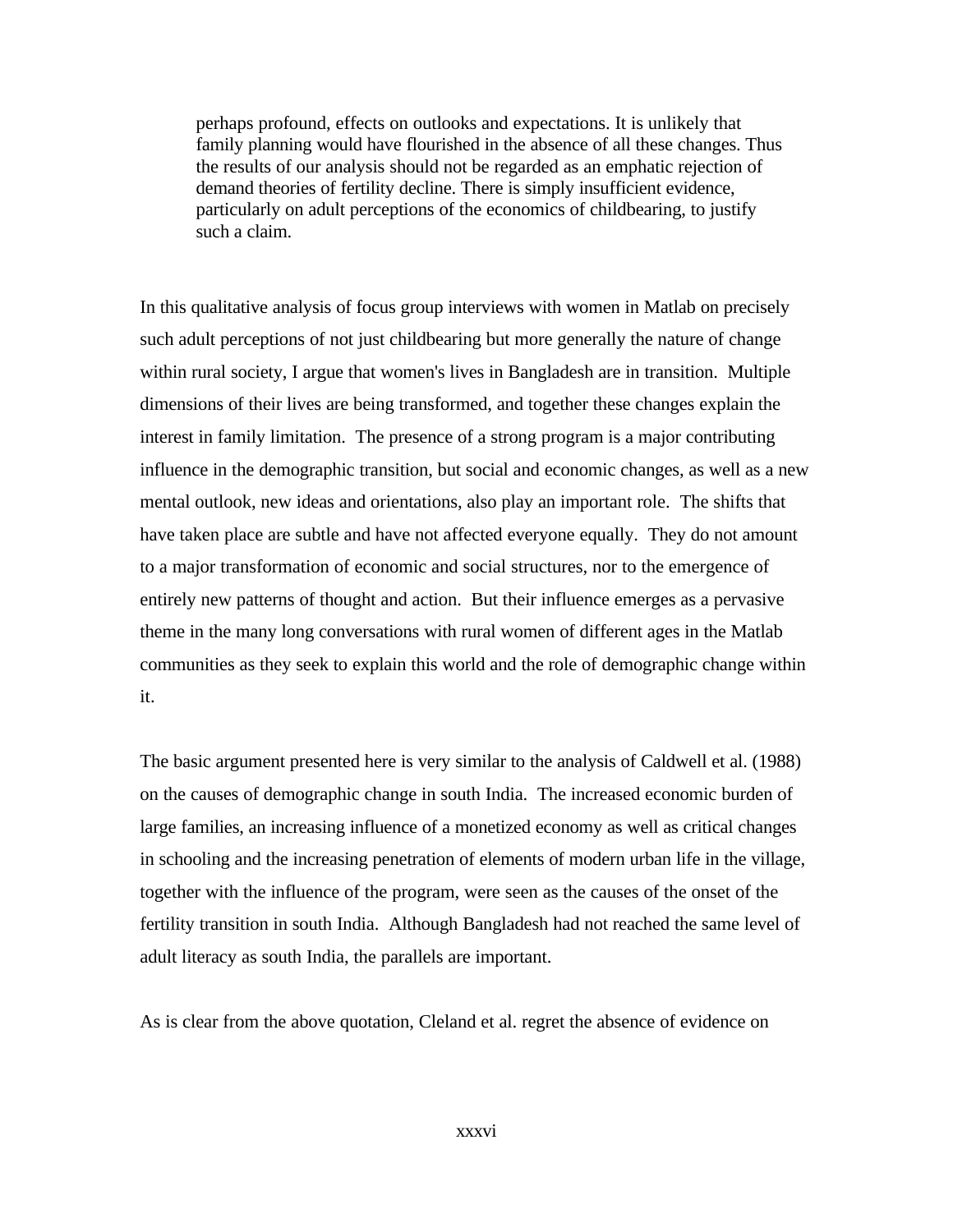people's perceptions regarding the economics of childbearing. Caldwell et al. emphatically affirm the importance of listening to the participants in the process of social change as well, arguing that, "The reasons for this (fertility decline) are known to the participants, and any reported mystery is the product of the nature of large-scale surveys and not of social forces so deep that they are neither noticed nor understood by the actors" (p. 67). In this paper I present data from a focus group study with women in the Matlab villages in southern Bangladesh, which suggests that those who participate in the fertility transition are not passive actors in this historic process of change, but are knowledgeable of the multiple changes that affect their lives.<sup>1</sup>

Of course, the Matlab villages do not represent all of Bangladesh, and in that sense the arguments presented here have limitations in explanations of the fertility transition for the country as a whole. Since the eighty villages covered by the Matlab project are in one of the more conservative regions of the country in southern Bangladesh, reachable mainly by river transport, socio-economic change and modernizing influences might be even stronger in other areas. On the other hand, since programmatic influences are unusually strong in Matlab given the special nature of the Matlab MCH-FP project, conclusions presented here are likely to overstate the influence of the program in comparison with other dimensions of change. Limitations also arise from the fact that the data deal with only women's perceptions, and not those of men as well.

The paper begins with a presentation of women's perceptions of changes in contraceptive use and fertility, and then describes the changes they experience in the economic and social circumstances of their lives, including their views of the influence of modernity. The final part of the paper is devoted to women's reactions to the family planning program as represented by the Matlab community-based family planning worker and by the media. The conclusion draws on insights from the debate on deconstruction in the social sciences in an effort to place the divergent conclusions about the fertility transition in Bangladesh into perspective.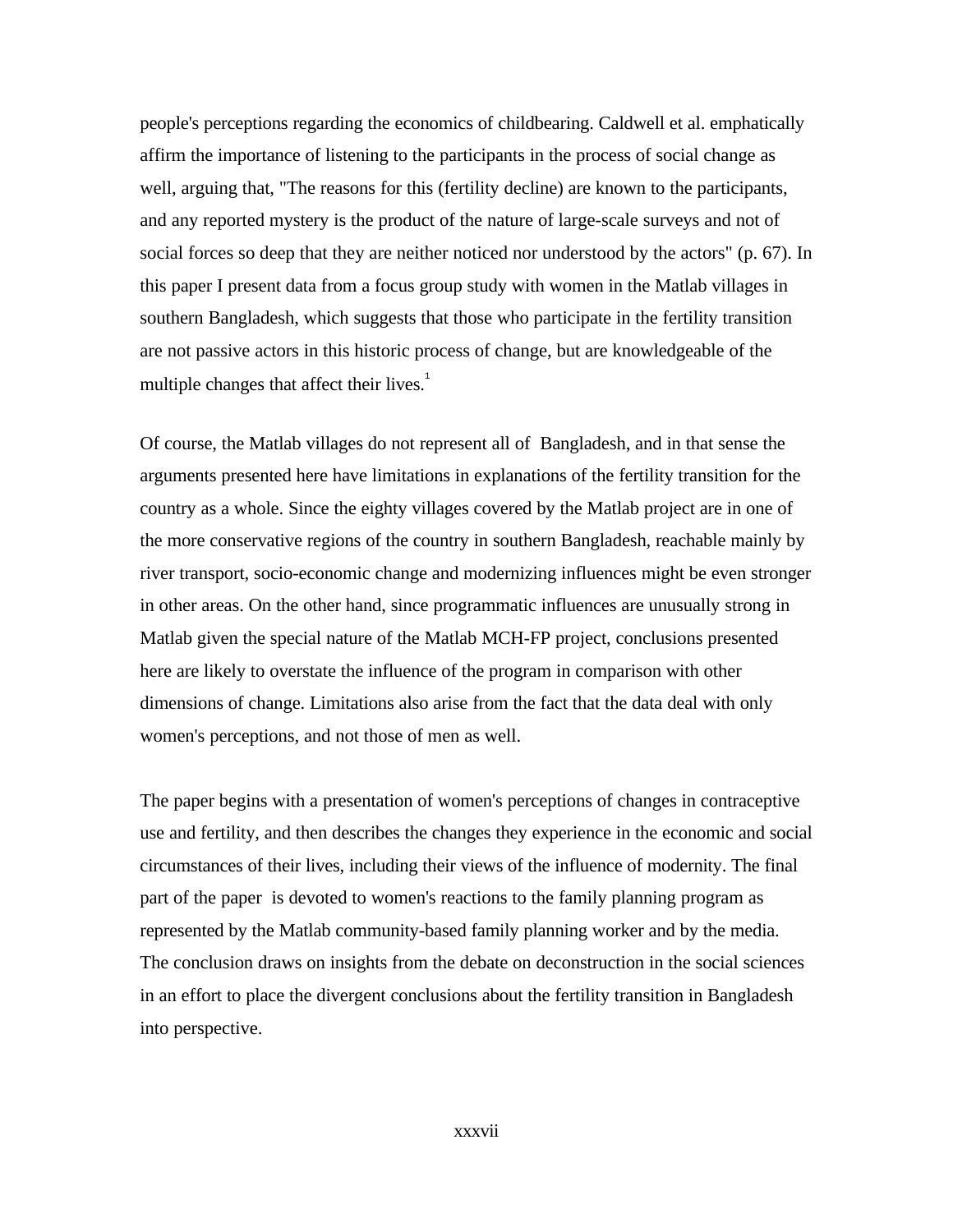# **TRANSITIONS IN CONTRACEPTIVE USE AND FERTILITY:**

In 1988 when data collection for this study was completed, contraceptive prevalence in Matlab had reached 52 percent, with almost half of this prevalence being accounted for by Depo-provera, and the remainder by the pill, sterilization and to a much lesser extent the IUD, condoms, foam, and traditional methods. Since then, prevalence has surpassed 60 percent.

The focus group data show that women are not only aware of widespread contraceptive use in their communities, but they are also aware of the onset of fertility decline. Statements such as the following are common:

- In our mother's period, a mother had 7-8 children. By the grace of the Almighty our development has been made. Nowadays we all use method.
- They (people) have fewer children now. Not more than four.
- They (mothers) used to have many children, while we have relatively few.
- At present the people have 7 or eight children, that is those who do not adopt a method. Many are using family planning methods; users have four to five children.
- In the past people did not practice family planning and used to have 10-12 children. Nowadays, couples have less children because they use family planning methods more. After three they take operation.

People use contraception hence have few children so they are better now.

Associated with this awareness of the changes in contraceptive behavior and fertility is the recognition that the normative context of contraceptive use has been altered. Although norms of shyness and modesty continue to dictate a certain reluctance to address topics of reproductive behavior, especially for young women, participants acknowledge that family planning has become a frequent topic of conversation. While once a subject that could barely be discussed in whispers, there now is an emerging culture of contraception even in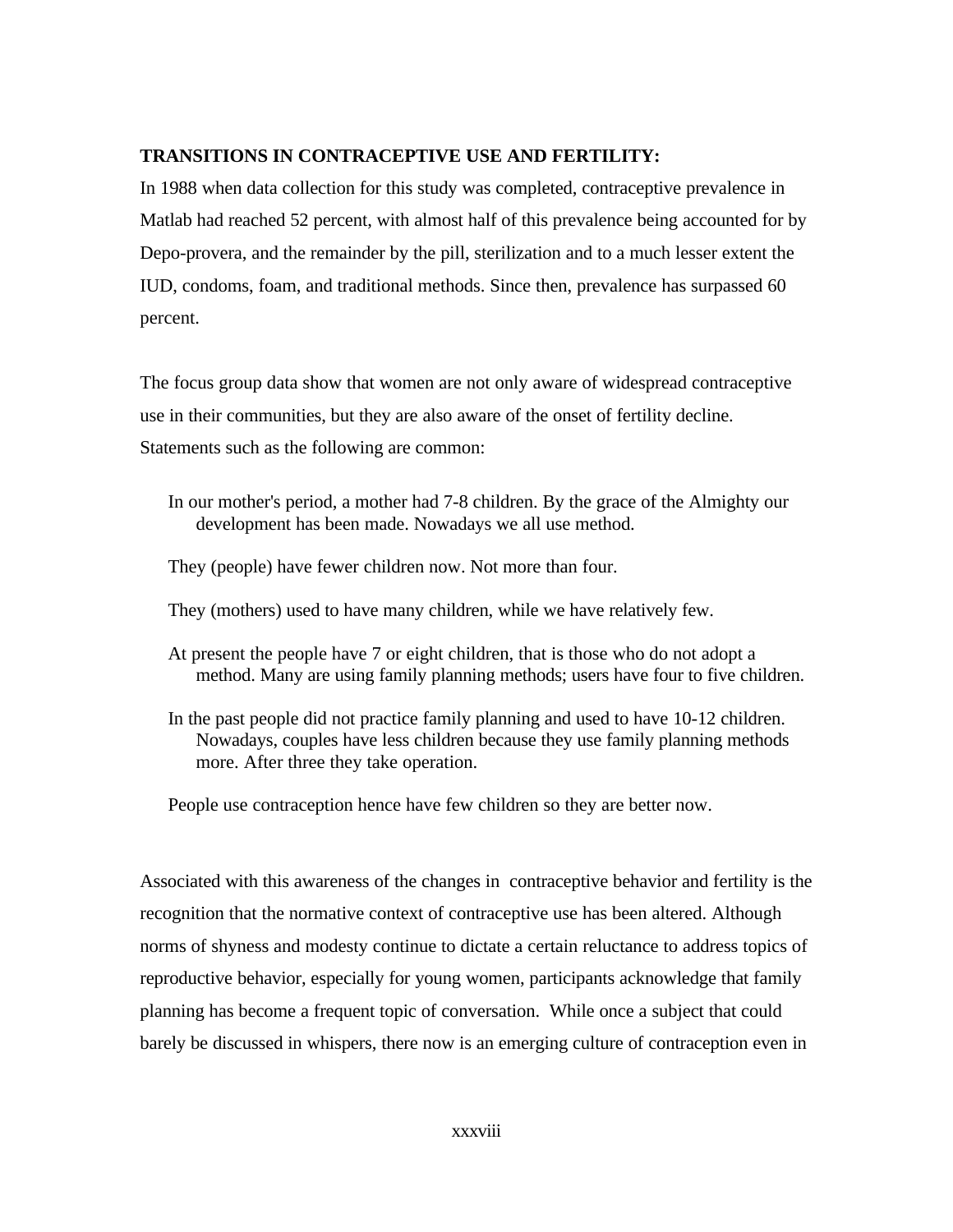remote rural areas of Bangladesh. To use the words of a very young focus group participant - family planning has become like dhal-bhat (rice and pulses), that is like very ordinary or common food. Barriers that existed in the past are beginning to crumble: "husbands tell their wives to use family planning even on the night of marriage", or in the past "mothers did not allow their daughters to talk about family planning, now mothers do not object if their daughters learn about family planning."

Women are clear that lower fertility benefits them individually and also benefits their families, but they frequently voice concerns about the dangers of contraceptive use. In fact, they believe that contraceptive use implies a sacrifice which women take upon themselves because of the benefits of lower fertility. They generally do not believe that their spouses should use contraception, because they fear for the well-being of their husbands, upon whose strength and support they depend. Alternatively they argue that men are simply not ready to bear the responsibility of contraceptive use.

We opt for family planning along with problems. It is better than to have a child.

- My husband was also in favor of contraception then I decided, it is better to use method, if there is any side-effect then I might die, which is better than all these botherations.
- People ask me what I am doing. I reply that I am taking methods. They express concern of what destruction I am doing to myself by taking family planning methods.
- If the women die after taking method, then it is alright, but women cannot go without men.
- As I am unable to take any family planning method because of Asthma and am suffering a lot, still my husband will not use anything. I have told him many times but he will not understand.
- They (men think that they will lose their work power after vasectomy. They will not be able to work hard. Very few men like to use condom. They do not feel better with condom.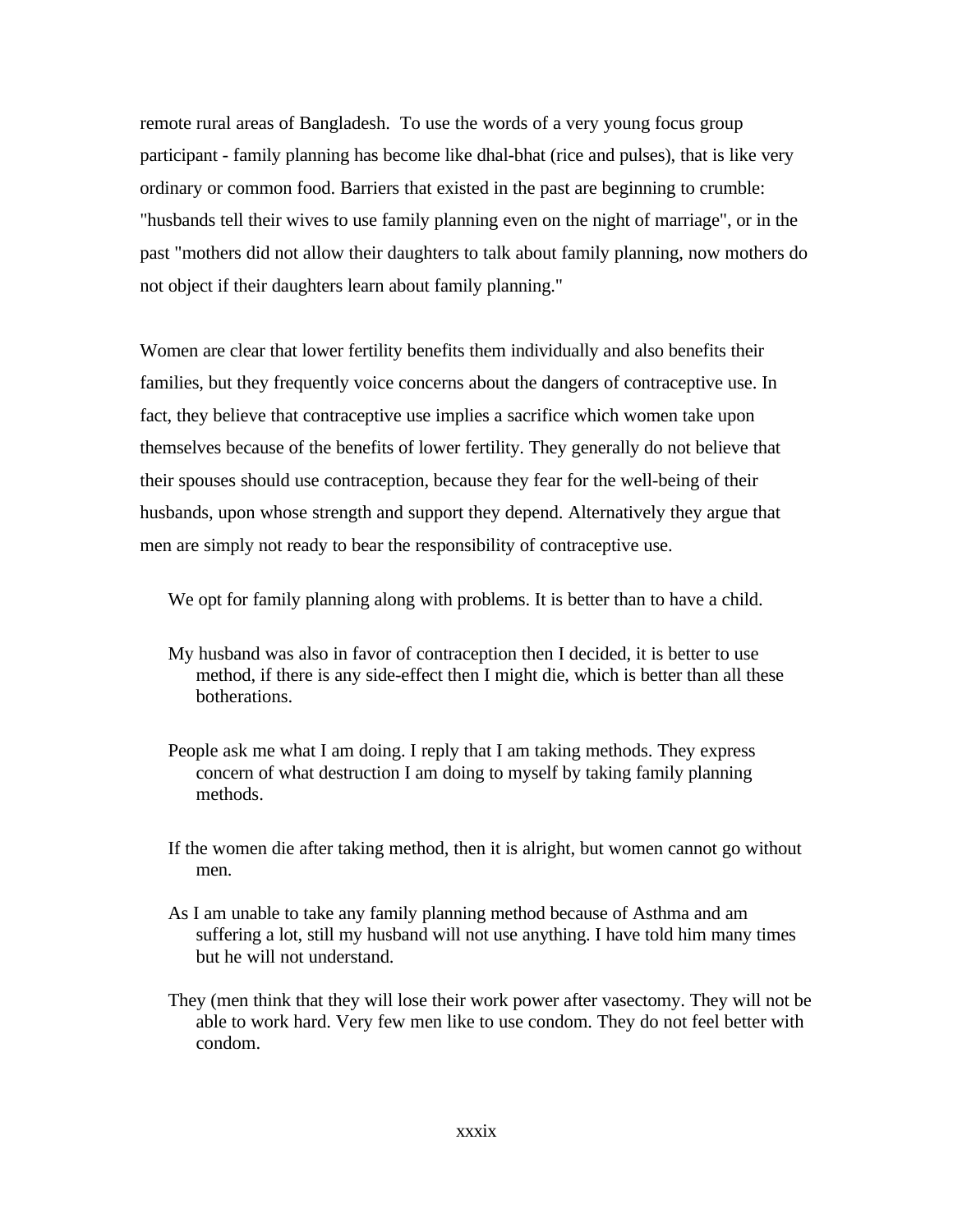Thus, women are conscious of the fertility transition and the contraceptive revolution that is affecting their communities. As the following part of the paper demonstrates, they are also aware of broader changes that are affecting their lives in areas that are conventionally considered demand-side determinants of fertility decline.

#### **ECONOMIC AND SOCIAL CHANGE**

With living standards stagnant and broad indicators of the level of poverty approximately unchanged, Cleland et al.(1994) concluded that there has not been a major socio-economic change in Bangladesh that would explain the fertility decline. A slightly different perspective emerges from the analysis of women's perceptions. They do see change in the material and social circumstances of their lives and acknowledge the influence of new ideas. This change is relatively small, by no means amounting to the massive structural transformations that are conventionally associated with a fertility decline. Yet from the perspective of women these changes are full of meaning and significance for reproductive decision-making. The central themes in the focus groups include: the cost of living, the expenses involved in raising children, educational aspirations for children (including daughters), changes in family relations, the dowry system, women's social position, and the influence of modern lifestyles and ideas.

**The cost of living:** The perception of the contraceptive revolution is embedded in a broader consciousness of alterations in people's livelihood and means of survival. Above all women speak about the fact that their families have less land than their parents and attribute this change to population growth, land erosion, or the distress sale of land. In a society where subsistence agriculture is still the dominant means of livelihood, decreased land holding implies food shortages, and many women remember, or at least believe, that resources were more plentiful when their mothers were young. While some families, especially those who can rely on the income from formal wage earners, are perceived to be well off, there is a pervasive sense among the participants that most people cannot keep up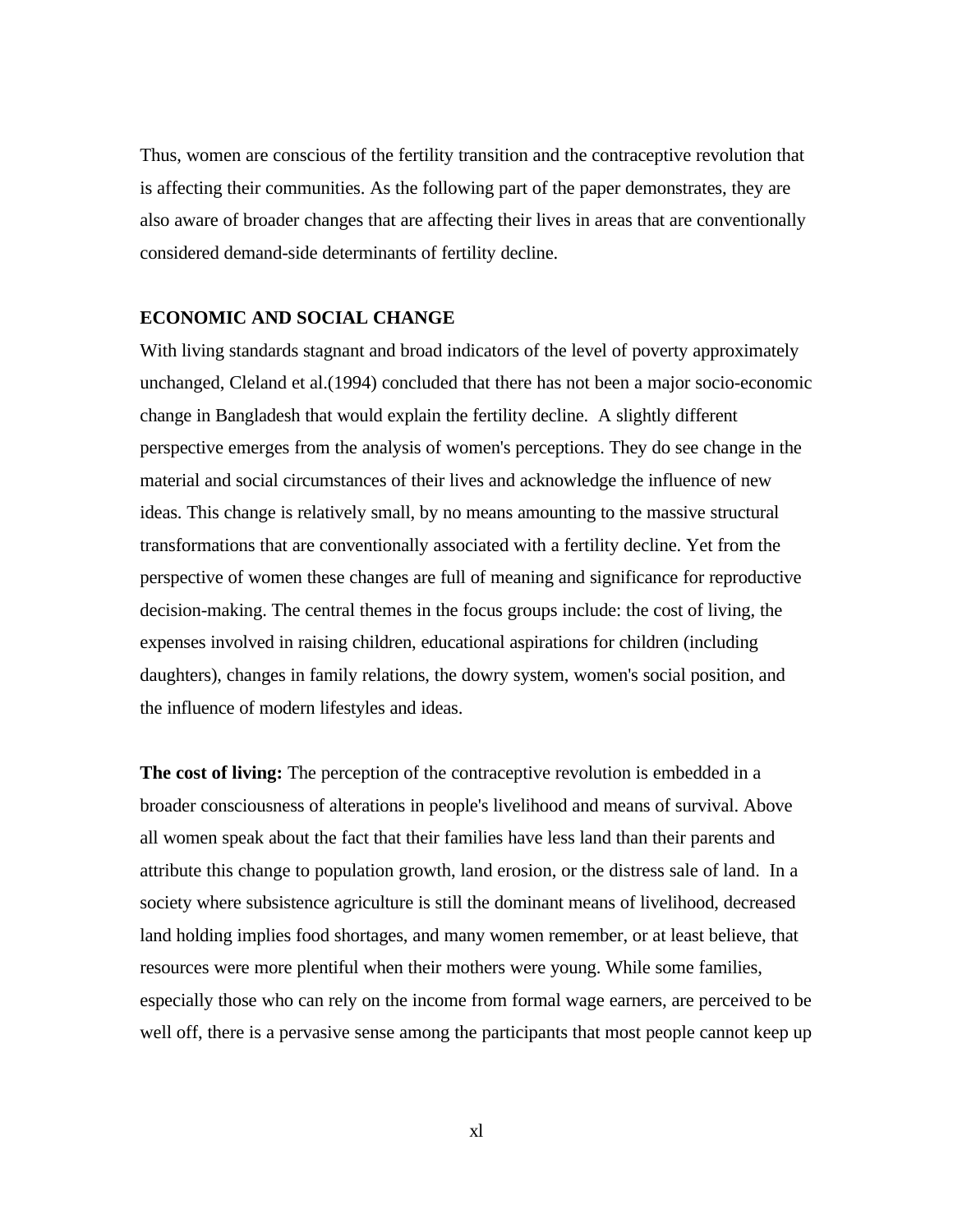with the increases in the cost of living.

There is less of everything. Lands are getting divided.

- Many people are losing land by flood erosion, and the rest is taken for road construction.
- Say there were five members in one's house. Those five members gave birth to 10 children. From those 10 children 20 more human beings are born. All these people are now sharing the land property that is being divided among them.

The volume of land and property has decreased with the increase of population.

- Land decreased through fragmentation. When there are 10 sons in a family, land must automatically reduce. Again, if there are too many daughters in a family, parents are obliged to sell portions of their land to meet the expenses of the daughters' marriage.
- Things were more in the past, but now we do not get plenty of vegetables and fish due to the population increase.
- There is food problem. Due to excessive rain or flood we are unable to cultivate enough good crops. The land has become subdivided.. The yield of a year is not enough for all the family members.

Given the shortage of land together with the increasing commercialization of the economy and price increases, which are also mentioned as a significant trends, women face increasing problems in providing for their families.

- We have to think twice before eating. If we eat everything in a day, how will we pass other days. Moreover, we have to buy clothes for ourselves and our children, there are educational expenses too.
- Nowadays money has less value, while the price of commodities has increased. The more people are earning, the more is their expenditure.
- Earlier our parents could buy a bag full of things by selling cow's milk. But now even a person who is earning goes to the market with Taka 300, and he will not be able to fill up this shopping bag with commodities.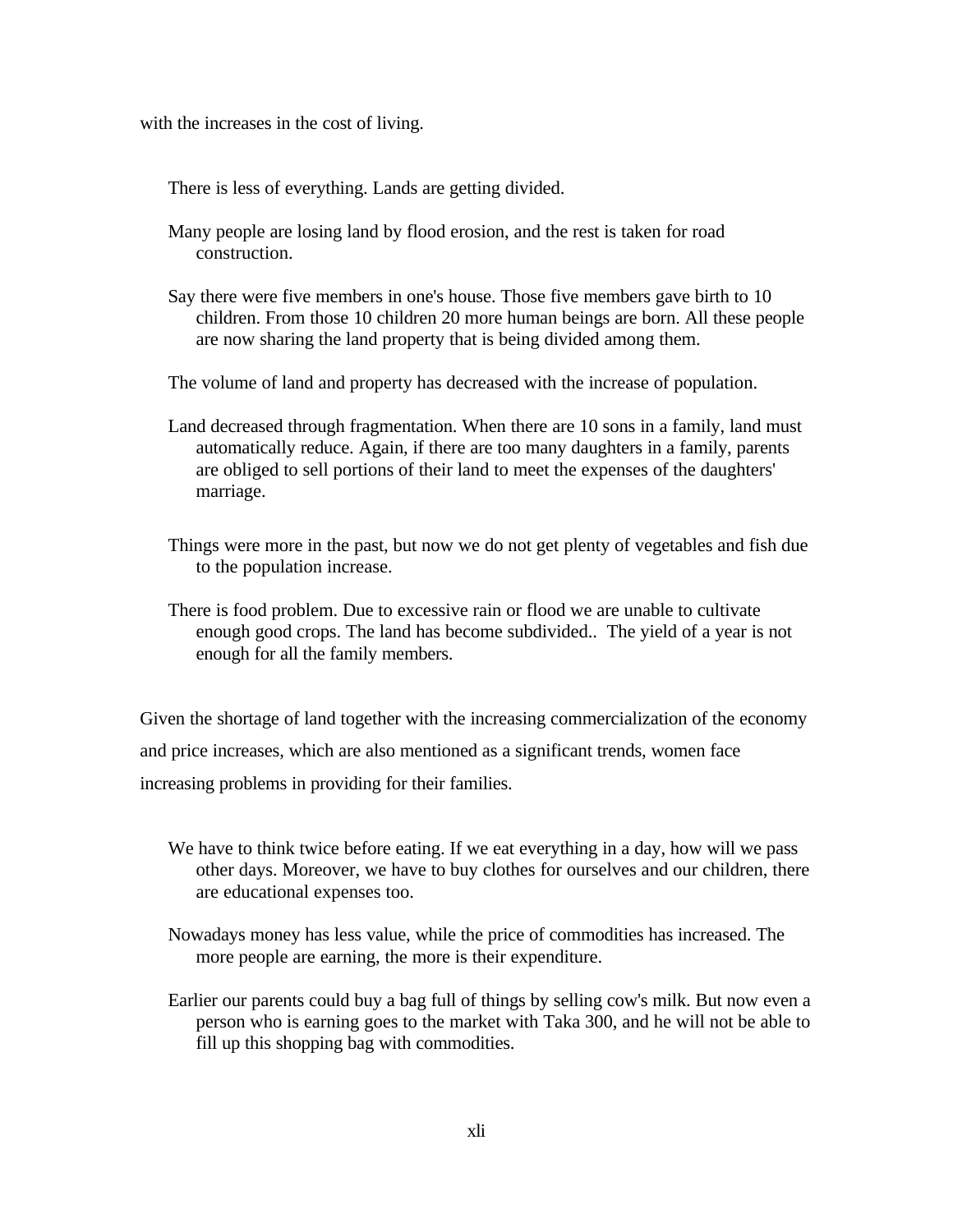Yes, nowadays a bag cannot be filled.

Compared with the past the condition is not good. The cost of good food has increased rapidly. We cannot afford to eat rich food. We live mostly on rice, pulse, or spinach.

Emphatically one woman declared that there was no progress in these communities:

How could there be development. We lack everything so much that we often become bewildered. Should we give food to our children only or should we wear (clothes) and take food also?

In spite of the many laments about the deterioration of economic conditions, women also realize that some families in the community, namely those able to secure employment, work in contracting or in a variety of other jobs, are better off. The new aspirations for the future of their children, discussed later in the paper, must at least partially be grounded in the recognition of the differential material circumstances that apply to those who begin to participate in the modern sector of the economy, and those who do not.

**The cost of children:** Within an economic context where the conditions of livelihood are perceived to be deteriorating for many members of the community, the cost of raising children is a major concern for women. The conversations revealed that rational calculations about the relationship between food and other supplies, and the number of children in a family are very much part of women's consciousness. For example:

- Those who have fewer children have the advantage of feeding their children better than those who have many.
- I need to clean my children with soap which I don't have. How could I then do the job. If there is one child we can move freely without having any anxiety.
- People now understand that if there is only one mouth it can be fed by anything, but if there are several mouths, ashes would not be enough to feed them.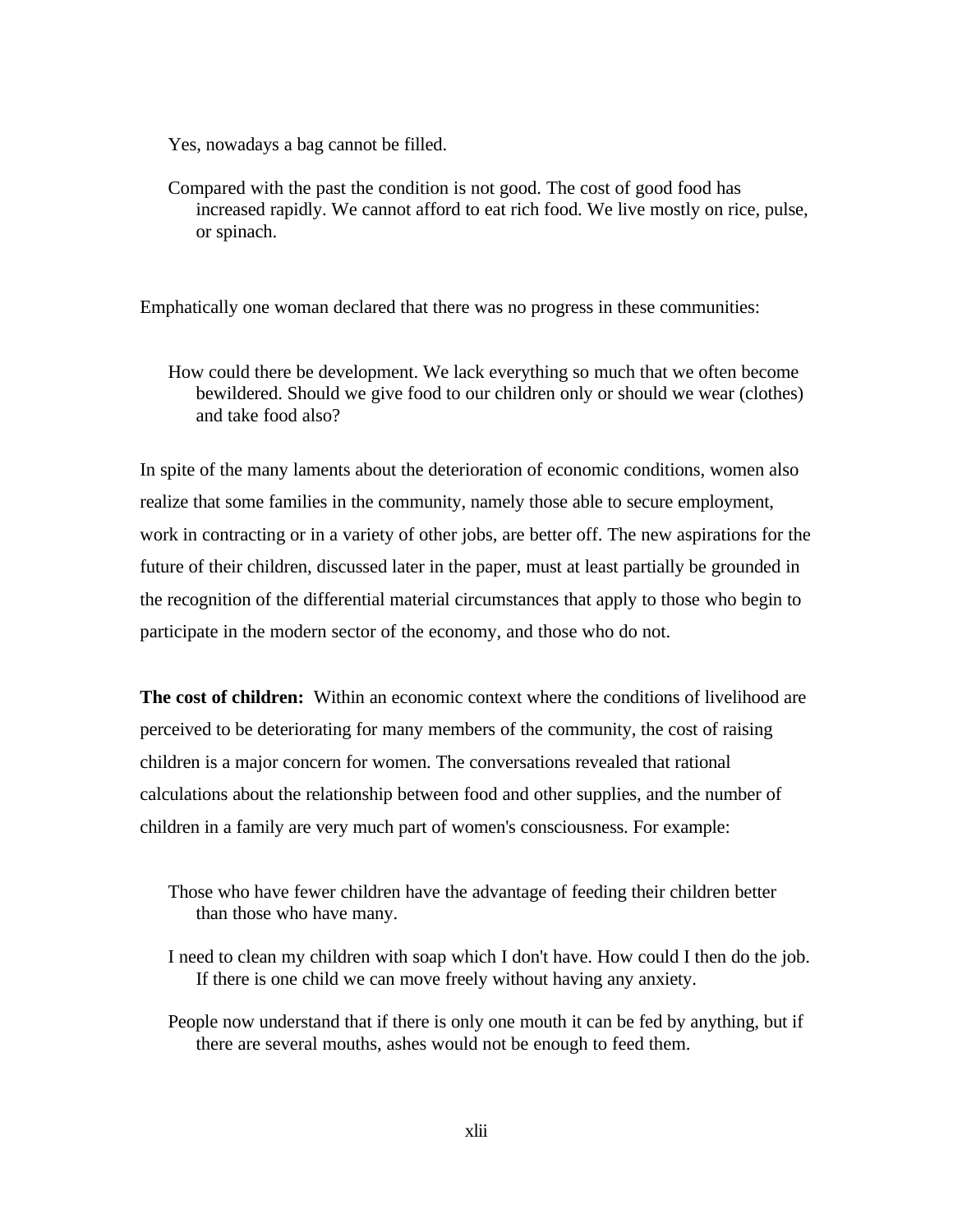- People have fewer children now. They have less because they can take better care and provide them more with their necessities.
- We don't want too many babies because we can't afford to feed them well, or bring them up well.
- They know they will not be able to rear their children, will not be able to provide proper food, clothing, education, so they adopt family planning to keep the family small.
- We feel that if we have many children our health would break down and we would not be able to build them up as ideal men. So what need of having more children. We will try to educate them, provide them with good clothes, food and will ensure our good health and will be mighty in all respects. But those who do have many children couldn't give them adequate food, clothings and education.

Themes pertaining to the quality of children begin to emerge in the above quotations. It is not enough for children to be fed and clothed; they must be raised to their fullest potential by investing in their future. Evidence presented in subsequent sections of the paper will build further upon these notions, demonstrating that women perceive the raising of children as increasingly costly and thus consider it in their own best interest to have "quality" children.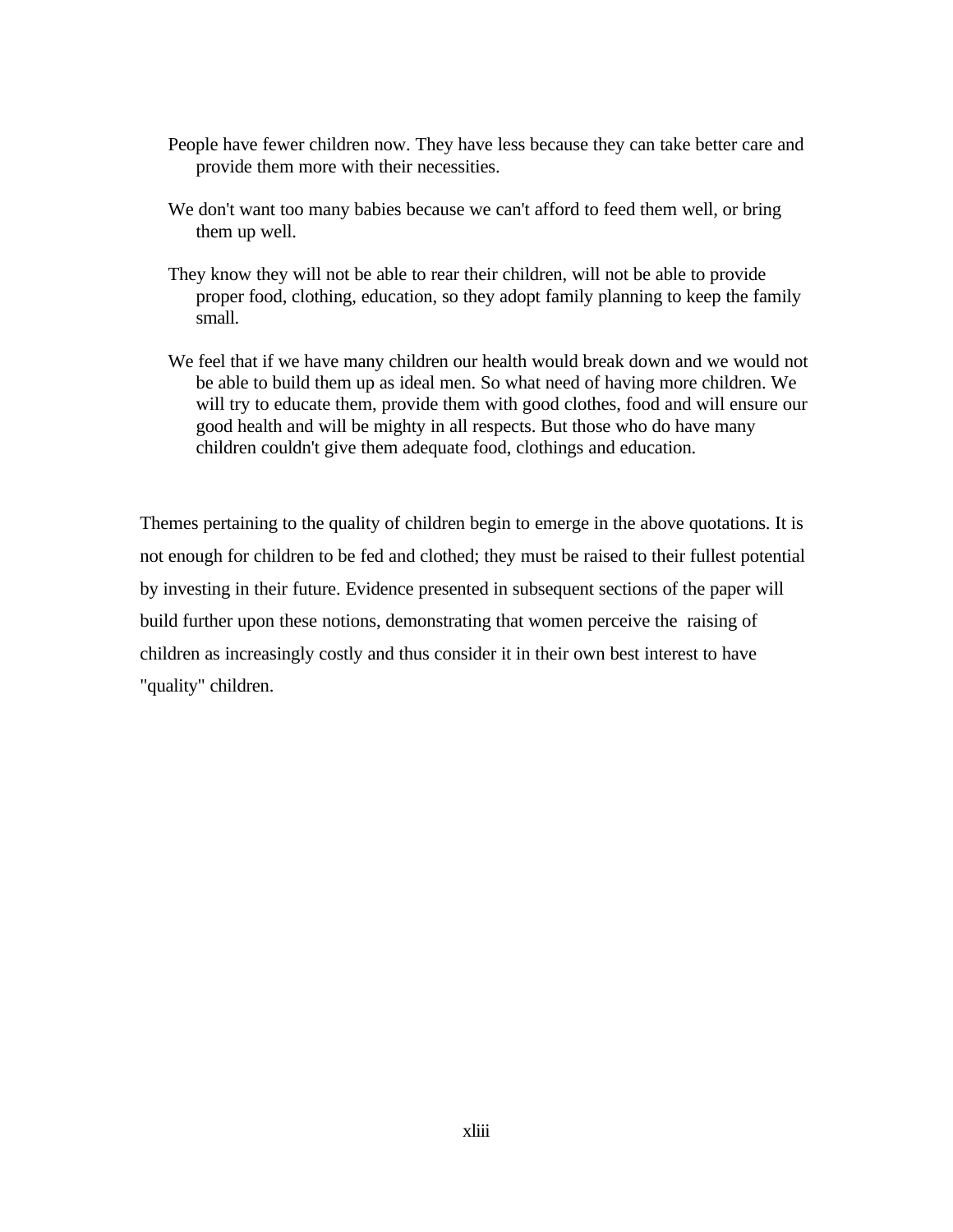**Education:** The dominant theme that reverberates throughout all of the focus group transcripts, whether women in their teens, twenties, thirties or forties are talking, is that they see their lives in transition. The world is not what it used to be, stable and predictable. They perceive significant change in the value of education, in the way family members relate to each other, in the financial transactions involved in marriage, and more broadly speaking, in the emergence of a modern lifestyle.

While overall literary and educational levels may not have changed much over the past decade as Cleland et al. indicate, aspirations certainly have. References to the desire for, or interest in, sending children to school appear in relation to many different conversation topics:

- Now people have more interest in education than before. About education everybody's interest is growing.
- Now both the guardians and the children themselves have realized the importance of education. So children show their interest thus the guardians become interested and send their children to school.
- Parents are putting efforts to make their children educated with their limited resources. Let us see to what extent Allah helps us.
- We didn't take care of the education of our older children. But we have to think of the younger ones. Let us see how Allah helps us.

Education involves expenses even though primary schools are free. Books, appropriate clothing and related educational supplies constitute significant expenditures for many families. While women's aspirations are beginning to focus on the education of their children, they also acknowledge that realizing these hopes may depend on forces beyond their control.

New educational aspirations are associated with related changes in women's approach to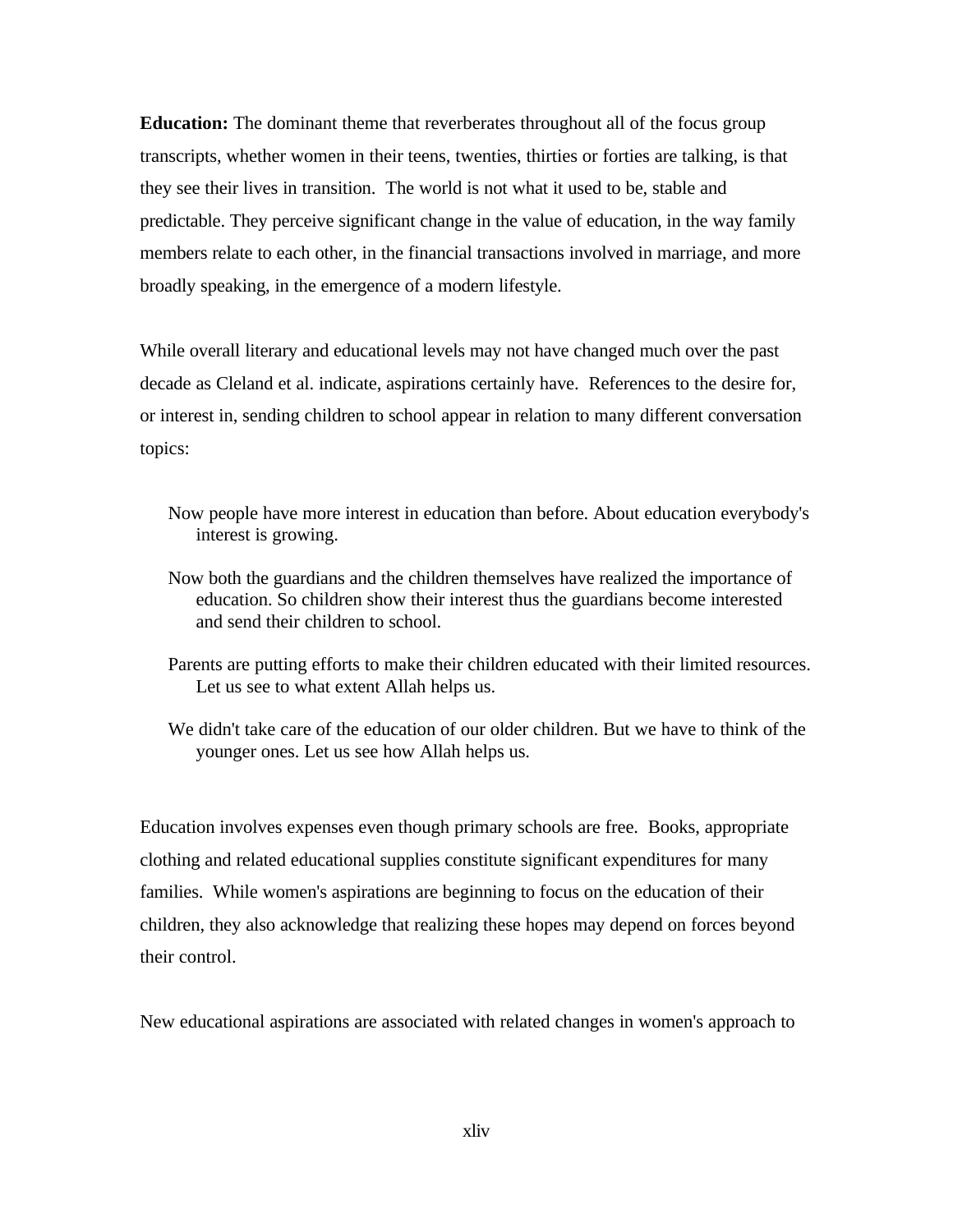the quality of children. Women are not only interested in sending their children to school, they also contrast their approach to child-rearing with that of their mothers:

- We take more care (of children). We try to keep them neat and clean, do not allow them to roam about in the sun. We give them better food and are always forcing them to study. Earlier the mothers did not bother whether the children studied or not. But we are always forcing them to study.
- (our mothers) were only busy with husking, boiling of paddy. cooking and other household duties. They used to give birth to many children, but they did not care very much about their children, where they were going or not, what they were eating.

There is interest in the education not only of boys but of girls as well. As is clear from the following comments, the reason for this interest is closely related to the marriage of daughters, to be discussed in greater detail in the subsequent section dealing with the dowry system.

- The value of education is more than before. Even those who eat hand to foot will also send their daughters to school.
- Educated daughters can be married off to worthy men and both educated sons and daughters will be able to live better. We also will require less amount of money in their marriage.
- Many things have changed. Nowadays people provide education to their children, specially girls. Then they look for an educated and well off groom... While earlier the people used to marry off their daughters to any groom. They never used to see whether he came from a respectable family, whether he was educated or not.

Education is seen as one of the major mechanism for people to attain their vision of a better life. Women argue that:

The children will lead a better life. And the parent will be proud of them. .... Education has the highest value now. Everyone wants to sit in the upper class. Don't we want to be in upper levels?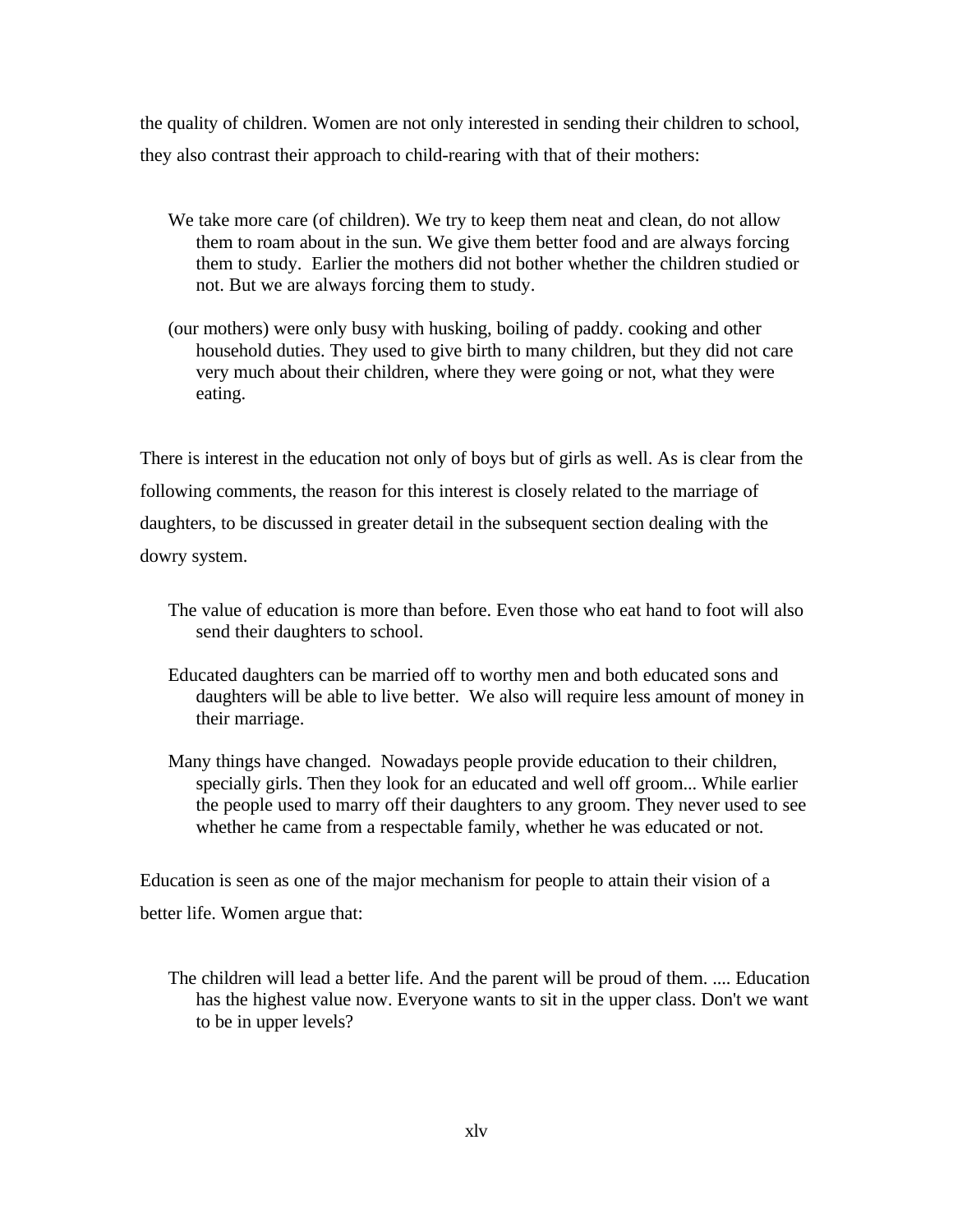(We) will have good days in the future as our children are getting education.

The statements just quoted draw a connection between education and a better, more secure future. Women recognize that the future of their children rests with employment in the formal sector of the economy. They understand that education is a major precondition for securing such employment, an investment in the future, not just for men but also for women.

- Our children are being sent to school because it is our duty to educate them. What will happen later, whether they will benefit by education, is left to be seen, because they are now in the process of learning, not bringing income to the house. For example, to begin a business we need capital to invest. Our children are not our capital as yet. We are in the investment stage, providing books, pens and so on without which there can be no education.
- Life had a different meaning to our forefathers. For them children were a source of income. So, as soon as the children would grow up, they would send them to the field for cultivation work. But now we send them to school on the idea that they would be employed somewhere after their education to earn their livelihood.

**Changes in family relations:** Women in the Matlab communities perceive that family relations are not following the old patterns. The role of parents and parents-in-laws have become weakened, conjugal bonds are stronger, family structures are changing, intergenerational wealth flows are beginning to reverse, and young wives are believed to have a degree of influence that defies tradition. The decreasing role of the mother-in-law, whose position in the traditional extended family was strong is reflected in the following quotes:

No, they (the mother in laws) do not say anything. All the decisions are made by the husband and the wife. In spite of this will the brides care or listen?.. We used to value our mother-in-law's opinion and decisions. But nowadays the brides do not care. Rather than the mother-in-law has to listen to the brides' order.

Nowadays sons are more inclined to their wives not to the mothers.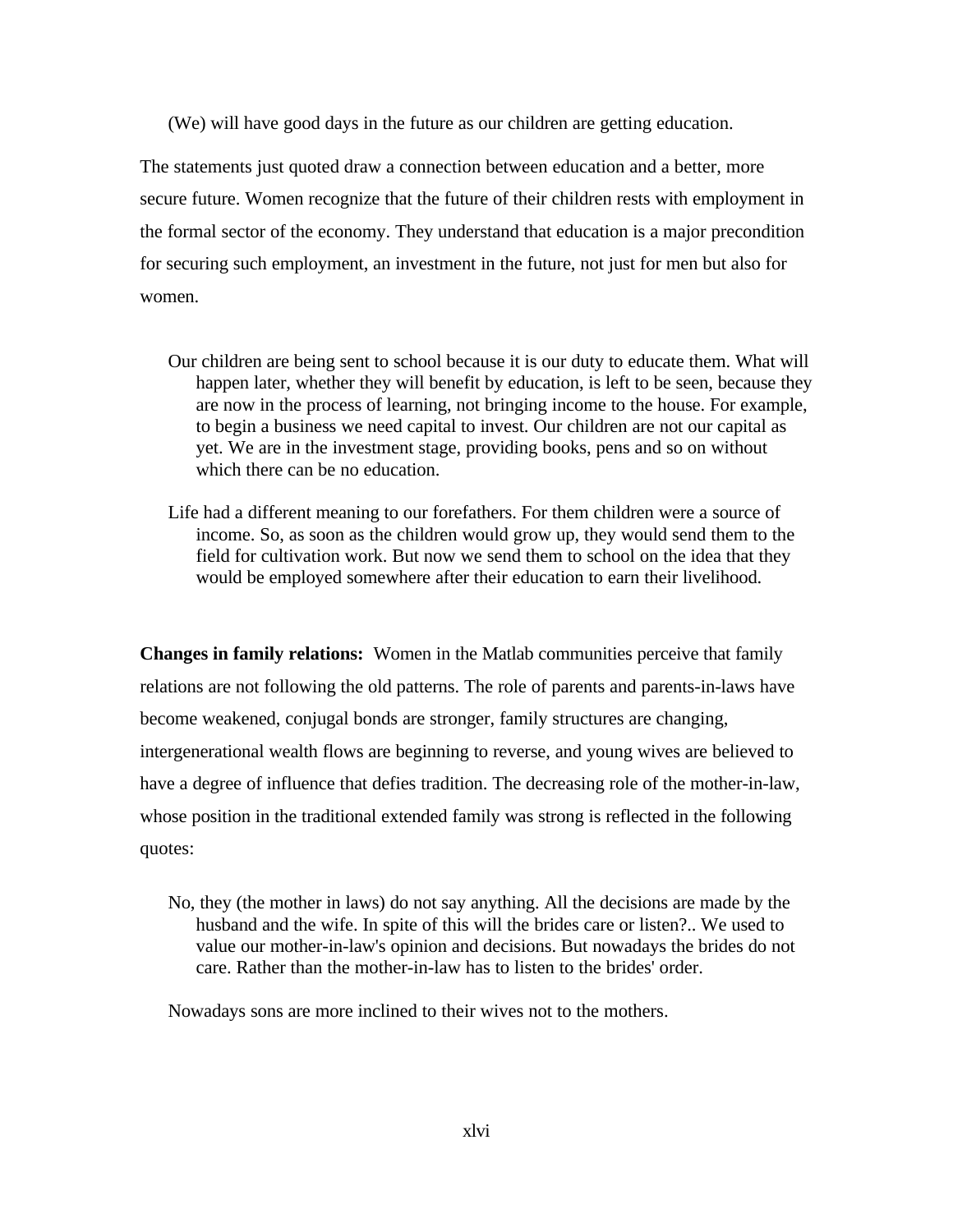- (women) do not listen to their mothers-in-law or their husbands. It is the husbands who listen to their wives more. Men used to listen to their parents before, but now they act according to their wives demands. They will do whatever their wives say. They will even rebuke their parents for their wives.
- Son's wives say they would not live jointly with their fathers and mothers-in-laws as they say there lacks peace in a joint family.

By contrast, the bond between husband and wife is viewed as strengthened, and couples are "taking liberties" in front of their children that would have been considered shocking in the past. They talk to each other in broad daylight, or discuss family planning:

- Our sons and their wives don't need the nightfall to come. They can talk during the day.
- No, they (the young women) never used to talk with their husband about such affairs (when they should have children, how many they should have). The brides used to stay with their mothers and sisters-in-law most of the time. But now we stay near our husbands, take our meal together in front of our parents-in-law.
- Nowadays the brides will stay near the husband all day long. They will sit with their husbands holding their neck even in front of the children.
- Sons become more selfish and seek their own happiness after marriage. They pay less attention to parents, who have done so much for them. Sometimes the wife forces her husband to quit his parents to avoid their responsibilities and to live happily.
- Earlier we used to call our husbands as "Apni" (with honor) but now the girls will address their husbands as "Tumi" (informal you) in front of everyone.

Increased interest in establishing nuclear households was also mentioned. When women explained this change, the new lifestyle theme and the influence of a somewhat diversified economy where some can rely on regular incomes and others not, were mentioned:

There are too many people. And a single person's income cannot serve all. Moreover, the people have become more self-centered. They want to do everything and enjoy the life by themselves. They think that they will not be able to live better if they stay with their parents or brothers.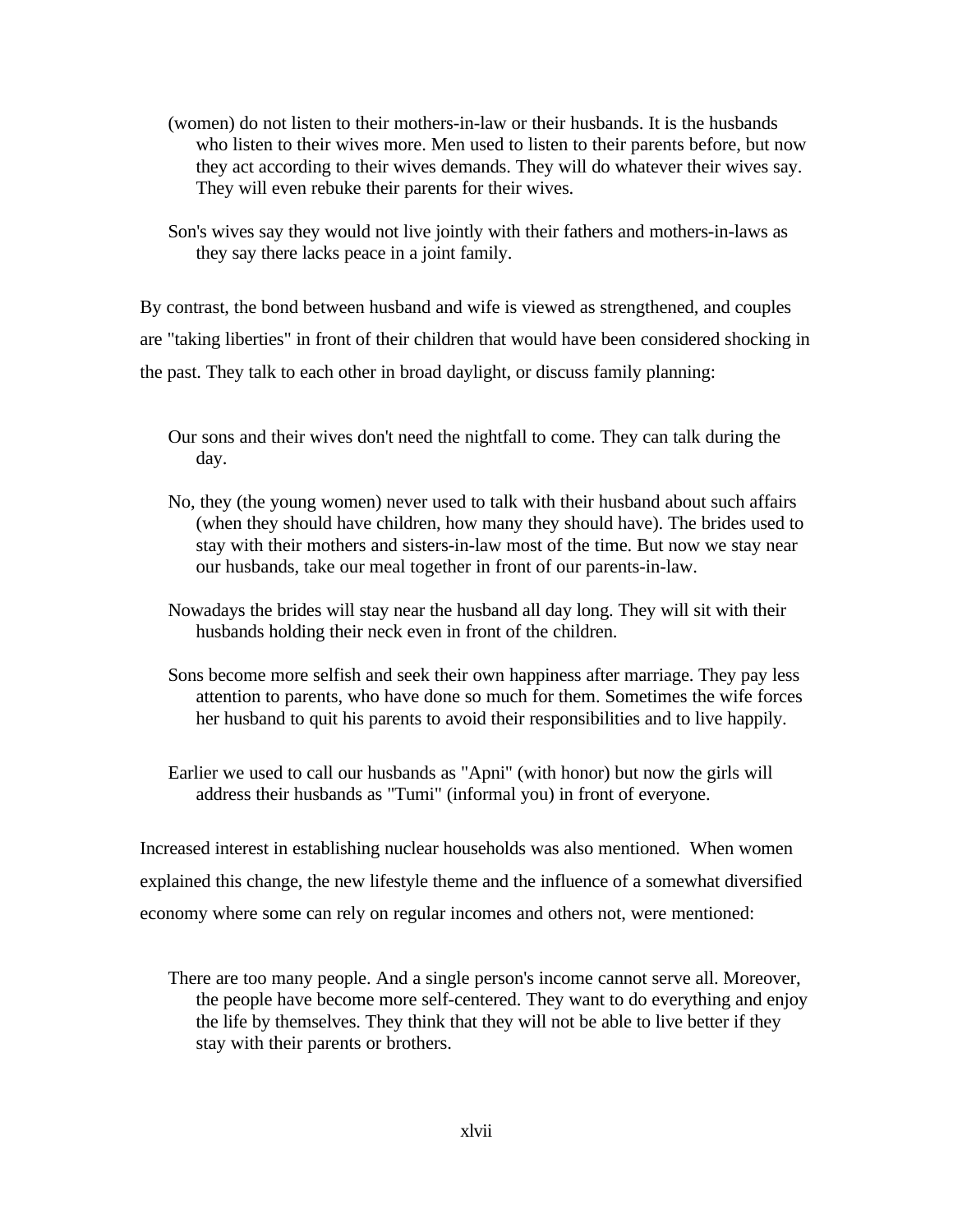They (extended families) do not have a congenial relationship. There is lack of love and affection and cooperation. Moreover, there is always some sort of quarrel if there is monetary insolvency and few earning members but many feeding members. That's why they get separated.

Opinions were divided over the issue of whether sons can still be relied upon to support parents in their old age.

If some of these statements, especially those involving the role of women within the family, seem surprisingly strong, it should be remembered that these are conversations in which women compare themselves to standards they feel dominated the lifestyle of an older generation. They may perceive changes in their social life that an outsider would consider extremely small. From a subjective point of view of women who have seen the old ways of life, however, the new patterns may appear genuinely transforming. For them, the old rules have lost some power, though by no means all, and traditional bonds are not as strong as they used to be. With old ties weakening, new ones emerging and, as we will see later on, horizons broadening, the transition in reproductive behavior begins to appear more like a strand in a seamless web of change rather than an isolated phenomenon.

**The dowry system and its effect on women's position:** Changes in marriage transactions from a system of bride prices to dowries are of recent origin in Bangladesh, and have been associated with the forces of modernization and the emergence of the cash economy (Lindenbaum, 1975). A shift towards dowries signifies a deterioration of women's position, rendering them increasingly vulnerable to forces over which they have no control. Concerns about how to procure the resources needed to pay for dowries has assumed the proportions of a financial crisis for families, especially since amounts required to arrange a satisfactory marriage are perceived to be increasing. If parents cannot assemble the required resources for a daughter's marriage, she stays unmarried beyond what villagers consider "marriageable" age, an image that conjures up visions of over-ripe or spoilt fruit. The assets required for dowries lead families to sell land and to incur other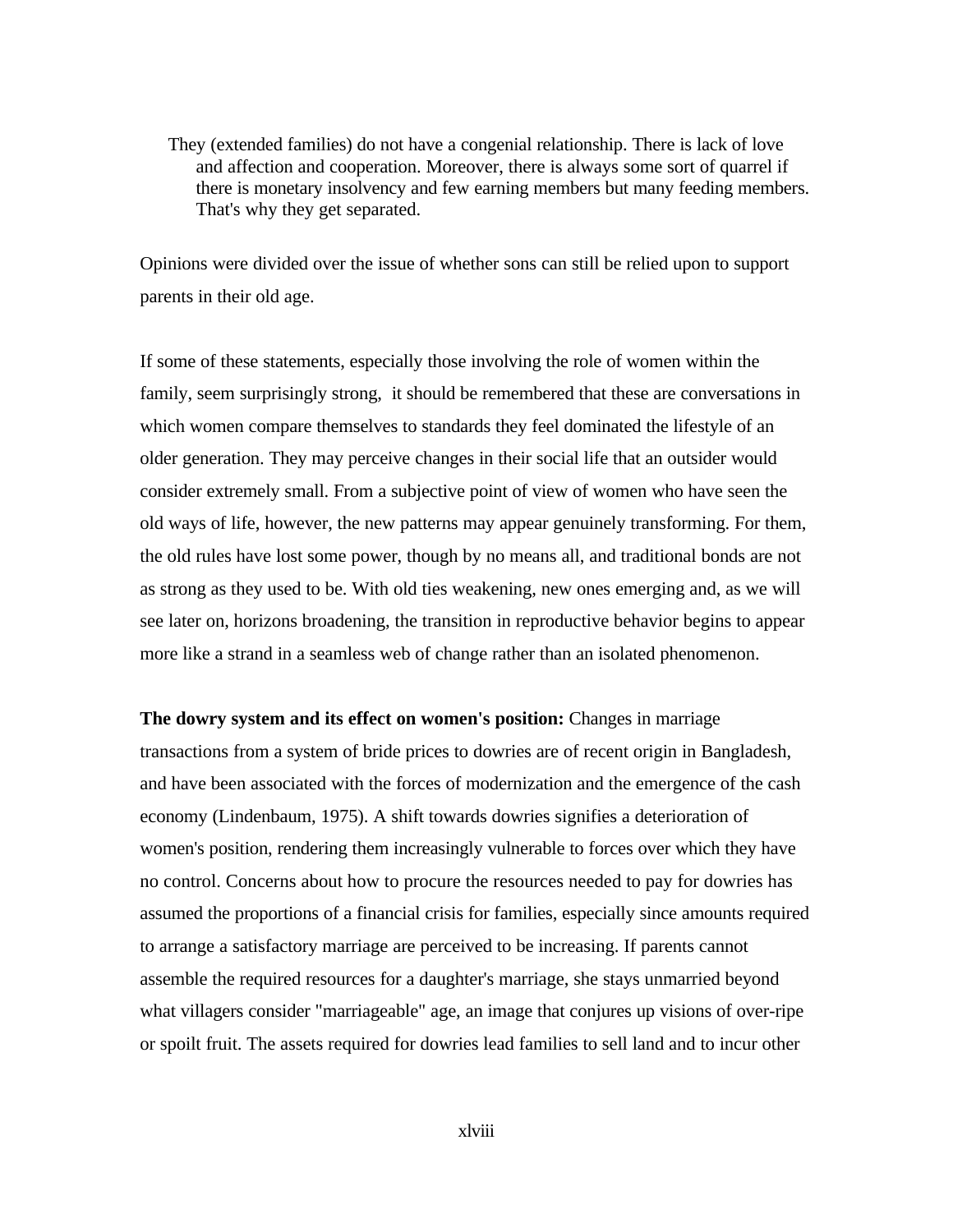heavy financial responsibilities. If parents fail to make contractually established dowry payments, their daughters are likely to be sent back home. Husbands may choose to remarry because they seek another dowry, and women have to submit to the suffering this implies.

While the dowry system with its relentless financial burden has decreased the status of women, its linkage to the cost of childbearing is possibly one of the elements in the new calculus of reproductive choice. For example:

- Nowadays the bridegrooms demand a lot of money, a constructed house, wrist watch, radio, bicycle. The bride's parents are unable to meet such demands and hence are unable to marry off their daughters.
- And speaking of girls daughters one needs 10 to 12 thousand taka to give a daughter in marriage. This is another reason why people want fewer babies."
- Everyone cannot afford to spend such a large amount of money. So they have to beg or borrow money from other people.
- I also did not have much money. So I borrowed money from others and married off my daughters. I had to spend Taka 50 thousand. So isn't it a great problem for us?.. We have a headache as our daughters are surpassing marriageable age but we are unable to give their hand in marriage.
- There was no such problem before... When I got married my in-laws gave me a pair of earrings, a necklace, three saris and they brought sweets and had fun. But now no such thing happens. The parents are afraid if a proposal comes for their daughters. From where will they get so much money? This is our greatest problem. Even greater than food problem.
- In the past days there were very much less cost involved in the marriage of girls. So people gave their daughters in marriage easily at the early age. But not the bride groom's party demand one tola of gold, a wristwatch, radio, cassette changer, bicycle, cash money etc. as dowry;. They cannot afford these things which causes delay in their daughter's marriage.
- Now some people's daughters are engaged in pursuing education. By this time their guardians manage money for the daughter's marriage. So these cases there is delay in their daughter's marriage. They want to ensure good for their daughters by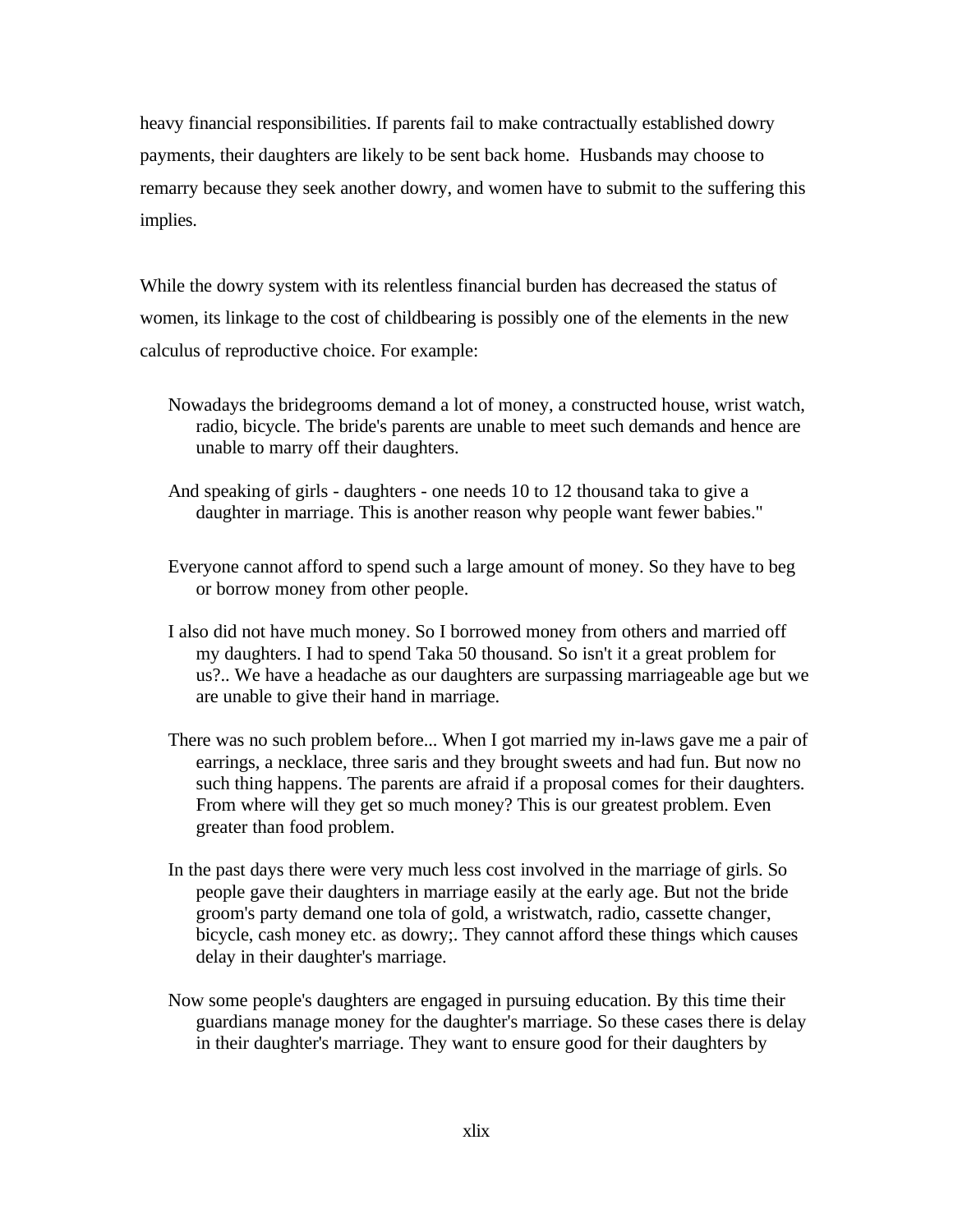making them educated.

The heavy weight of the dowry in parent's financial calculations was summarized by one woman when she said: "Girls have become a rope around their parents neck".

There also is a potential link between the desire for women's education and the dowry system. Educated young women may require less of a dowry, are likely to be considered a more a desirable marriage match by some than uneducated ones, or possibly might be able to earn an income themselves. Thus while there are costs associated with the education of girls, potential advantages are perceived as well. Certainly, considerations of the future price of marriage of daughters are likely to have assumed a compelling influence in planning family size.

**Women's emerging sense of self-esteem and freedom:** While the increased payments and expectations of the dowry system signify a deterioration in women's status, their consciousness appears to be moving in a direction of greater strength. In fact, one of the surprises in these data is women's emerging sense of themselves as worthy individuals capable of thinking and acting independently, and deserving to enjoy at least some of the pleasures of modern life. Such self-esteem is not what one expects in a culture that extols women's honor but traditionally deprives them of a sense of personal efficacy. That old patterns are changing is clear from many points in the conversations:

- No woman used to go out from the house before. As the country has obtained independence, so they (women) have become independent too.
- I was married in the month of Bhadra and the country obtained independence(check) in the month of charia. Since then the women have become independent.
- Yes, (women are) very much independent. They are receiving more education and are willing and fit to earn their own living.

There has been lots of improvement.... The women are getting educated and are able

l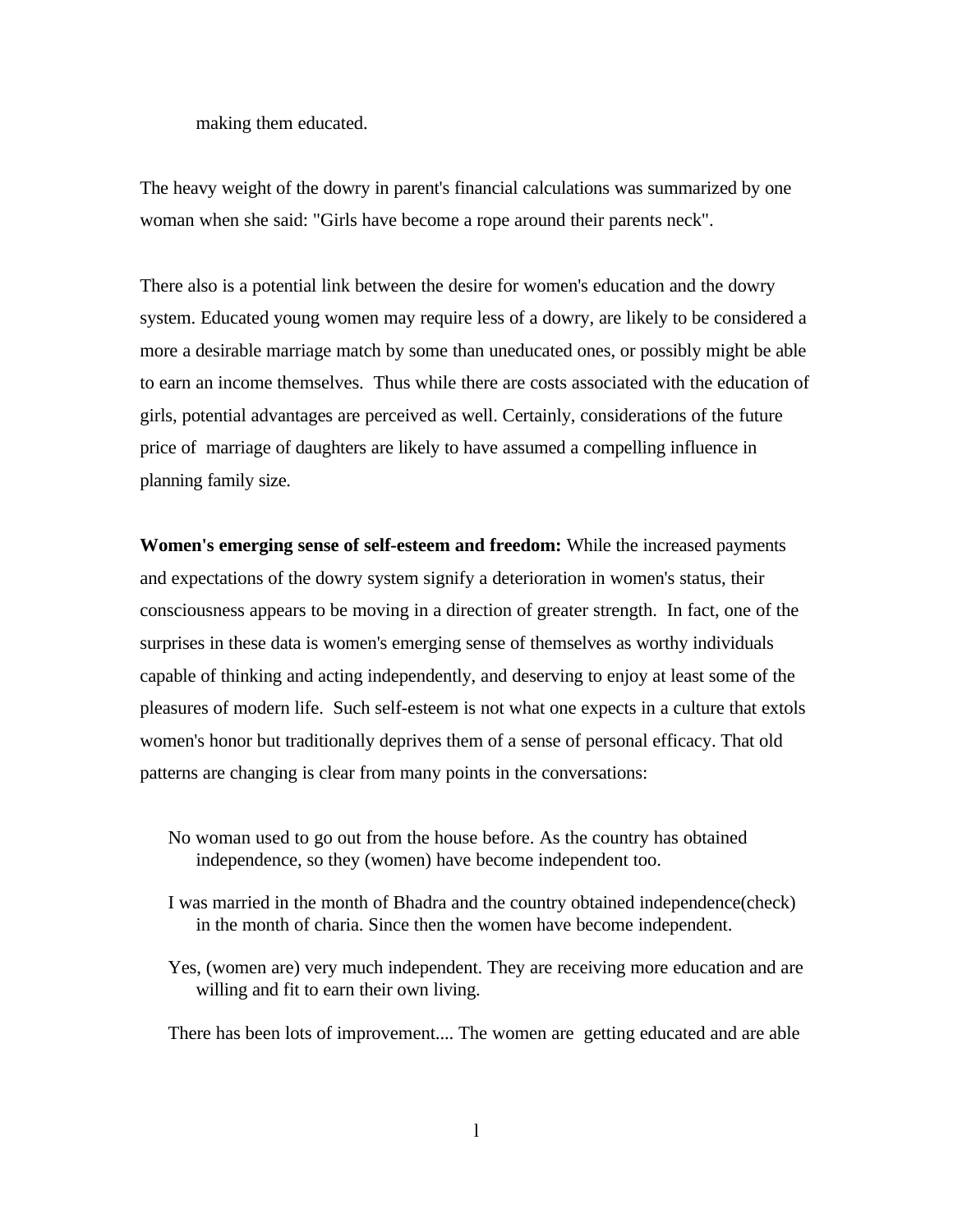to work. We are able to earn money, mix with different people; we are freer than before are able to move around the village.

We also encourage our daughters to get educated so that they will be able to get a job and earn for maintaining a better life. These were not before. The girls were kept under the veil, they were not allowed to do anything.

Women are also aware that some of these changes involve underlying tensions and disapproval from men. For example one woman commented, "My husband gets annoyed quite often. He says that when I come from the bazaar, I see many young girls about 19 or 20 years of age walking along the road, staring at the people and sometimes laughing." According to the norms of the traditional society, women (let alone young ones) are not to be seen in public places unless they are covered by a burkah. For men who have been socialized within a culture that dictates women's honor must be protected by hiding them from public gaze, the sight of young women who freely examine the world around them is shocking. The focus group participant went on to explain: "No woman used to go out from the house, specially to the bazaar, before. The men used to buy all the essential commodities. But now they go to the market themselves if they want a small thing."

While contraceptive use is at times viewed as a sacrifice, it is also an important ingredient in women's new freedom. In explaining why women tend to be more interested in family planning than men, for example, one woman pointed out that "women have become very much concerned about themselves. They want to live in peace and happiness, as they suffer maximum." Women in rural Bangladesh work extremely hard, and they are the ones who bear the burden of raising many children. With contraception available and increasingly legitimized, and with the concomitant emergence of the idea that women have a right to be concerned about their own well-being and not only about that of others, the benefits of contraceptive use are beginning to be apparent. They will have more time and energy to develop a closer bond with their husband, and to take better care of their health. The connection to their health condition is also clear from the frequent comment that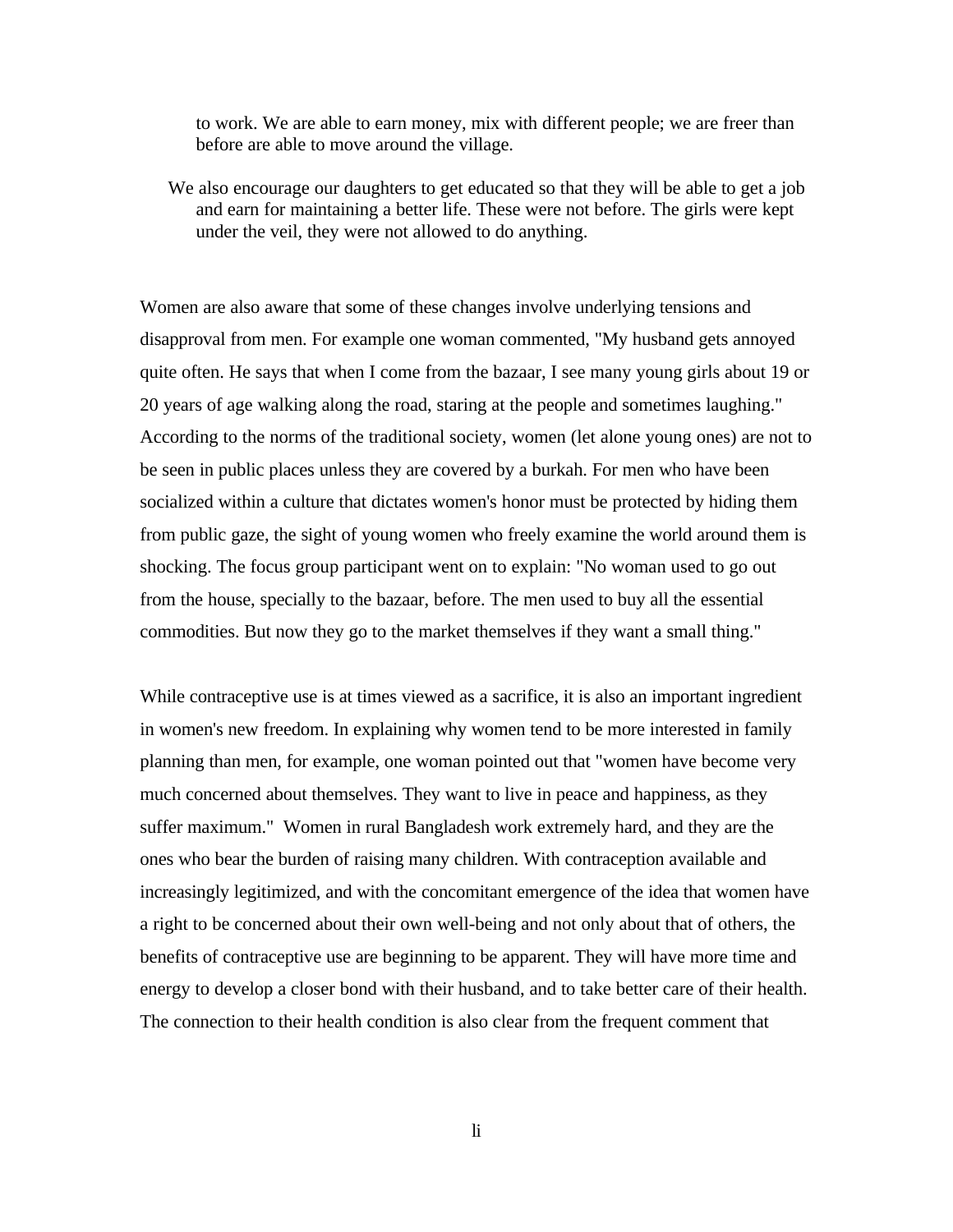"women's health condition deteriorates if they have frequent births."

There is agreement among the younger and the older focus group participants that the younger women are even freer than those who are over thirty. The freedom to delay the onset of childbearing is a central element in this transition. As one of the older women put it:

Nowadays all are very conscious(about family planning). Especially the girls. They want to remain young and pretty. So they tell their husbands on the night of marriage that they do not want many children. The husbands also agree as they too want their wives to remain young and their breasts to remain pointed. But we did not say such a thing to our husbands. We were shy to talk about this. That's why we have as many children as our husbands wanted.

Though significant, the emerging sense of self-esteem and freedom experienced especially by the younger women, does not imply substantial undermining of the institution of patriarchy. Women continue to depend in large measure upon the presence and support of their husbands or their sons. Earlier comments about women's reluctance to see men use contraception serve as examples of this continued dependence.

**Modernization**: Women not only see their own lives in transition, they perceive the world around them to be in a process of change to which they attach the label of modernity. New modes of transport, electricity, and the media have reached the villages, more schools are being built, and more markets exist than in the past. Exposure to a world beyond the boundaries of traditional rural communities brings new ideas, including signs of the orientations and values of a commercialized, consumer society.

Yesterday, a motor-cycle was going by. My daughter came running to fetch me in order to see the motor-cycle. My daughter is now seeing this and I myself also saw it. But did my mother see such a thing before? It's new in the village. Changes are taking place day by day.

Earlier we did not have any electricity, but now there has been electricity supply in the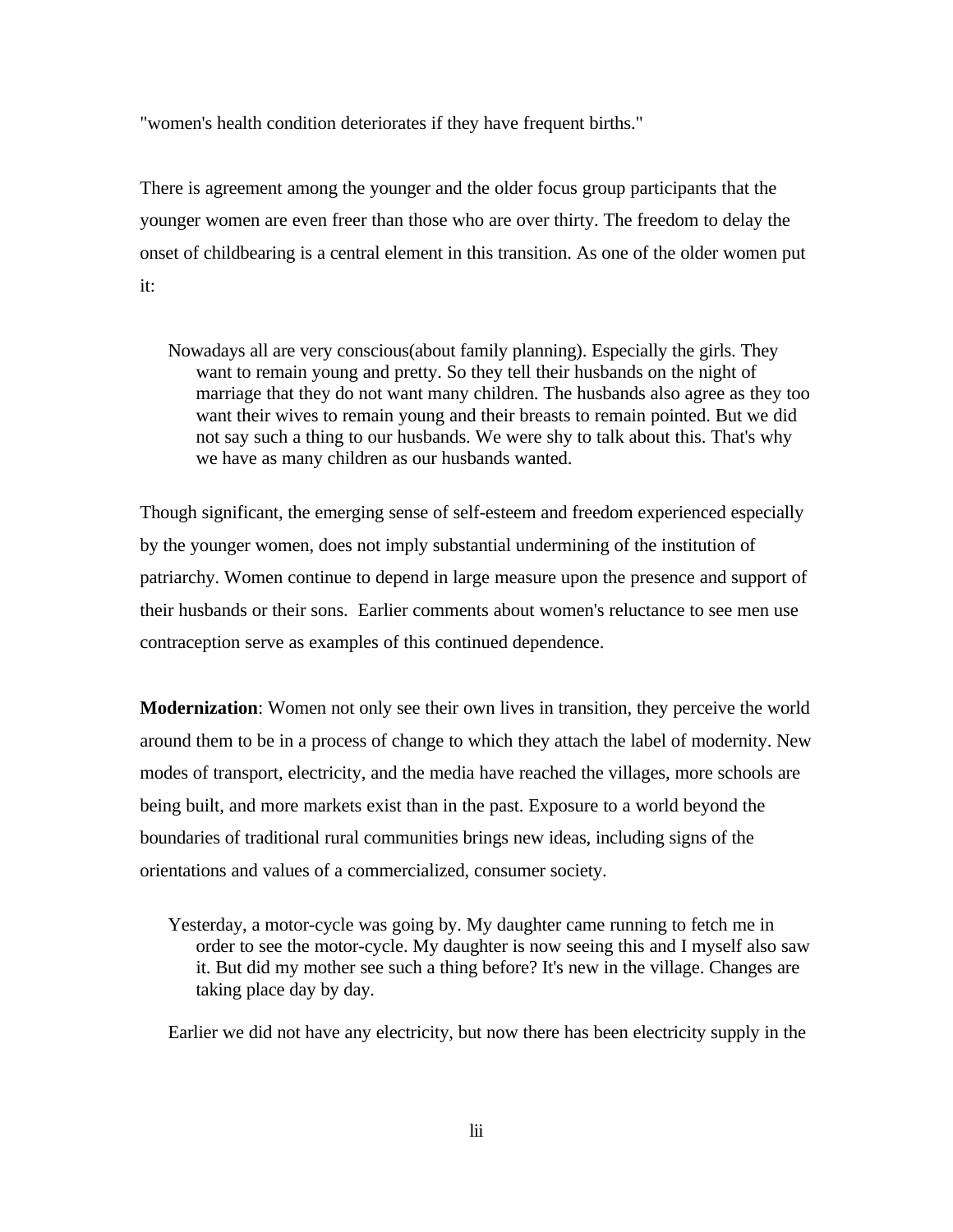village. Almost each and every bari has electricity. There are hospitals and small clinics in different places. Hence we get treatment facilities There were very few schools and colleges before. But now there are lots of schools and colleges. There are also more weekly markets and bazaars.

- The people before were satisfied with only one cloth. All the family members could use a single pair of shoes in turn.
- Nowadays the people wear clothes in competition. If another person has five saris I will require eight saris. We require three, four pairs of shoes. Before the people used to walk barefoot, or used to wear sandals made of wood. Before seven brothers would share one shirt. But now there is competition among brothers as well. If a brother has a new shirt another one will try to make two shirts. They will not even allow each other to wear each other's clothes.
- Education has increased and all are modern. Everything has changed. Boys and girls are growing up together.
- The generations are changing. Time are also changing. People now want to be modern, they want to live up to date. They want to live and eat well.

People are beginning to wear clothes in competition and expect more for their lives than the bare minimum essentials for survival. In wanting to live up to date and be modern, younger women contrast their own expectations with those of their mothers. A selfcongratulatory sense of superiority pervades some of the remarks:

- They were aloof from all other fancies. Only they thought of paddy and eating. But nowadays whether we eat properly or not we want to spend some money on fancies. We want beautiful saris and ornaments, cosmetics.
- Listen Apa, we can easily follow what program or song is being played in a radio or how a Lux soap differs from a Lifeboy but our mothers are quite blank in this regard.
- Mothers cannot wash the body without a Bangla soap, but we use Lux, Cosco, Gacotus, Lemondew. They do not know the names even.
- We know about different types of bangles and request husbands to bring those, but old people say only about rubber bangles. As we have seen all these in our days so we can say about this.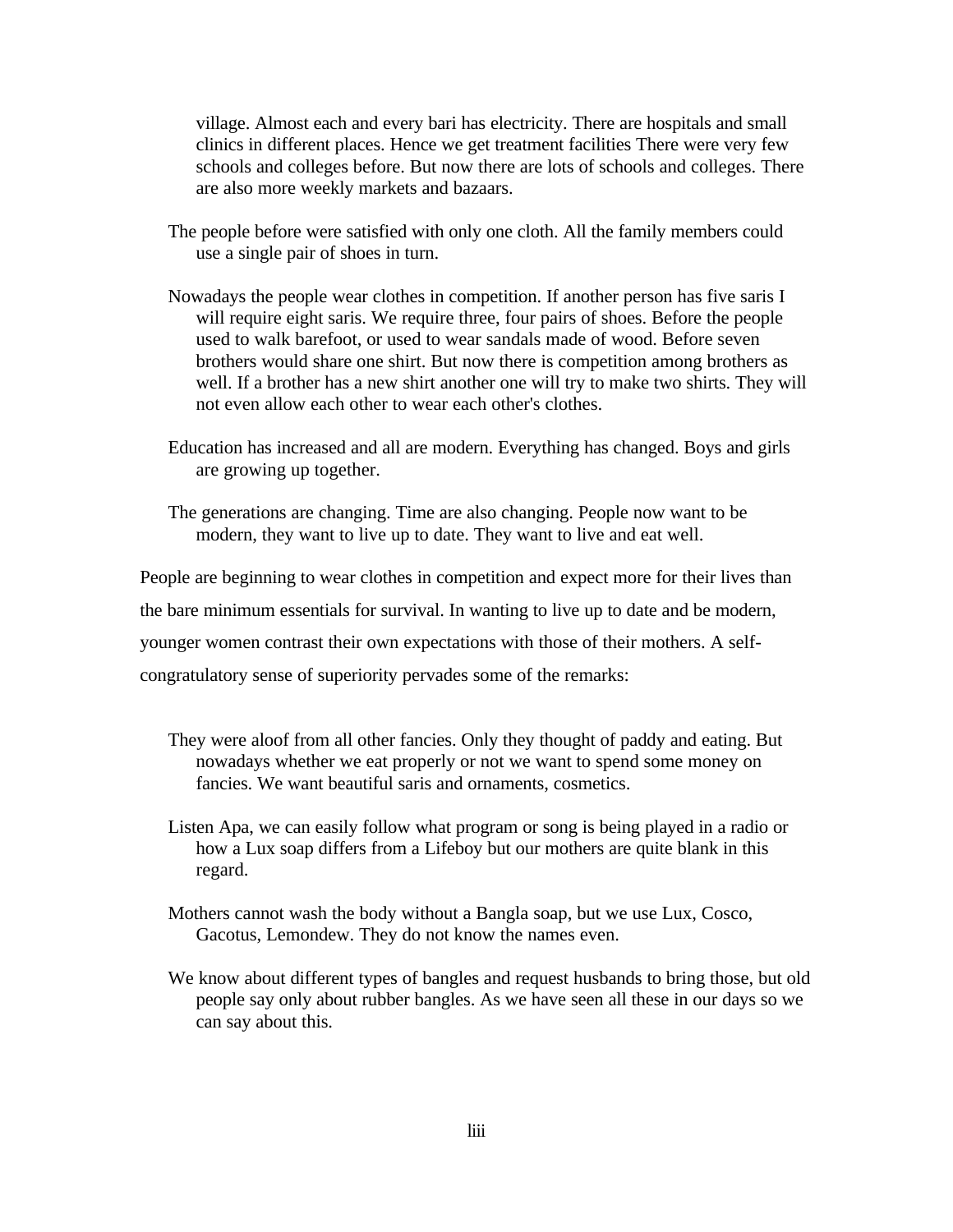We can ask for organdi sari, but they are happy with this simple and ordinary sari.

An older woman laughingly comments on the difference in her lifestyle and that of her daughters and daughters-in-law: "My mother was simple like me. She was not modern and with the times. (Daughters) wear different saris. The girls and the daughter-in-laws wear alike. Sometimes, we also wear them, when they offer us." Almost sounding like the mother of a teenage daughter in an industrialized society, another older participant acknowledges that women have to purchase the newly available consumer goods for their daughters, and allow them to depart from the traditional dress-code for women:

You see, in our times we never used Snow (a cream) and powder, but we have to buy these for our girls. This is a must for them. In our times we wore only saris, but they wear Shalwar-kameez (trousers and long shirt). We have to buy them the things that are available these days.

Having fewer children is viewed as an integral part of the view of a better and more comfortable life:

- They (the women) have taken family planning methods for their own happiness and peace. They want to live better, so that they do not have any trouble getting food and beautiful clothes.
- We are better off, because you know Apa, we were eight brothers and sisters. My mothers was lean and weak. I never saw her in good health. She had no time to take rest. She spent the whole day in cooking and washing. But I am free from all such sort of botheration. I have only three children. I am able to take rest, look after my children properly.

Women have begun to focus on their own well-being and are trying to escape from what some perceive as the drudgery that characterized the life of their mothers. Their horizons are expanding. Women are better off because, as one of them put it, "now they are more exposed and get to hear many things. They watch, they get to know." Women want to be part of the commercial culture that is emerging around them. Within these aspirations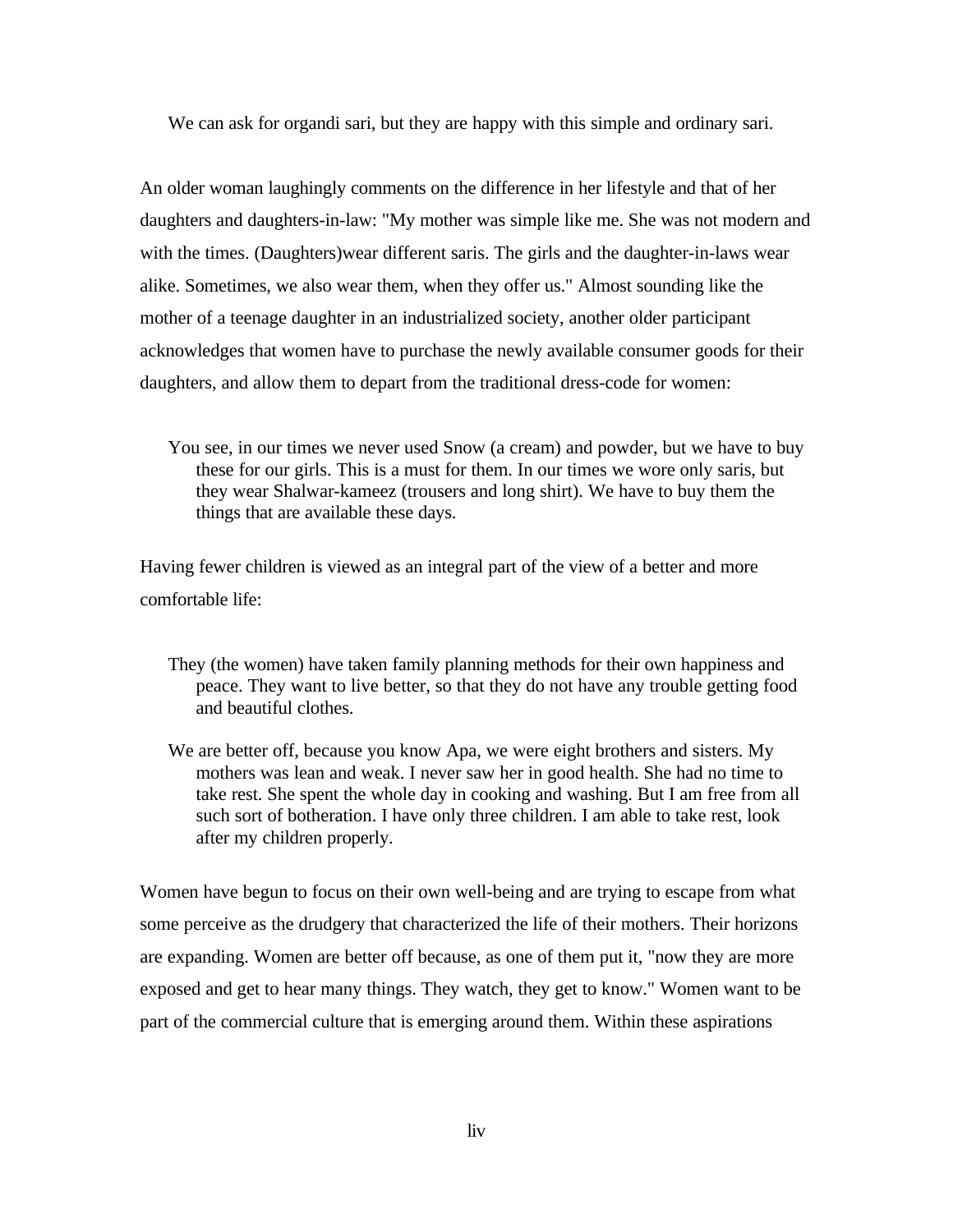many children are viewed as "botheration", and the use of contraception becomes an important mechanism for attaining at least a small share of the attractions of modern life.

### **THE ROLE OF THE FAMILY PLANNING PROGRAM**

In the Matlab villages women are exposed to two programmatic influences - those of the government family planning program, which reaches them predominantly through the media, and through the special Matlab MCH-FP program, which affects their lives primarily through the community-based family planning worker. Both of these constitute significant innovations in women's lives, although the influence of the worker is likely stronger than that of the media.

The presence of the Matlab MCH and family planning project has been a major influence in the lives of local women. Just as in the government family planning program, the link to rural women is a community-based family planning worker, who visits women on a regular basis. In contrast to the public sector program, however, the scope and intensity of contacts between the worker and community women differ considerably. Contact is biweekly, and contraceptive and maternal and child health services are real and have been sustained over time (Phillips et al. 1988). The influence of the community-based family planning worker on women's lives is multifaceted, transcending in several respects conventional notions of the functions of "systems of supply". Having earlier in the paper identified women's perception of the determinants of demand, I now examine their perceptions of the influence of the family planning program, or system of supply.

**A trusted friend:** A previous paper discussed at length the transition of the community's opinion about the Matlab community based family planning worker. Initially portrayed as a "devil woman" who had come to the villages to destroy the community's well-being, the worker succeeded in gaining acceptance for her professional role, established herself as a social leader and maintained her honor as a woman (Simmons et al. 1992). One quote may suffice to characterize the transition to her role within the community: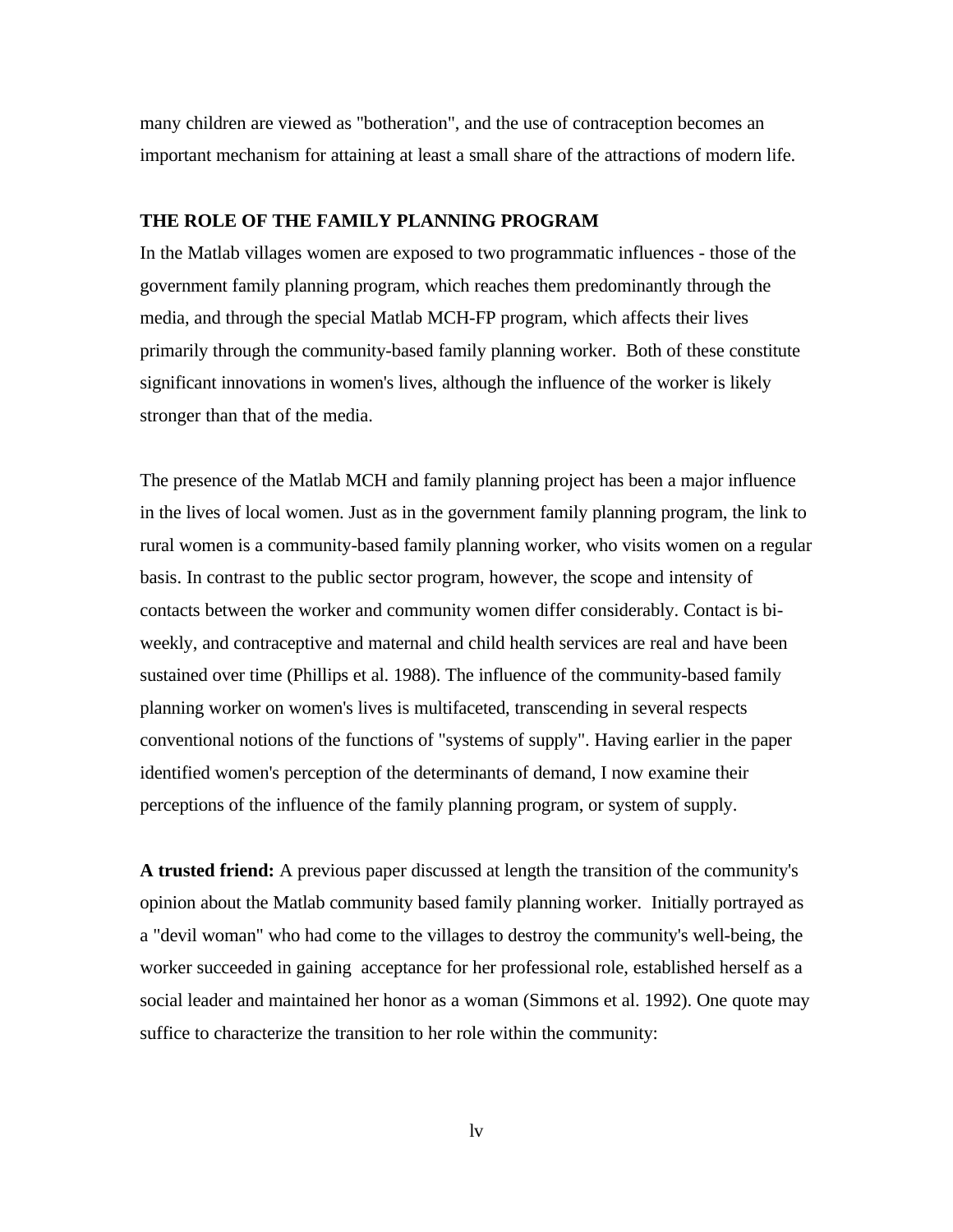People said, she will kill all the women by feeding them those medicines. Women used to hide themselves, on seeing Mahamuda (the worker) coming to her house. Mahamuda spent her whole day explaining and making the women easy to talk to her. After her continuous saying and seeing her day after day, she became famous to the women.

There are difference in the performance of individual workers and not all of them are necessarily equally appreciated; one was widely disliked for her arrogant personality and lack of support to women when they felt they needed her. Nonetheless, most are so highly respected by both women and their husbands that in one of the focus groups, women commented in response to the moderator's questions whether they considered the worker a relative:

**Woman 1:** We think of her as more than a relative.

**Woman 2:** Her feeling for us, her behavior towards us, concern for us are much more pleasant than (that of) a relative.

Similarly:

**Women l**: She has become so close that she is more than our sister.

 **Woman 2**: We do not feel better if we do not see her for one or two days. We wish that she was able to visit us every day. We like to chat with her.

**Overcoming the fear of contraception:** A recurrent theme in comments on the worker's role is the reassurance she provides to community women about contraceptive methods, and about that fact that she will assist women if they experience any difficulties. As one woman put it: "She is able to overcome fear about methods. That's why so many women are taking family planning methods. Otherwise many women would not have taken family planning methods." If a worker does not perform this function, as was true in one case, she was heavily criticized with several negative comments about her failure to assist women with side-effects.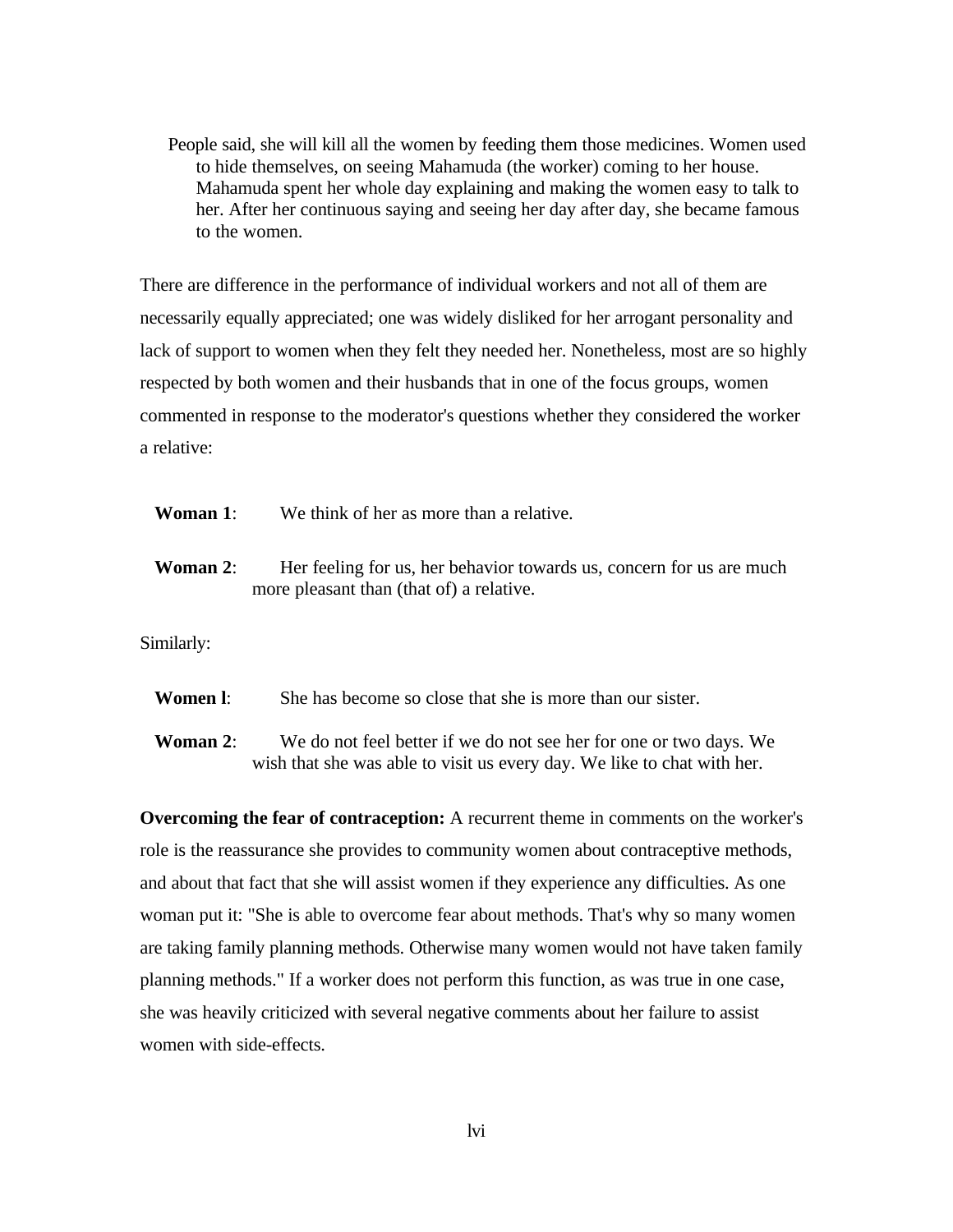**Overcoming the opposition of family members:** When women opt to use contraception without informing their families, the worker is frequently called upon to mediate when others discover it. "She explains the benefit of family planning methods to the husbands and mother-in-law and makes them understand why the woman is using a method".

**Providing access to the means of contraception:** Women in Matlab are well aware of the fact that the family planning worker distributes contraceptives, provides contraceptive injections, and facilitates access to clinic-based methods. For example, "If anyone wants to get sterilized, then Rekha (the worker) makes all the arrangements. She goes to the Matlab Centre and fixes the schedule. Then she makes arrangements for the boat. Takes the client with her. Stays there during the operation and afterwards and then brings her home."

**The thinkability of reproductive decisions:** Coale (1973) argued that one of the preconditions for fertility decline is that reproductive decisions must be perceived to fall within the calculus of rational choice. Van de Walle (1992) expanded on this idea to point out that "numeracy about children". Historically, thinking about children in numerical terms became part of people's mental outlook as they passed through a process of reproductive change. Some of the comments from community women speak to these issues quite explicitly. For example, one woman commented that people who have adopted contraception have four children, but those who don't "have no measuring rod". Others also confirm the notion that previously the very concept of family limitation did not exist, and that the worker had a major part in introducing it. For example in response to questions about why people want fewer children, or about the role of the worker, women said:

It is due to the family planning program. If this program had not been introduced no one would have reduced fertility. The people used to beg food and stay ill fed before. Still they wanted many children. Was there any such force before, as they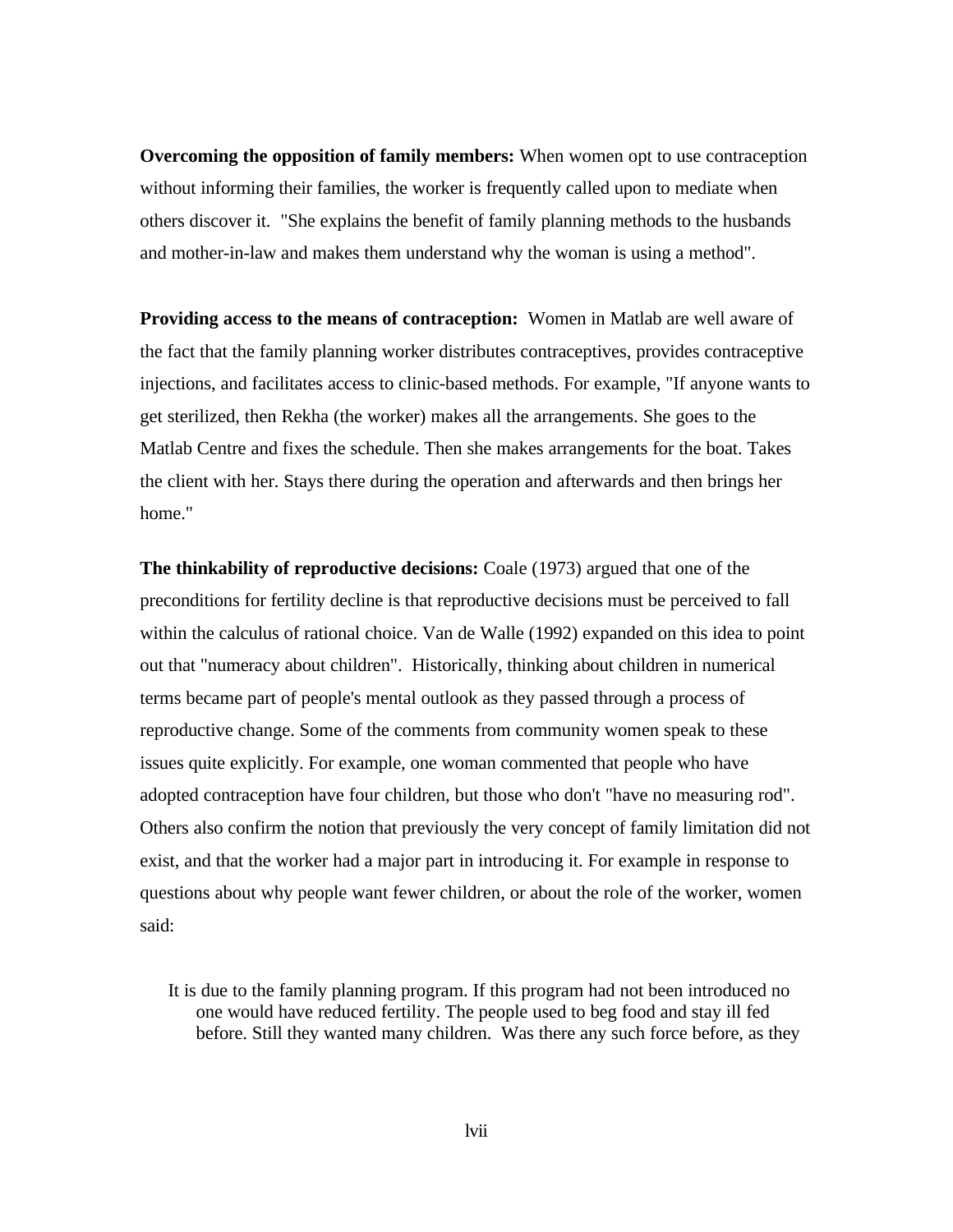are now saying "two are enough?". They used to say "God will give as many as he wishes. We have no hand over his desires".

- We see Mahamuda here with family planning methods. She taught us at the same time that God has given us the strength to decide about birth control.
- For the first time Momtaz had given us a clear concept of family planning. As she is our close person, and as she is a most reliable one, and as she is giving us continuous help, we decided to take family planning.

This, as well as the earlier comment that those who do not control their fertility "have no measuring rod", affirm how clearly participants in the fertility transition perceive the changes that are transforming their lives, and how strong a role the worker plays in these changes. The above comments also suggest a strong influence over family size preferences, a topic that will be addressed in greater detail below.

**Influencing family size preferences:** While many focus group participants credit the worker with convincing women to use family planning, it is not always easy to disentangle whether they are referring to the provision of the information and means, the communication of the thinkability of reproductive choice, the creation of demand for methods by overcoming fear or family opposition, or to her influence in readjusting family size preference. However, some comments address the issue quite directly while also acknowledging the complexity of the issue. For example, when the moderator asked whether the worker can stop those who want more children from having another birth, women answered that this depends on the situation and that the worker cannot force anyone. Finally one woman asserted: "We have restricted our family size and other women also were convinced by the persuasion of M. and are restricting their family size."

Other comments also support a strong influence of the worker and the program:

People are observing that, by having few children, they are now enjoying a happy family life in which the working of CHW (the worker) has great contribution. They realize that such comfort would have not been possible if they had many children.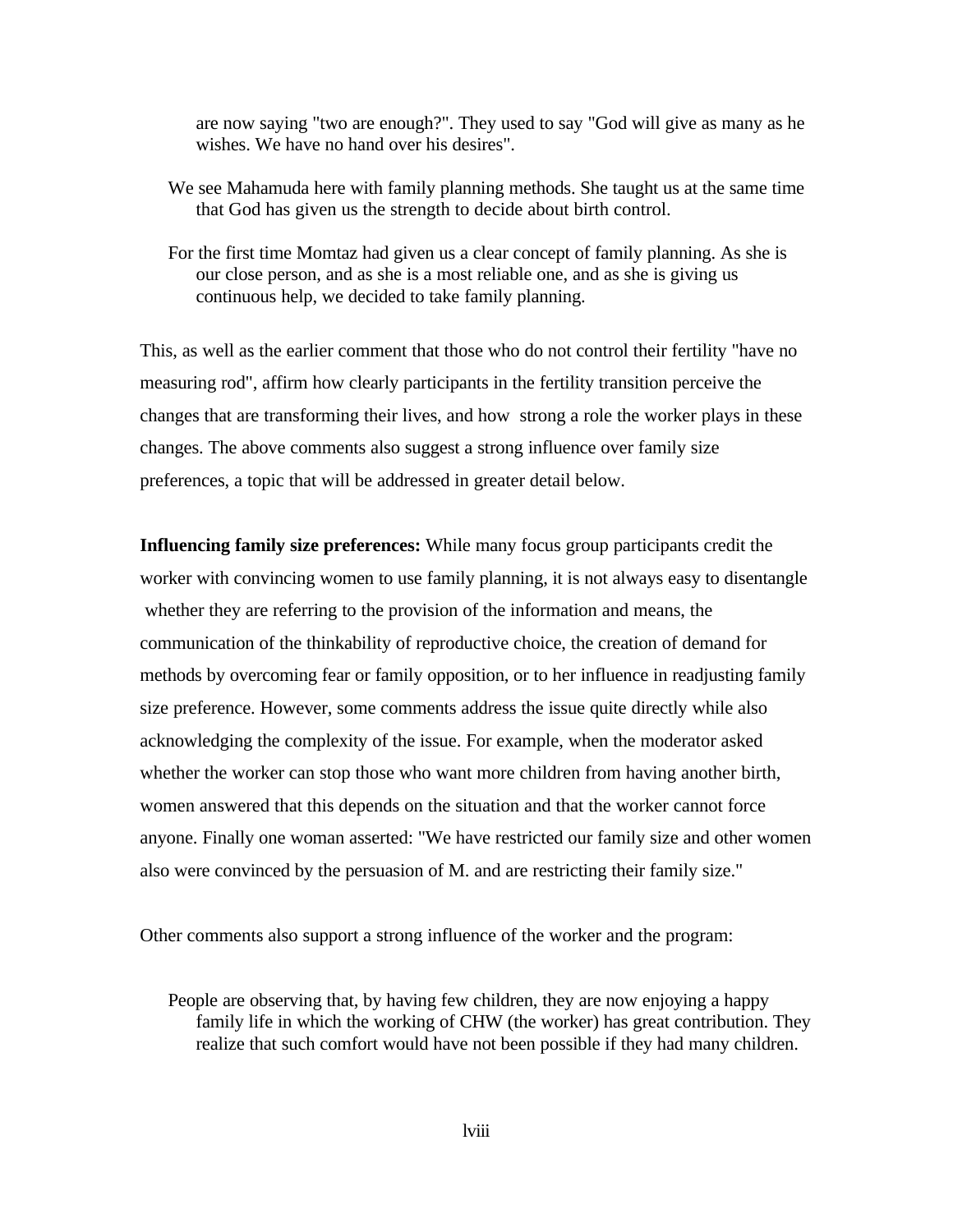- (People have fewer children) because the government is telling them to have few children. They are imposing this on the people. Otherwise would people want to reduce fertility forcingly?<sup>2</sup> They are taking family planning methods after listening to the speeches from time to time.
- Debi goes from village to village and explains that too many children is a problem for mothers. The women have begun to understand.

However, in the same sessions a woman also affirms the autonomy of reproductive decision-making: "It struck our mind that if we take many children, how could we give them education, dress them up." The simultaneous influence of the compelling social circumstances and of the worker are well represented in the passage which followed the above comment:

| <b>Moderator:</b> | Who taught you these ideas?                                                                                 |
|-------------------|-------------------------------------------------------------------------------------------------------------|
| Woman $1:$        | Automatically such idea came in our mind.                                                                   |
| <b>Woman 2.</b> : | By persistently hearing about family planning and its advantages,<br>women's consciousness has been shaped. |
| <b>Woman 3:</b>   | We became convinced that family planning would ensure well-being for                                        |
|                   | us.                                                                                                         |

In one comment, the relationship between the social and economic factors that create demand for family limitation and the worker's role in providing access to methods was lucidly summarized:

One needs 10 to 20 thousand taka to give one's daughter in marriage. This too is a problem. It causes one a lot of worries, which tell upon one's health. Under the circumstances, one has to use one of the birth-control methods advised by "the doctor". There are too many mouths to feed. so one has no choice but to go for a birth-control method. Some choose injectables, some prefer copper-T, some condoms. some people think that injectables are quite good. Others however complain of their side-effects. Nevertheless, they continue to use that method as the need to limit family size is urgent.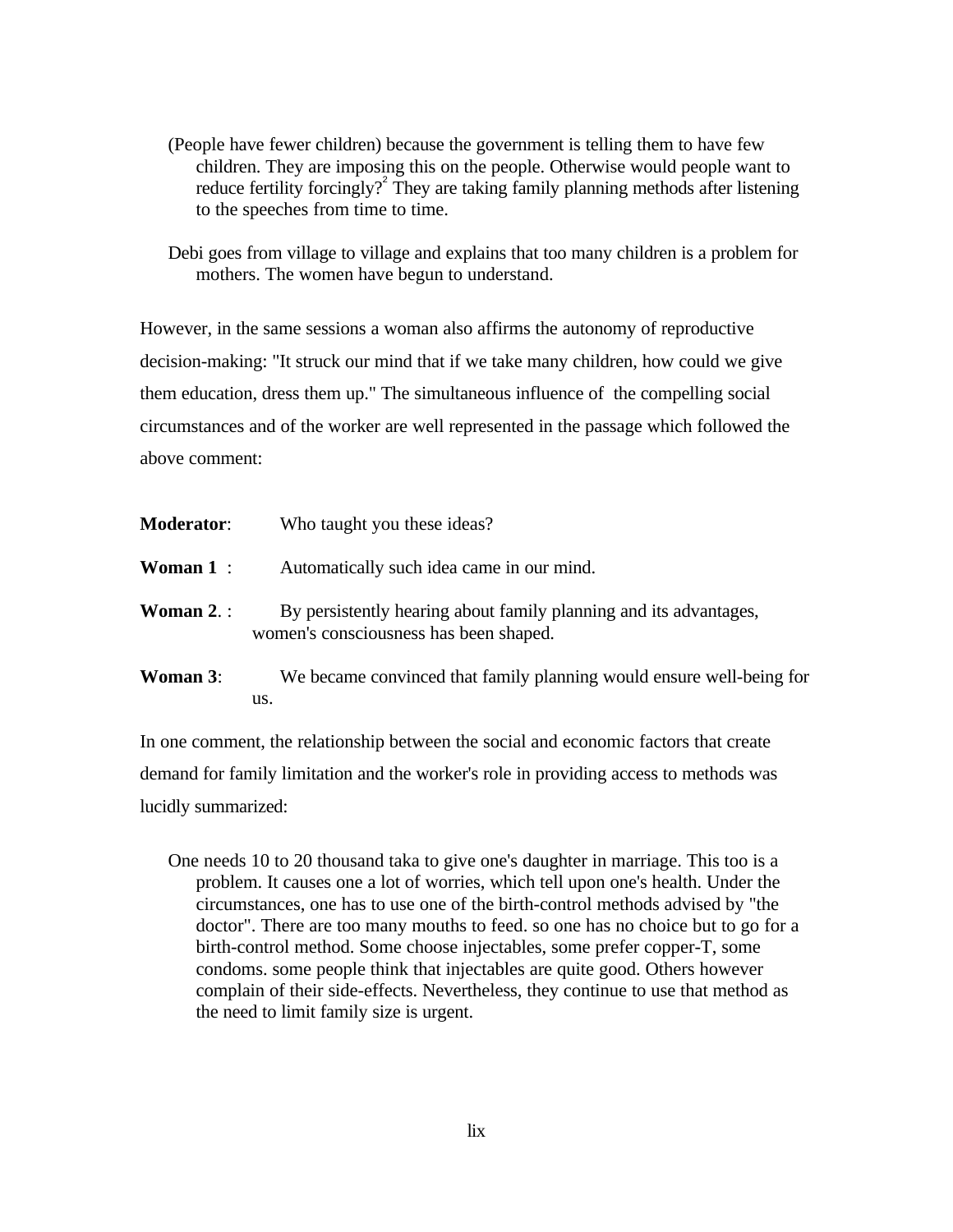**The worker as social leader, modernizing influence and role model:** The influence of the Matlab worker by far exceeds her formally defined family planning and health functions. She mediates conflicts in the community, especially conflicts between husbands and wives, advises women on marriage arrangements, and is consulted in financial transactions. She makes a wide range of suggestions to women about how they should lead their lives. And women generally acknowledge her enlightening influence, though not always as vividly as in the following remark:

She gave us the idea about many things. She said that "Bhabi, this is good and that is bad. You should act accordingly". You see if a dirty pot is rubbed with ash every day, it will become clean. So like this she also came from time to time and explained everything. Thus helped to remove the black dirt from our mind it turned white. Gradually we came to like her. She helps us a lot.

The imagery of black dirt being removed from women's minds suggests that women themselves perceive they are exposed to new ideas and influences. Not only does the worker provide access to contraception, she provides a link to modern trends and ideas. She is an agent of the Matlab family planning project, but also of forces of modernity and change, in which the role of woman remains less restricted and confined than in the past. In a social and cultural context where women are traditionally sheltered from outside influences, the significance of her contribution to the lives of local women is powerful. In the words of one of the participants: "She is the one who has helped women become more conscious about themselves." Many view her as a role model they wish they could emulate, or that suggests a path that the daughters might be able to pursue:

- We ourselves feel that had we been educated like Bethar Maa, we too could have worked outside the home and earned money. Unfortunately, we don't have any education.
- If any of their daughters don't want to go to school, her parents persuade her by telling her that by learning she will be able to wear saree like Mahmuda and could be able to practice as a doctor and earn money.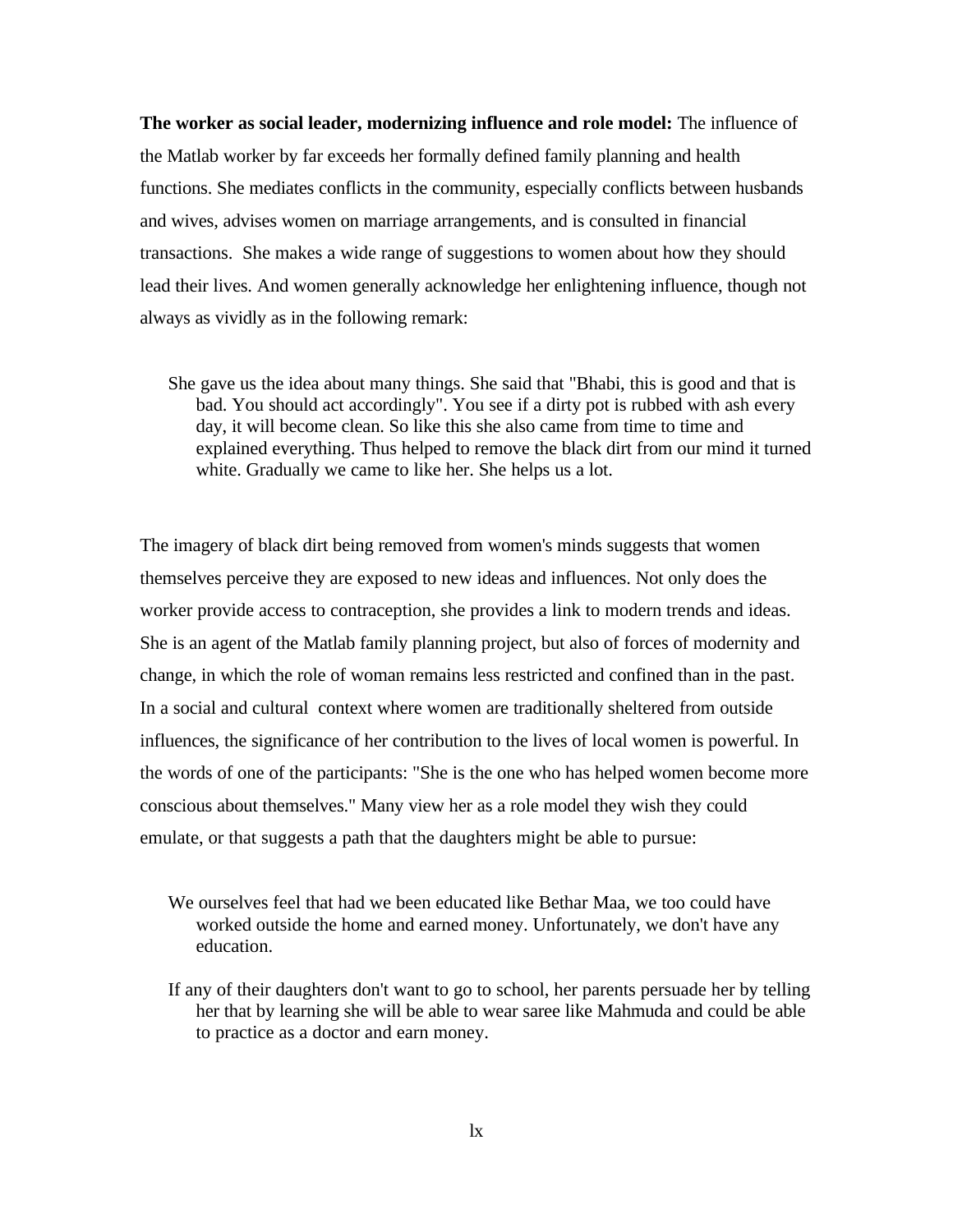**The influence of the media:** Just as the worker represents two influences, the media also have dual effects on women.Availability of radios had become widespread in the Matlab villages at the time the focus group sessions were conducted. Women consistently report that they are aware of the radio programs on family planning and acknowledge their influence, although frequently this influence occurs in conjunction with the interpersonal exchange with the worker.

- We heard many things on the family planning program but did not believe in them. We came to understand more and believed it after M. explained everything clearly to us.
- In the past we heard about methods but did not believe. But now we listen to the radio and Mahmuda comes to us and explained about methods, we understood the family planning methods. Mainly Mahmuda's visit made the people aware of contraceptives. Initially we refused Mahamuda but after her repeated motivation people understood.
- By continuous persuasion of M. and by regular listening to the radio's family planning program our desire for contraception got the shape.
- Husband used to listen to the radio program on family planning where people are asked to take family planning. Everyone is listening to the radio program and what is said in it. After listening to the radio he asked to take family planning. (check this quote 16:9)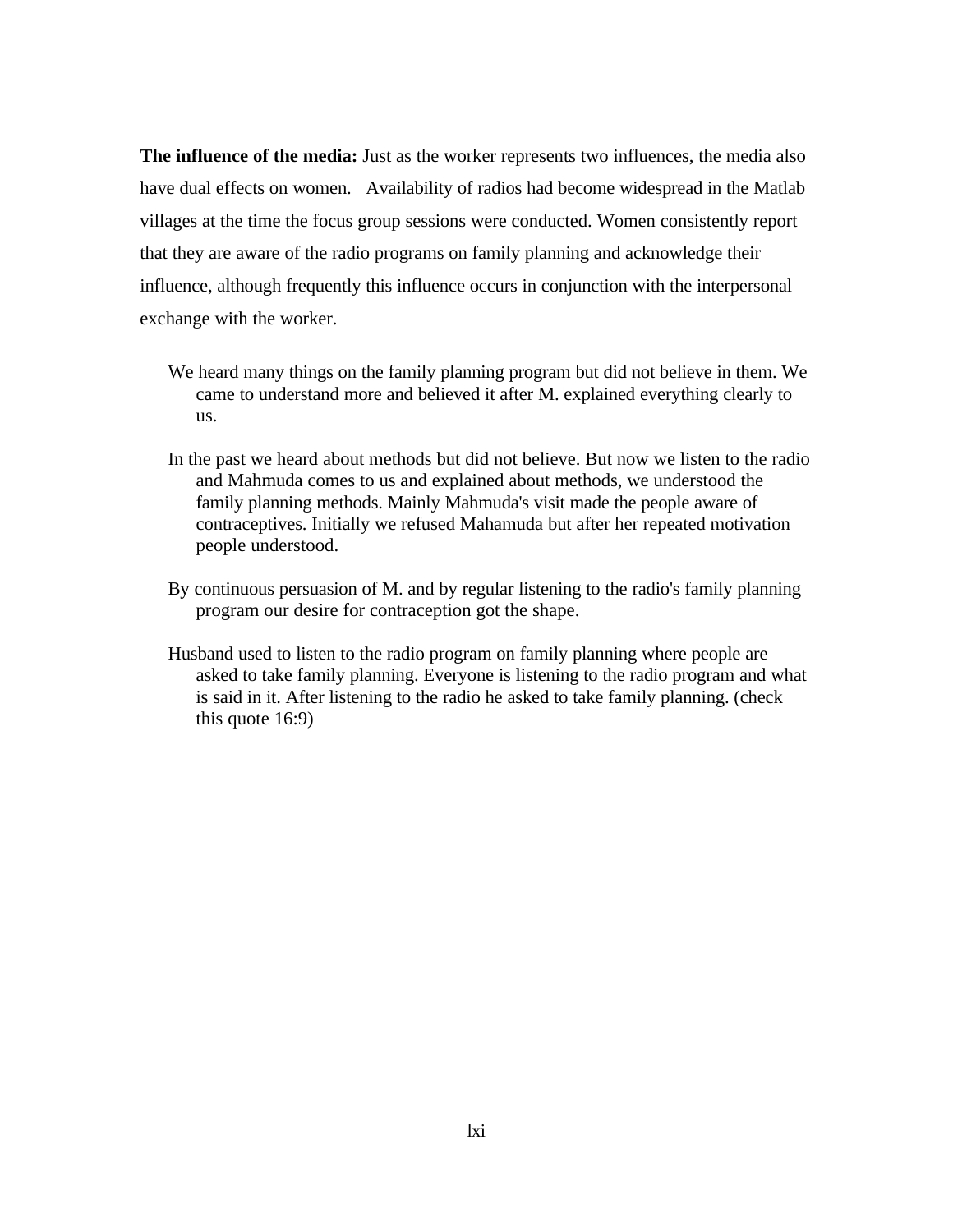# **CONCLUSION**

This paper has traced women's perceptions of how their lives are changing through a textual analysis of focus group data conducted with women in the Matlab community. The central dimensions of this change consist of the new culture of contraception, increases in the costs of living and raising families, rising educational aspirations, changes in family relations and in women's social position and sense of freedom, the growing influence of modernization, as well as of the presence of a strong program whose key elements are the media and the community-based family planning worker. In analyzing these changes I found myself increasingly skeptical of the major conclusion drawn by Cleland et al.(1994) in their study of fertility decline in Bangladesh. Their conclusion that Bangladesh "appears to possess no features that are conducive to fertility decline except for a strong, persistent government commitment to reducing population growth"(p.xi) simply does not fit the picture that emerges from the data discussed in this paper.

I do not disagree with significance of the supply-side factors in explaining the fertility transition in Bangladesh. The data from this study support the conclusion that a very strong programmatic influence as represented both by the media and especially by the Matlab community-based family planning worker exists. The influence of the supply-side is particularly strong in Matlab, but the evidence of a programmatic effect in other parts of the country is persuasive as well. However, in light of the data presented here one cannot conclude that these are the **only** factors that are new in rural communities. Evidence of socio-economic change and of modernizing influences has clearly emerged from this analysis of focus group data collected in the late 1980s.

Have the villages served by the Matlab project become so thoroughly transformed by the activities of the research staff and special project activities that Matlab women's perceptions have no relevance for the remainder of Bangladesh? Such effects cannot be completely brushed aside. Exposure to outside influences represented by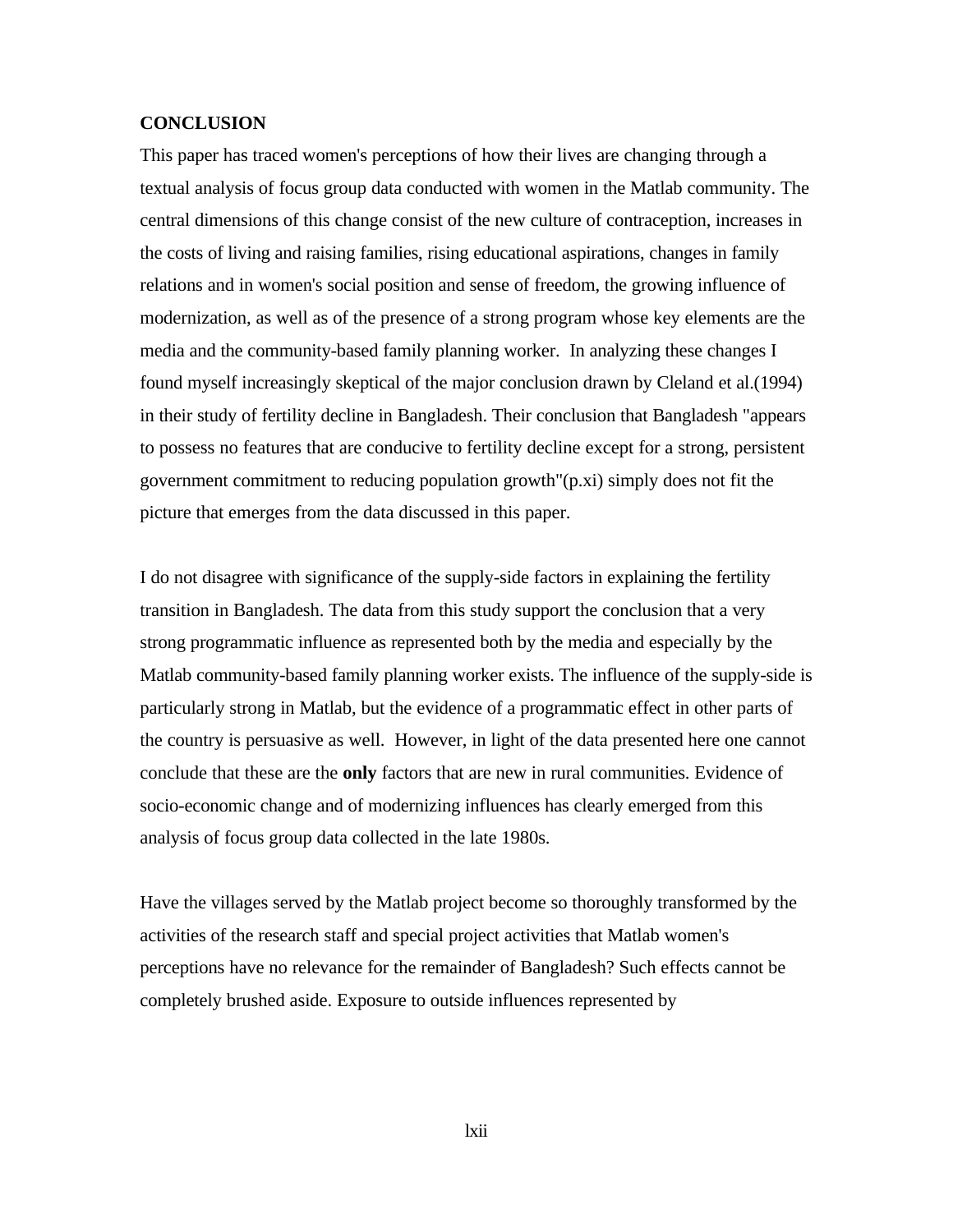researchers, including foreigners, and other project staff has been considerable and has undoubtedly enhanced the modernizing trends that exist elsewhere as well as contributed to an enhanced resource base through the creation of project generated employment. But to argue that these account for even a substantial portion of women's perceptions of change in their lives appears excessive. More likely than not, the lessons from Matlab about the occurrence of social and economic change have significance for the country as a whole, just as earlier Matlab had significance in demonstrating the potential for programmatic effects.

In concluding that there has been some change in the social and economic spheres of life, I do not wish to imply that these amount to a major structural transformation of the society and the economy. I concur with Cleland et al. that high material standards of living have by no means been attained, and that levels of poverty have not reached new heights either. However, incremental change in several important spheres of women's lives can be clearly seen in the data presented here. Some of these were also noted by Cleland et al., for example, the increasing fragmentation of land holdings, and increased schooling, although the authors do not attribute any significance to these in their overall conclusion.

The conclusion I draw is that relatively incremental, or small change with social, economic and modernizing components on the demand-side combined with substantial inputs on the supply side account for the onset of the fertility transition in Bangladesh. The point here is that what appear to be small changes as measured by objective indicators, are not necessarily so small or insignificant in terms of the actual life experience of people. The changes in women's position are objectively speaking minimal, but their subjective meaning, especially in conjunction with a strong programmatic influence, may be sufficiently life- transforming to engender new aspirations within which smaller families make eminent sense.

lxiii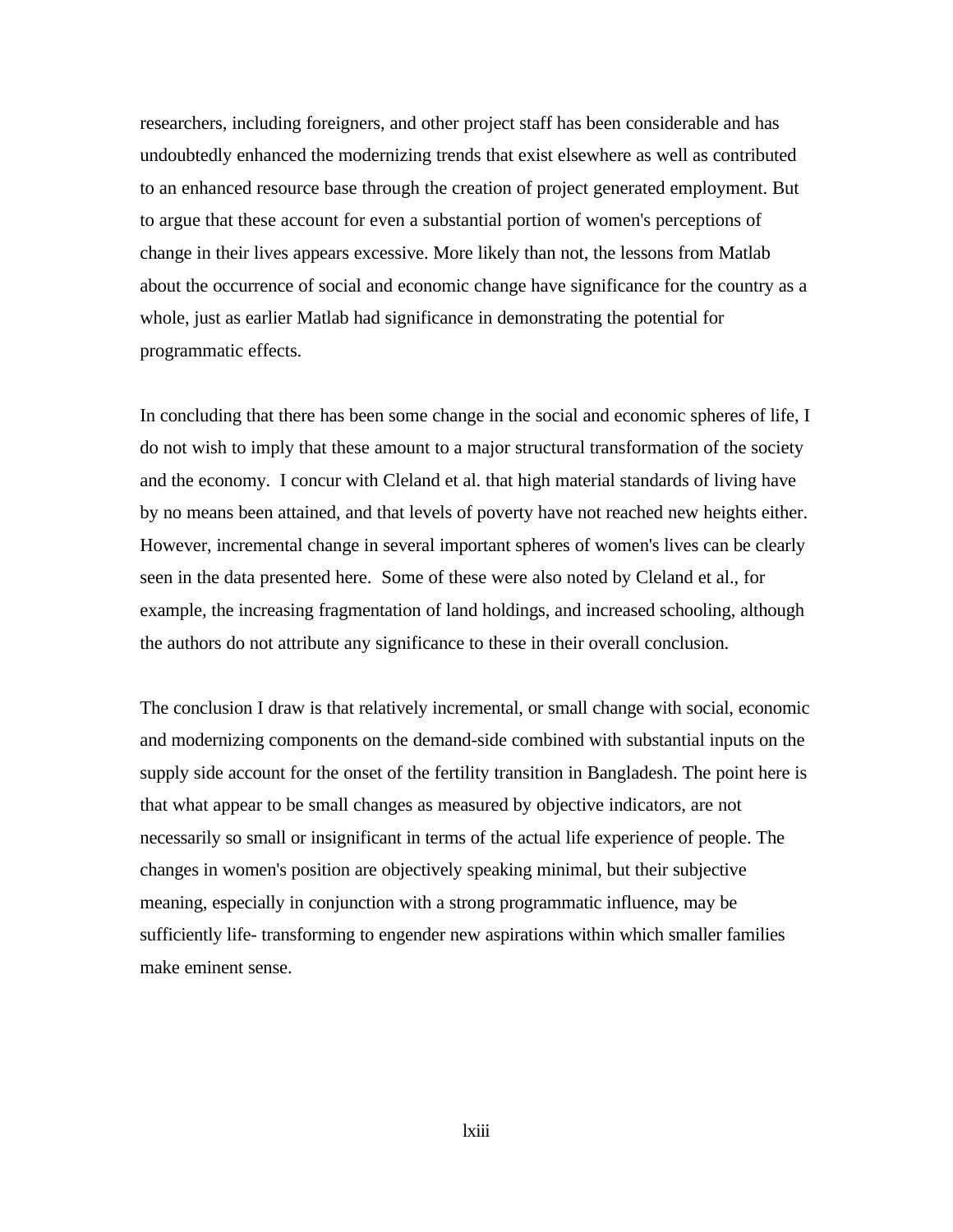Deconstructionist theory in the social sciences provides a useful perspective on the type of disagreements that the experience of Bangladesh has elicited over time, and to which this paper contributes.<sup>3</sup> Deconstructionist theory argues that there can be no stable or lasting principle, theories or doctrines. Instead knowledge is always in a process of being constructed, then taken apart by critical analysis (deconstructionism) and eventually reconstituted (reconstructed) into new intellectual frameworks. Without wanting to sound too presumptuous, I suggest that the dialogue on fertility and its decline in Bangladesh can be understood within the logic of such a deconstructionist process.

Theory construction over questions of the potential for fertility decline in Bangladesh began with statements about the primacy of demand, as illustrated most prominently in the writings of Cain (1981) and Demeney (1975) who saw evidence of strong socio-economic and cultural supports for high fertility norms with little potential for a supply-side role. With a fertility decline well underway, Cleland et al.(1994) inherently "deconstruct" arguments about the primacy of demand in order to do justice to the important contribution of the forces of supply. In making this valuable contribution to our understanding, the authors nonetheless continue to reinforce an unhelpful theoretical stance in the population field. That theoretical stance consists of a tendency oriented towards mutually exclusive supply-**versus**-demand explanations of fertility decline, and the concomitant premise that demand-side determinants must be of major proportions in order to exert an influence.

An appropriate "reconstruction" of the evidence for Bangladesh suggests the simultaneous effect of both demand and supply. $^4$  It further suggests that in the presence of strong systems of supply, relatively small or incremental change in socio-economic conditions or modernizing influences may produce a significant fertility decline. A strong program magnifies demand-side effects by helping people understand that the world around them is changing, and to interpret such change in the context of decisions about family size and the use of contraception.

lxiv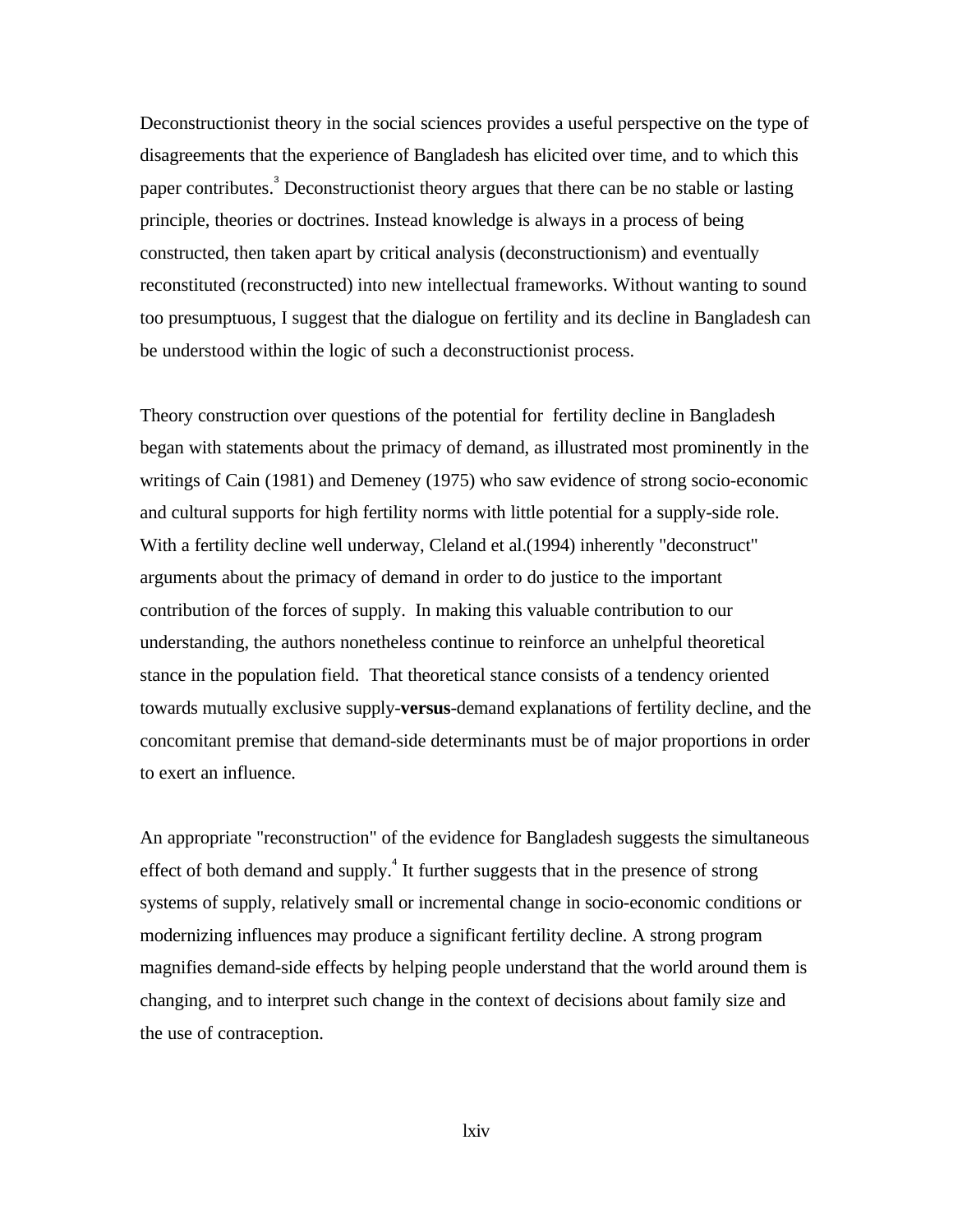The reconstructionist approach suggested here in no sense undermines the importance of supply-side determinants. However, by emphasizing both supply and demand it takes a different reading on some of the data presented by Cleland et al., interpreting them in light of the qualitative evidence of women's perceptions of the changes in their lives. As pointed out above, Cleland et al. discard the evidence of shrinking farm size and increased schooling in their conclusion. Listening to women's voices and interpreting them in light of theory that allows for the simultaneous and interactive effects of supply and demand suggests a different conclusion. Shrinkage in farm size, and increased schooling may be small, but in conjunction with strong program influence and other modernizing influences in the economy and the society, these contribute toward the creation of a new calculus of reproductive choice that lends support to smaller families, and to the use of modern contraception.

The use of qualitative data and a focus on the perceptions of those who participate in the fertility transition plays an important role in reaching these conclusions. Quantitative indicators are inevitably distant from actual fertility decisions. Qualitative data focused on the subjective, interpretative and contextual stories and explanations of the actors themselves allows us to see the "situational flexibility of action" and to see people in the process of social change as more than "role bozos...who dully act out pre-established cultural scripts" (Fuchs and Ward, 1994: p. 490). Women are aware of the changes around them, are conscious and deliberate actors in the fertility transition; the program agents and media help them to escape pre-established cultural scripts.

## **Notes**

1. The data for this paper are based on a focus group study with women in villages covered by the Matlab MCH-FP project in southern Bangladesh. A total of 21 focus groups were utilized for this paper consisting of sessions with community women in their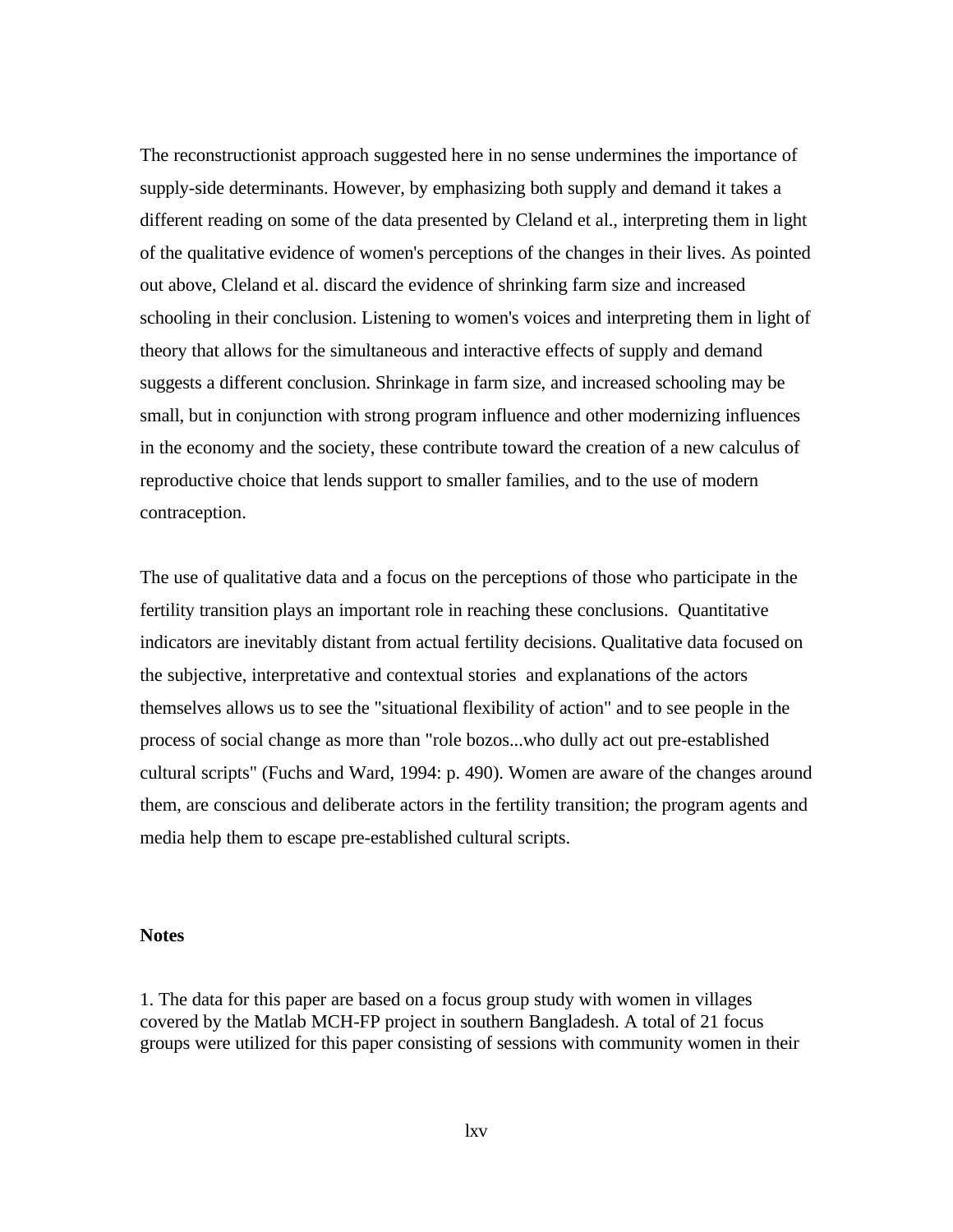teens, their 20s, 30s and 40s, and with women who had at least 8 years of education. To assure representation of community women from different types of villages covered by the Matlab project, the project area was divided into a fourfold matrix, defined by the family planning worker's performance and by the nature of the socio-economic setting, including measures of conservatism, poverty, accessibility, education and land value.

2. A better translation than "forcingly" probably would have been "deliberately".

3. For a recent discussion of deconstructionism see Stephan Fuchs and Steven Ward, 1994.

4. This argument has been made at a general level by George Simmons, 1992.

## **Acknowledgments**

Many people have facilitated the focus group study on family planning and women's status, and contributed to this paper.

I would like to thank especially J. Chakraborty who gave this study his full support and generously contributed his insight to our analysis of the results. Research Associate Anne Young and Michal Avni, both from the Department of Population Planning and International Health at the University of Michigan, have made valuable contributions to the management and analysis of the focus group data. I am grateful to the Rockefeller Foundation and the Population Council for providing support for the analysis of the focus group data.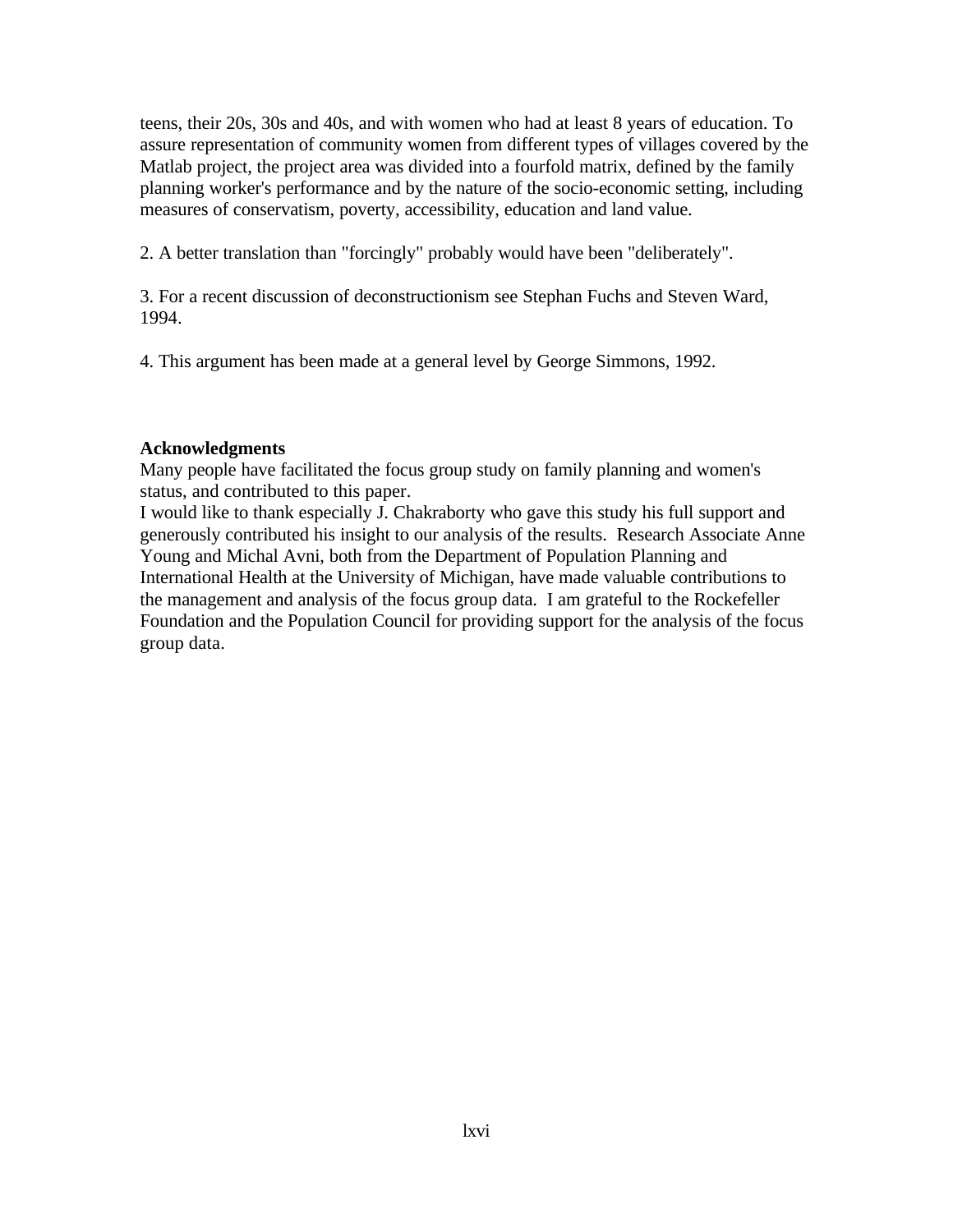## **References**

- Cain, Mead. 1981. "Risk and insurance: Perspectives on fertility and agrarian change in rural India and Bangladesh." *Population and Development Review* 7, 3: 435-74.
- Caldwell, John C., P.H. Reddy, and Pat Caldwell. 1988. *The Causes of Demographic Change-Experimental Research in South India***.** Madison: The University of Wisconsin Press.
- Cleland, John, James F. Phillips, Sajeda Amin, and G.M. Kamal. 1994. *The Determinants of Reproductive Change in Bangladesh - Success in a Challenging Environment.* World Bank Regional and Sectoral Studies. The World Bank, Washington D.C.
- Coale, Ansley J. 1973. "The demographic transition reconsidered." in *International Population Conference***,** Liege, Vol 1. Liege: International Union for the Scientific Study of Population: 53-72.
- Demeney, Paul. 1975. "Observations on population policy and population program in Bangladesh." *Population and Development Review* 1, 2: 307-21.
- Fuchs, Stephan, and Steven Ward. 1994. "What is deconstruction, and where and when does it take place? Making facts in science, building cases in law." *American Sociological Review* 59, 4: 481-505.
- Lindenbaum, Shirley. 1975. "Implications for women of changing marriage transactions in Bangladesh." *Studies in Family Planning* 12, 11: 394-401.
- Phillips, James F, Ruth Simmons, Michael Koenig, and J. Chakraborty. 1988. "Determinants of reproductive change in a traditional society: Evidence from Matlab, Bangladesh." *Studies in Family Planning* 19, 6**:** 313-333.
- Simmons, Ruth, and Rezina Mita. 1992. "Employment in family planning and women's status in Bangladesh." *Studies in Family Planning* 23, 2: 97-109.
- Simmons Ruth, Laila Baqee, and James F. Phillips. 1988. "Beyond supply: The importance of female family planning workers in rural Bangladesh." *Studies in Family Planning* 19, 1: 29-38.